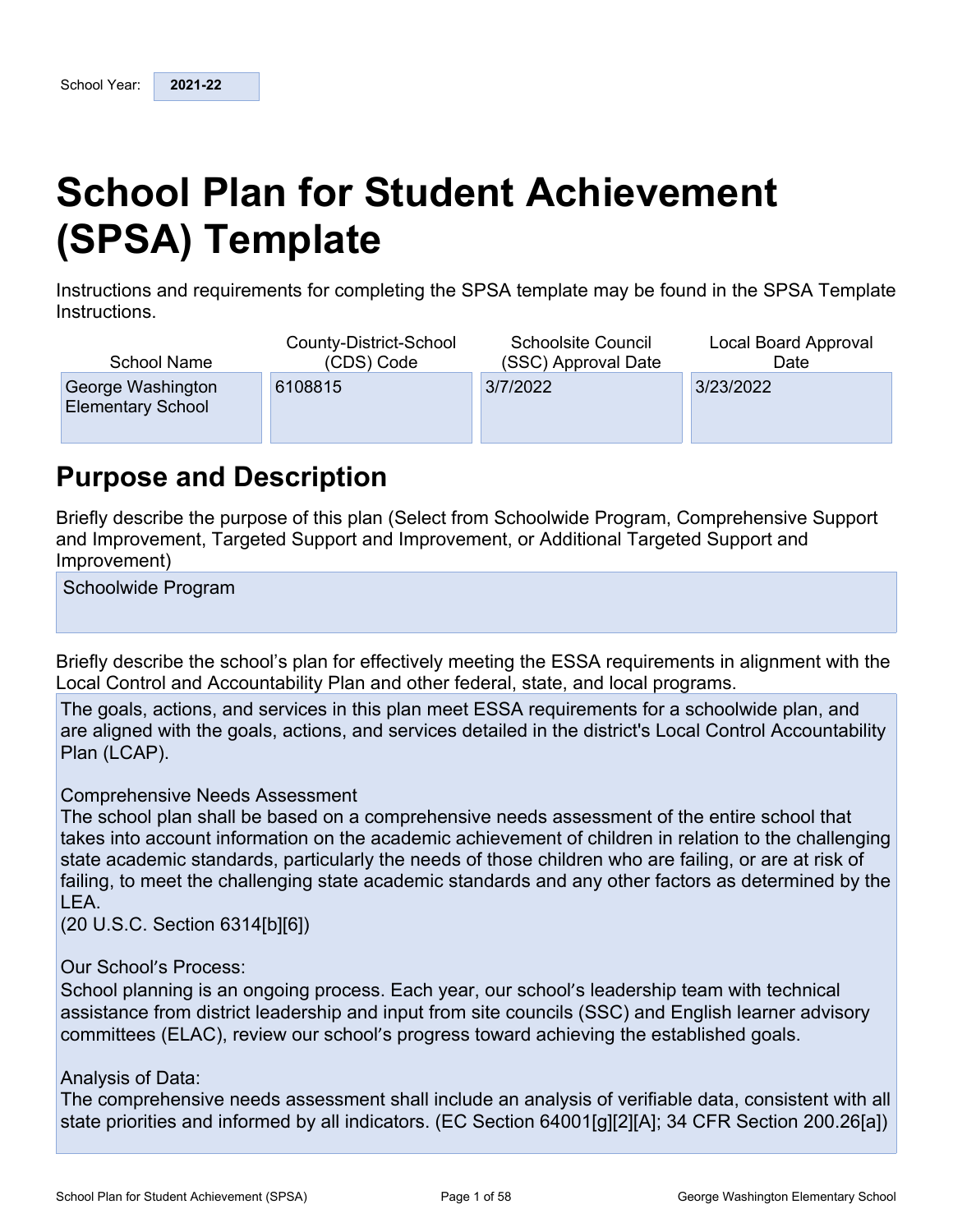Our school's process begins with a thoughtful analysis of student achievement data including data from:

- The California School Dashboard
- District formative and summative assessments
- School level assessments
- The HESD Parent Survey
- The HESD LCAP Student Survey
- Input from the district's curriculum committee (a representative body comprised of a majority of teachers)
- Teacher surveys to gather input on professional development needs.

Each school year, after data from the California School Dashboard is published by the California Department of Education (CDE), our school's leadership team meets with district leaders to analyze achievement and school climate data and to set proposed targets, called Annual Measurable Outcomes/Expected Outcomes, for "All Students" and for each student subgroup on both academic and school climate indicators.

Data from the Annual HESD Parent Survey and Student Survey are reviewed by our school site leadership team and proposed Annual Measurable Outcomes/Expected Outcomes are set for metrics relating to parent and student satisfaction with the instructional program, the school's services, programs, extra-curricular activities, and school safety.

These proposed Annual Measurable Outcomes/Expected Outcomes are taken to our SSC and ELAC for input and, if requested, additional revisions. These Annual Measurable Outcomes/Expected Outcomes are part of this school plan and can be found immediately after each goal in the pages that follow.

The results of this analysis are summarized in a statement of "Identified Need" that follows each goal in the school plan.

School Site Councils and English Learner Advisory Committees

Our school holds four school site council meetings each school year. The first meeting is held in September. The purpose of the first meeting is to establish the school site council, elect members and officers for the year, and to train council members on their roles and responsibilities. The second meeting is held in February after the publication of the California School Dashboard by the California Department of Education (CDE). At the second meeting, student achievement is reviewed, including the achievement of English learners. The school's professional development needs and activities are reviewed. The implementation of the school plan is monitored, the needs assessment is reviewed, and any changes in the plan's goals, action strategies, or expenditures are discussed and approved.

The third meeting is held in March. At the third meeting, student achievement is once again reviewed, but at this meeting, the focus is on school climate and parent involvement. Once again implementation of the school plan is monitored and any changes to the plan's goals, action strategies, or expenditures are discussed and approved.

The fourth meeting is held in May. At this meeting, the Annual Update/Evidence Based Evaluation of the school plan is reviewed and revised based on recommendations from the committees. Using the Annual Update/Evidence Based Evaluation, the individual Actions/Strategies in the plan that were well-implemented and effective, and that should continue in the next school year, are discussed. Areas of need along with any recommended changes to the Actions/Strategies are also discussed. Major differences between intended implementation and/or the budgeted expenditures are reviewed. The school site leadership and school site council propose changes to the goals, the annual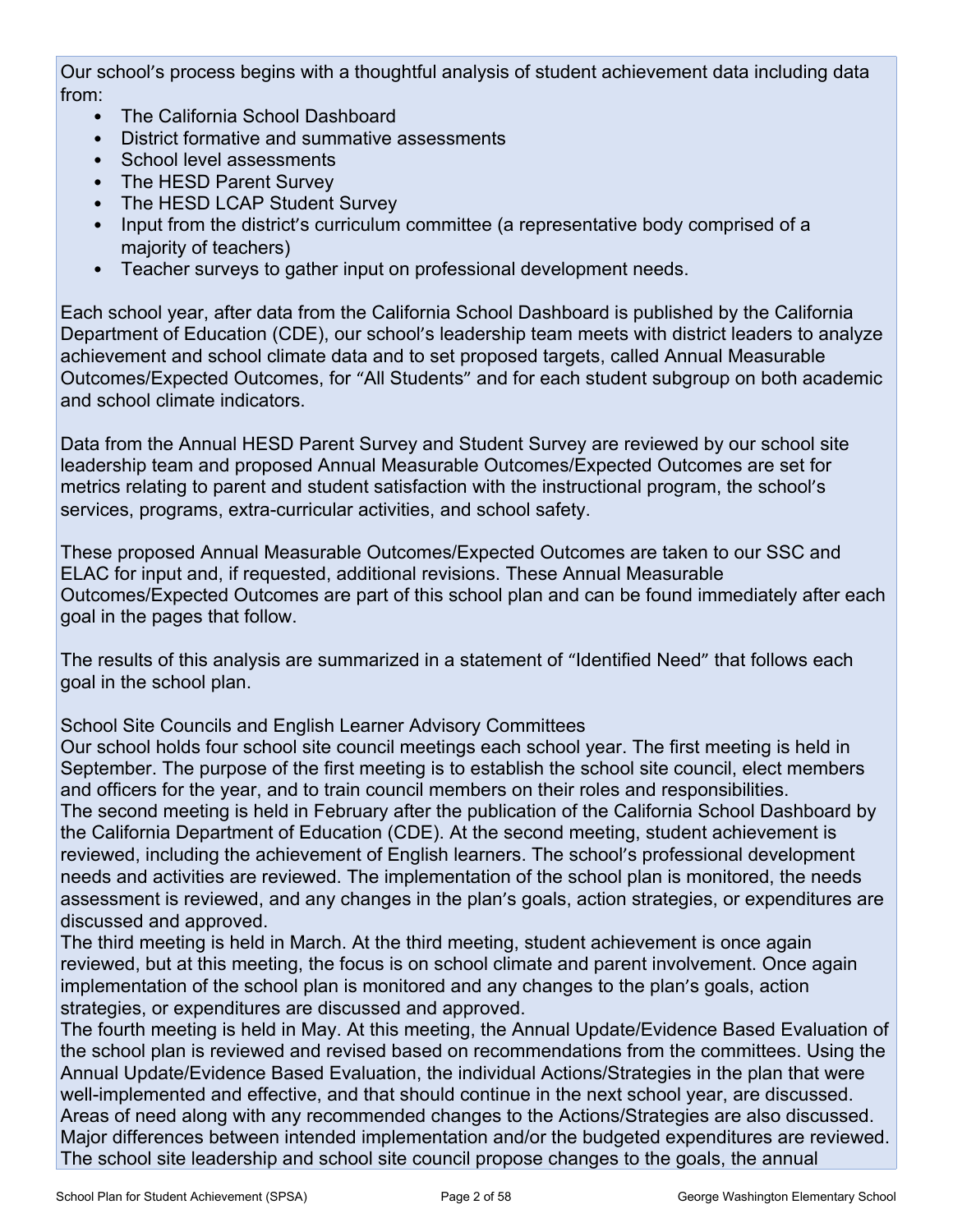outcomes, metrics, strategies/activities, and/or expenditures that will be made to next year's plan. Finally, the school plan for the next school year is approved by the SSC and the plan is recommended to the governing board for approval

Comprehensive Needs Assessment Documentation:

The documents listed below, most of which are embedded in the pages of this school plan, shall comprise our school's Comprehensive Needs Assessment, our process, and document the results of the needs assessment.

- Student Performance Data: English Learners
- Student Performance Data: CAASPP (English Language Arts)
- Student Performance Data: CAASPP (Mathematics)
- Student Performance Data: ELPAC (Summative Assessment)
- Student Performance Data: Dashboard (Student Population)
- Student Performance Data: Dashboard (Overview)
- Student Performance Data: Dashboard (English Language Arts)
- Student Performance Data: Dashboard (Mathematics)
- Student Performance Data: Dashboard (English-Learner Progress)
- Student Performance Data: Dashboard (Chronic Absenteeism)
- Student Performance Data: Dashboard (Suspension Rate)
- Statement of Identified Need Goal 1
- Statement of Identified Need Goal 2
- Statement of Identified Need Goal 3
- Statement of Identified Need Goal 4
- Annual Measurable Objectives including Metric/Indicator for each subgroup, Baseline/Actual Outcome, and Expected Outcome: Goal 1
- Annual Measurable Objectives including Metric/Indicator for each subgroup, Baseline/Actual Outcome, and Expected Outcome: Goal 2
- Annual Measurable Objectives including Metric/Indicator for each subgroup, Baseline/Actual Outcome, and Expected Outcome: Goal 3
- Annual Measurable Objectives including Metric/Indicator for each subgroup, Baseline/Actual Outcome, and Expected Outcome: Goal 4
- Minutes From School Site Council/English Learner Advisory Committee Meetings
- Annual Review that includes a description of the overall implementation of the plan's actions/strategies, a description of major differences between budgeted and actual expenditures, and changes to the goal, annual outcomes, metrics, or strategies/actions: Goal 1
- Annual Review that includes a description of the overall implementation of the plan's actions/strategies, a description of major differences between budgeted and actual expenditures, and changes to the goal, annual outcomes, metrics, or strategies/actions: Goal 2
- Annual Review that includes a description of the overall implementation of the plan's actions/strategies, a description of major differences between budgeted and actual expenditures, and changes to the goal, annual outcomes, metrics, or strategies/actions: Goal 3
- Annual Review that includes a description of the overall implementation of the plan's actions/strategies, a description of major differences between budgeted and actual expenditures, and changes to the goal, annual outcomes, metrics, or strategies/actions: Goal 4
- Evidence-based Title I Funded Program Evaluation (A review of each action under each goal in the plan)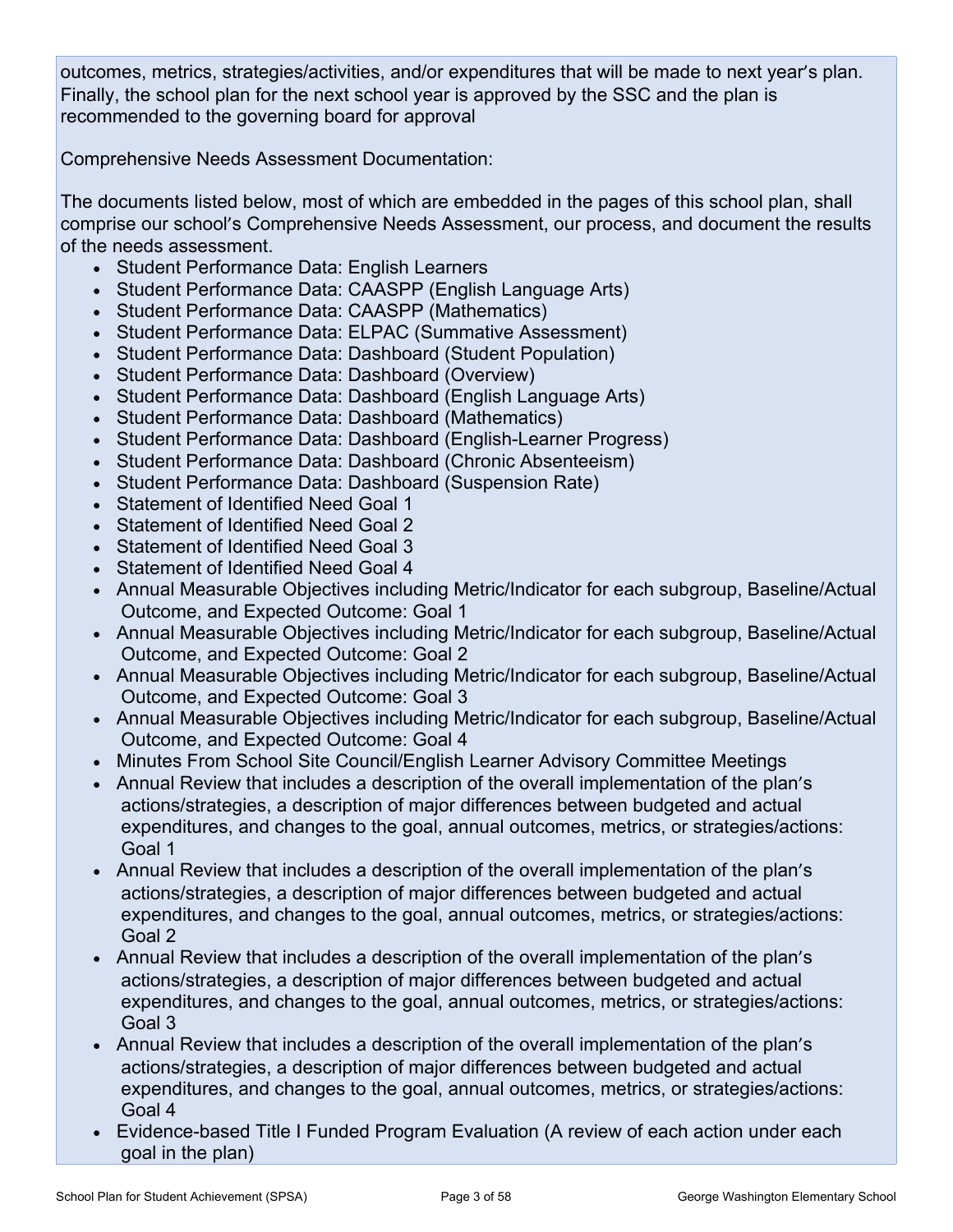## **Stakeholder Involvement**

How, when, and with whom did the school consult as part of the planning process for this SPSA/Annual Review and Update?

#### **Involvement Process for the SPSA and Annual Review and Update**

#### School Site Council (SSC)

The school maintains a school site council. The SSC is comprised of parents, teachers, and school staff. Parents make up 50% of the SSC with parents of EL students representing at least the same percentage on the committee as the percentage of EL students enrolled at the school. The school holds four school site council meetings each year in October, December, February, and May. During these meetings student achievement is reviewed, the school's/students' needs are assessed, and based on this analysis the school plan is developed. The school plan is approved by the school site council each year in May (for the upcoming school year), and again the following February. The Hanford Elementary School District Board of Trustees approves the school plans after the school site council has given their approval.

#### English Learner Advisory Committee (ELAC)

The school's English Learner Advisory Committee has designated the SSC, established pursuant to Education Code Section 52852, to function as the advisory committee for English Learners (Education Code 52176) at the school. This means that the SSC acts as the advisory committee for ELs and is the voice of EL parents at the school site. The SSC performs all of the duties of the ELAC. Both the ELAC and the SSC have approved this designation.

#### District English Learner Advisory Committee (DELAC)

The district maintains a District English Learner Advisory Committee (DELAC). The DELAC is comprised The DELAC meets four times per school-year in November, January, March, and May. The DELAC advises the board on conducting a district-wide needs assessment on a school by school basis; advises the board on the district's plan for educational programs and services for English learners that takes into consideration the Single Plan for Student Achievement; advises the governing board on the district's (and school site) annual needs assessment.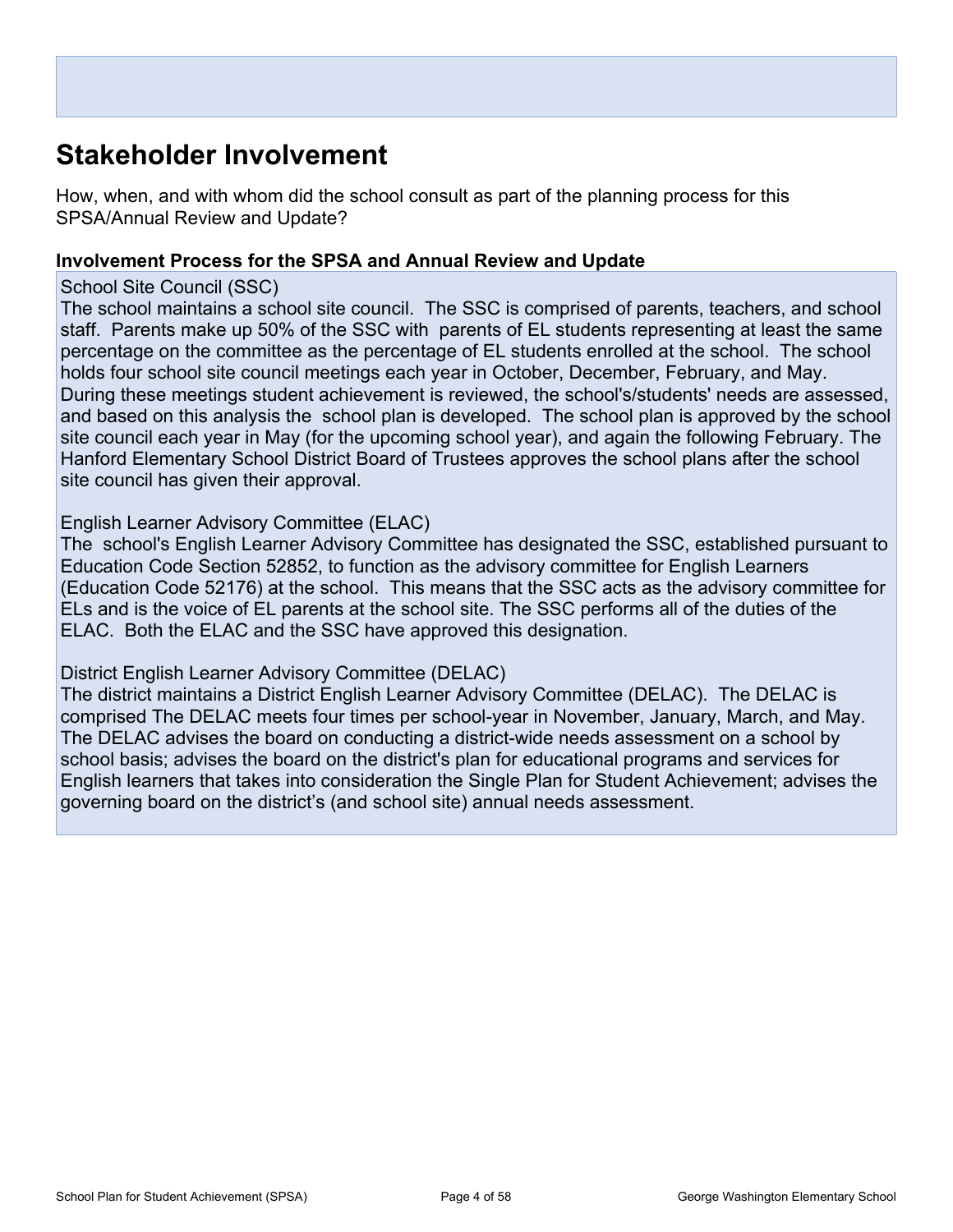|                             |         |                              | <b>Student Enrollment by Subgroup</b> |                           |              |                |  |  |  |
|-----------------------------|---------|------------------------------|---------------------------------------|---------------------------|--------------|----------------|--|--|--|
|                             |         | <b>Percent of Enrollment</b> |                                       | <b>Number of Students</b> |              |                |  |  |  |
| <b>Student Group</b>        | $18-19$ | $19 - 20$                    | $20 - 21$                             | $18-19$                   | $19 - 20$    | $20 - 21$      |  |  |  |
| American Indian             | $\%$    | 0%                           | %                                     |                           | $\mathbf{0}$ |                |  |  |  |
| <b>African American</b>     | 3.54%   | 3.91%                        | 4.6%                                  | 18                        | 20           | 22             |  |  |  |
| Asian                       | $\%$    | $0.2\%$                      | 0.4%                                  |                           |              | $\overline{2}$ |  |  |  |
| <b>Filipino</b>             | %       | $0\%$                        | $0.2\%$                               |                           | $\Omega$     |                |  |  |  |
| Hispanic/Latino             | 75%     | 74.76%                       | 70.2%                                 | 381                       | 382          | 335            |  |  |  |
| <b>Pacific Islander</b>     | %       | $0\%$                        | $\%$                                  |                           | $\mathbf{0}$ |                |  |  |  |
| White                       | 16.14%  | 15.46%                       | 18.9%                                 | 82                        | 79           | 90             |  |  |  |
| <b>Multiple/No Response</b> | %       | 0.39%                        | 5.0%                                  |                           | 27           | 24             |  |  |  |
|                             |         |                              | <b>Total Enrollment</b>               | 508                       | 511          | 477            |  |  |  |

## **Student Enrollment Enrollment By Student Group**

## **Student Enrollment Enrollment By Grade Level**

|                         |       | <b>Student Enrollment by Grade Level</b> |           |
|-------------------------|-------|------------------------------------------|-----------|
|                         |       | <b>Number of Students</b>                |           |
| Grade                   | 18-19 | $19 - 20$                                | $20 - 21$ |
| Kindergarten            | 82    | 81                                       | 65        |
| Grade 1                 | 66    | 75                                       | 71        |
| Grade 2                 | 85    | 66                                       | 68        |
| Grade3                  | 69    | 82                                       | 61        |
| Grade 4                 | 66    | 69                                       | 80        |
| Grade 5                 | 74    | 66                                       | 67        |
| Grade 6                 | 66    | 72                                       | 65        |
| <b>Total Enrollment</b> | 508   | 511                                      | 477       |

**Conclusions based on this data:**

**1.**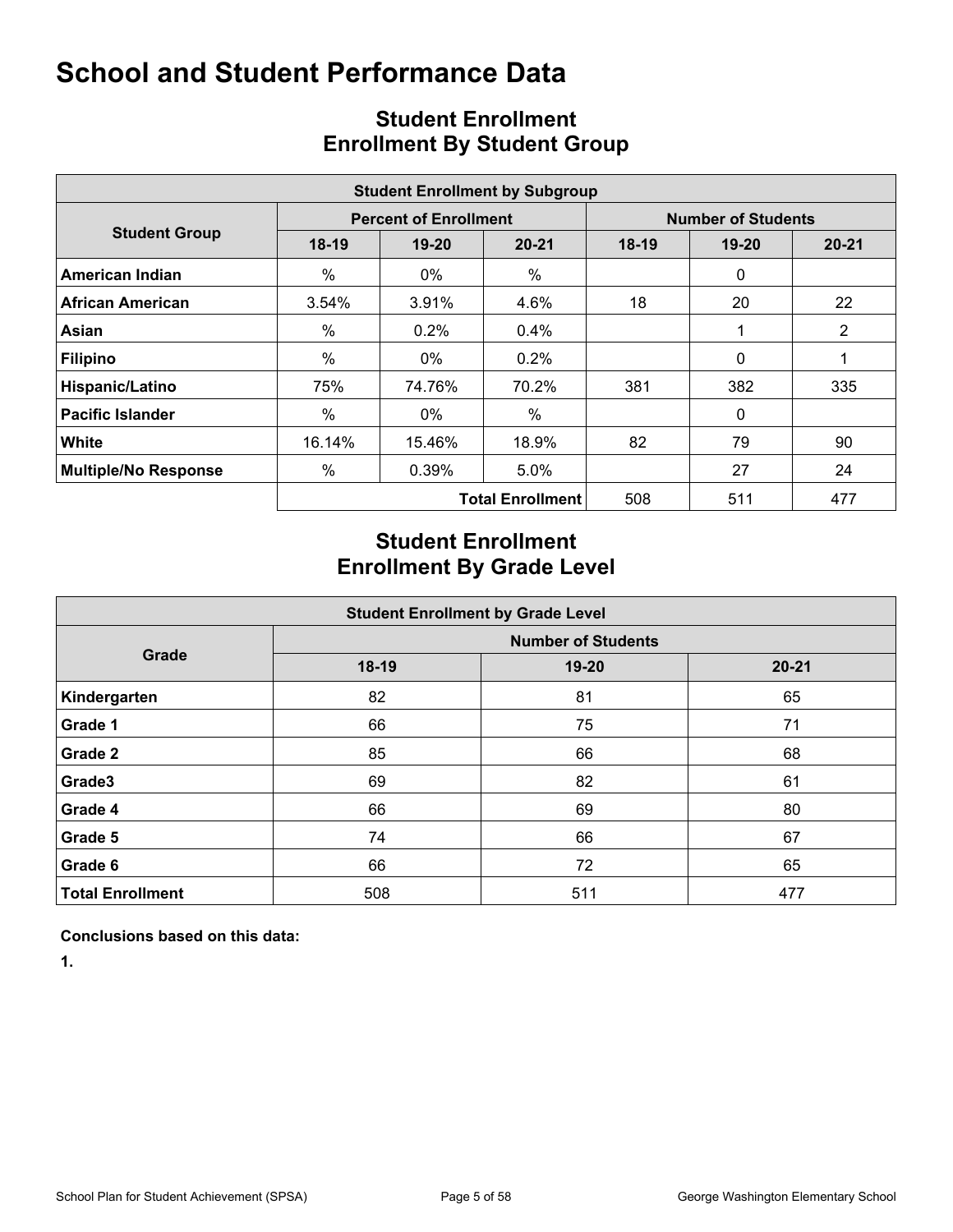## **Student Enrollment English Learner (EL) Enrollment**

| <b>English Learner (EL) Enrollment</b>               |         |                           |           |                            |           |           |  |  |  |  |  |  |  |
|------------------------------------------------------|---------|---------------------------|-----------|----------------------------|-----------|-----------|--|--|--|--|--|--|--|
|                                                      |         | <b>Number of Students</b> |           | <b>Percent of Students</b> |           |           |  |  |  |  |  |  |  |
| <b>Student Group</b>                                 | $18-19$ | $19 - 20$                 | $20 - 21$ | $18-19$                    | $19 - 20$ | $20 - 21$ |  |  |  |  |  |  |  |
| <b>English Learners</b>                              | 102     | 89                        | 79        | 20.1%                      | 17.4%     | 16.6%     |  |  |  |  |  |  |  |
| <b>Fluent English Proficient (FEP)</b>               | 13      | 17                        | 4         | 2.6%                       | 3.3%      | 0.8%      |  |  |  |  |  |  |  |
| <b>Reclassified Fluent English Proficient (RFEP)</b> | 9       | 6                         | 0         | $9.0\%$                    | 5.9%      | 0.0%      |  |  |  |  |  |  |  |

**Conclusions based on this data:**

**1.**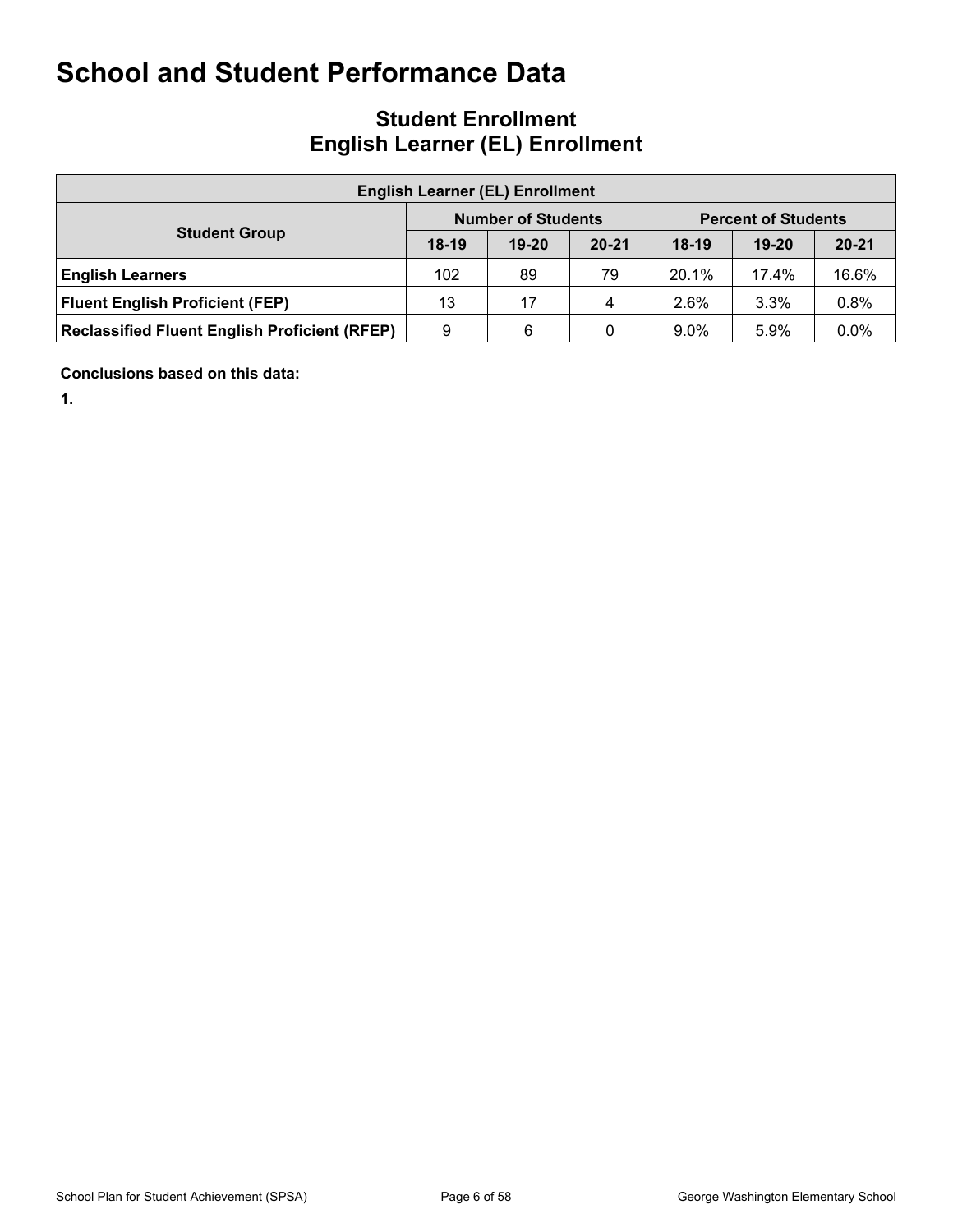### **CAASPP Results English Language Arts/Literacy (All Students)**

|                   |           |                        |           |           |                      | <b>Overall Participation for All Students</b> |           |                    |           |                        |         |           |  |
|-------------------|-----------|------------------------|-----------|-----------|----------------------|-----------------------------------------------|-----------|--------------------|-----------|------------------------|---------|-----------|--|
| Grade             |           | # of Students Enrolled |           |           | # of Students Tested |                                               |           | # of Students with |           | % of Enrolled Students |         |           |  |
| Level             | $17 - 18$ | $18-19$                | $20 - 21$ | $17 - 18$ | $18-19$              | $20 - 21$                                     | $17 - 18$ | $18-19$            | $20 - 21$ | $17 - 18$              | $18-19$ | $20 - 21$ |  |
| Grade 3           | 65        | 67                     | 63        | 64        | 67                   | 42                                            | 64        | 67                 | 41        | 98.5                   | 100     | 66.7      |  |
| Grade 4           | 73        | 63                     | 92        | 73        | 63                   | 45                                            | 73        | 63                 | 45        | 100                    | 100     | 48.9      |  |
| Grade 5           | 62        | 76                     | 46        | 62        | 76                   | 45                                            | 62        | 76                 | 45        | 100                    | 100     | 97.8      |  |
| Grade 6           | 59        | 64                     | 86        | 59        | 64                   | 75                                            | 59        | 64                 | 68        | 100                    | 100     | 87.2      |  |
| <b>All Grades</b> | 259       | 270                    | 287       | 258       | 270                  | 207                                           | 258       | 270                | 199       | 99.6                   | 100     | 72.1      |  |

The "% of Enrolled Students Tested" showing in this table is not the same as "Participation Rate" for federal accountability purposes.

#### 2019-20 Data:

Executive Order N-30-20 was issued which waived the assessment, accountability, and reporting requirements for the 2019-2020 school year, thus no data is available to report for this year.

|                   | <b>Overall Achievement for All Students</b> |                                                                                                                       |       |                    |                 |       |                |                                                       |  |  |  |                       |                |                    |                                                                               |
|-------------------|---------------------------------------------|-----------------------------------------------------------------------------------------------------------------------|-------|--------------------|-----------------|-------|----------------|-------------------------------------------------------|--|--|--|-----------------------|----------------|--------------------|-------------------------------------------------------------------------------|
| Grade             |                                             | <b>Mean Scale Score</b>                                                                                               |       |                    | % Standard      |       | % Standard Met |                                                       |  |  |  | % Standard Nearly     | % Standard Not |                    |                                                                               |
| Level             |                                             | 17-18   18-19   20-21   17-18   18-19   20-21   17-18   18-19   20-21   17-18   18-19   20-21   17-18   18-19   20-21 |       |                    |                 |       |                |                                                       |  |  |  |                       |                |                    |                                                                               |
| Grade 3           | 2416.                                       | -2416. l                                                                                                              | 2350. |                    | $25.00$   22.39 | 4.88  |                | 15.63   20.90   14.63   29.69   28.36   21.95   29.69 |  |  |  |                       |                | 28.36              | 58.54                                                                         |
| Grade 4           | 2459.                                       | 2442.                                                                                                                 | 2456. | 19.18              | 14.29           | 20.00 |                | 30.14   25.40   31.11   20.55   20.63   22.22         |  |  |  |                       |                | 30.14 39.68        | 26.67                                                                         |
| Grade 5           | 2438.                                       | 2466.                                                                                                                 | 2462. | 6.45               | 9.21            | 13.33 |                | 20.97   28.95   20.00                                 |  |  |  | 17.74   21.05   22.22 | 54.84          | 40.79              | 44.44                                                                         |
| Grade 6           | 2523.                                       | 2507.                                                                                                                 | 2474. | 11.86              | 6.25            | 8.82  |                | 35.59 37.50 19.12 32.20 31.25 29.41                   |  |  |  |                       |                | $20.34 \mid 25.00$ | 42.65                                                                         |
| <b>All Grades</b> | N/A                                         | N/A                                                                                                                   | N/A   | 15.89 <sup>1</sup> | 12.96           |       |                |                                                       |  |  |  |                       |                |                    | 11.56   25.58   28.15   21.11   24.81   25.19   24.62   33.72   33.70   42.71 |

#### 2019-20 Data:

Executive Order N-30-20 was issued which waived the assessment, accountability, and reporting requirements for the 2019-2020 school year, thus no data is available to report for this year.

| Reading<br>Demonstrating understanding of literary and non-fictional texts |           |                  |           |           |                       |           |           |                  |           |  |  |  |  |
|----------------------------------------------------------------------------|-----------|------------------|-----------|-----------|-----------------------|-----------|-----------|------------------|-----------|--|--|--|--|
|                                                                            |           | % Above Standard |           |           | % At or Near Standard |           |           | % Below Standard |           |  |  |  |  |
| <b>Grade Level</b>                                                         | $17 - 18$ | $18-19$          | $20 - 21$ | $17 - 18$ | $18-19$               | $20 - 21$ | $17 - 18$ | $18-19$          | $20 - 21$ |  |  |  |  |
| Grade 3                                                                    | 10.94     | 22.39            | 4.88      | 50.00     | 44.78                 | 41.46     | 39.06     | 32.84            | 53.66     |  |  |  |  |
| Grade 4                                                                    | 24.66     | 17.46            | 20.00     | 49.32     | 44.44                 | 53.33     | 26.03     | 38.10            | 26.67     |  |  |  |  |
| Grade 5                                                                    | 1.61      | 15.79            | 13.33     | 45.16     | 44.74                 | 46.67     | 53.23     | 39.47            | 40.00     |  |  |  |  |
| Grade 6                                                                    | 11.86     | 12.50            | 12.31     | 54.24     | 45.31                 | 44.62     | 33.90     | 42.19            | 43.08     |  |  |  |  |
| <b>All Grades</b>                                                          | 12.79     | 17.04            | 12.76     | 49.61     | 44.81                 | 46.43     | 37.60     | 38.15            | 40.82     |  |  |  |  |

#### 2019-20 Data: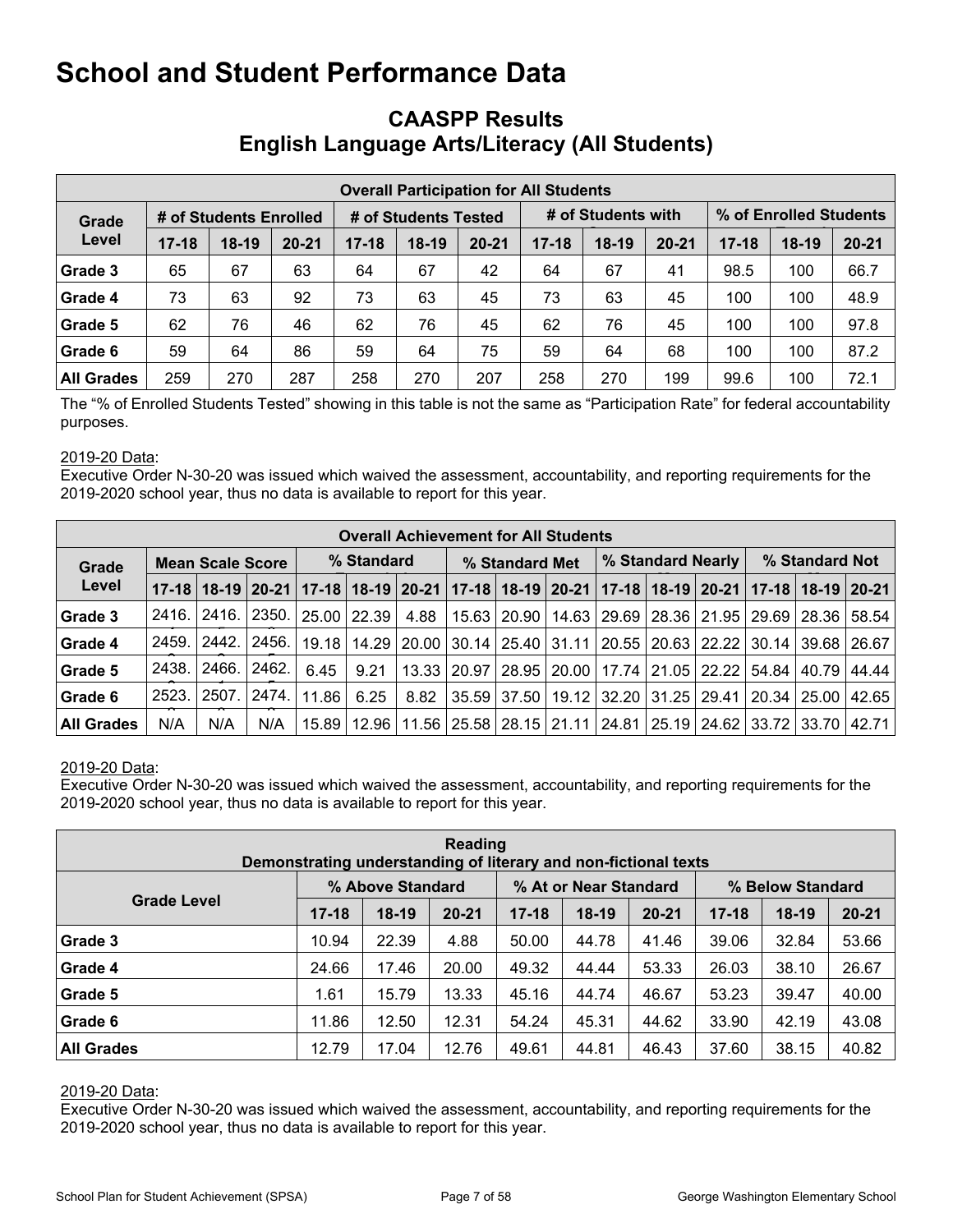| Writing<br>Producing clear and purposeful writing |           |                  |           |           |                       |           |           |                  |           |  |  |  |  |
|---------------------------------------------------|-----------|------------------|-----------|-----------|-----------------------|-----------|-----------|------------------|-----------|--|--|--|--|
|                                                   |           | % Above Standard |           |           | % At or Near Standard |           |           | % Below Standard |           |  |  |  |  |
| <b>Grade Level</b>                                | $17 - 18$ | $18-19$          | $20 - 21$ | $17 - 18$ | $18-19$               | $20 - 21$ | $17 - 18$ | $18-19$          | $20 - 21$ |  |  |  |  |
| Grade 3                                           | 23.44     | 13.43            | 5.00      | 40.63     | 58.21                 | 32.50     | 35.94     | 28.36            | 62.50     |  |  |  |  |
| Grade 4                                           | 13.70     | 9.52             | 9.09      | 52.05     | 52.38                 | 61.36     | 34.25     | 38.10            | 29.55     |  |  |  |  |
| Grade 5                                           | 14.52     | 14.47            | 17.78     | 41.94     | 55.26                 | 51.11     | 43.55     | 30.26            | 31.11     |  |  |  |  |
| Grade 6                                           | 22.03     | 15.63            | 11.94     | 55.93     | 67.19                 | 38.81     | 22.03     | 17.19            | 49.25     |  |  |  |  |
| <b>All Grades</b>                                 | 18.22     | 13.33            | 11.22     | 47.67     | 58.15                 | 45.41     | 34.11     | 28.52            | 43.37     |  |  |  |  |

Executive Order N-30-20 was issued which waived the assessment, accountability, and reporting requirements for the 2019-2020 school year, thus no data is available to report for this year.

| Listening<br>Demonstrating effective communication skills |           |                  |           |           |                       |           |           |                  |           |  |  |  |
|-----------------------------------------------------------|-----------|------------------|-----------|-----------|-----------------------|-----------|-----------|------------------|-----------|--|--|--|
|                                                           |           | % Above Standard |           |           | % At or Near Standard |           |           | % Below Standard |           |  |  |  |
| <b>Grade Level</b>                                        | $17 - 18$ | $18-19$          | $20 - 21$ | $17 - 18$ | $18-19$               | $20 - 21$ | $17 - 18$ | $18-19$          | $20 - 21$ |  |  |  |
| Grade 3                                                   | 23.44     | 19.40            | 2.44      | 62.50     | 62.69                 | 70.73     | 14.06     | 17.91            | 26.83     |  |  |  |
| Grade 4                                                   | 15.07     | 15.87            | 13.33     | 72.60     | 60.32                 | 68.89     | 12.33     | 23.81            | 17.78     |  |  |  |
| Grade 5                                                   | 8.06      | 5.26             | 8.89      | 46.77     | 56.58                 | 75.56     | 45.16     | 38.16            | 15.56     |  |  |  |
| Grade 6                                                   | 15.25     | 9.38             | 7.69      | 62.71     | 57.81                 | 72.31     | 22.03     | 32.81            | 20.00     |  |  |  |
| <b>All Grades</b>                                         | 15.50     | 12.22            | 8.16      | 61.63     | 59.26                 | 71.94     | 22.87     | 28.52            | 19.90     |  |  |  |

#### 2019-20 Data:

Executive Order N-30-20 was issued which waived the assessment, accountability, and reporting requirements for the 2019-2020 school year, thus no data is available to report for this year.

|                                                                                     | <b>Research/Inquiry</b><br>Investigating, analyzing, and presenting information |         |           |           |       |           |           |         |           |  |  |  |  |  |
|-------------------------------------------------------------------------------------|---------------------------------------------------------------------------------|---------|-----------|-----------|-------|-----------|-----------|---------|-----------|--|--|--|--|--|
| % At or Near Standard<br>% Above Standard<br>% Below Standard<br><b>Grade Level</b> |                                                                                 |         |           |           |       |           |           |         |           |  |  |  |  |  |
|                                                                                     | $17 - 18$                                                                       | $18-19$ | $20 - 21$ | $17 - 18$ | 18-19 | $20 - 21$ | $17 - 18$ | $18-19$ | $20 - 21$ |  |  |  |  |  |
| Grade 3                                                                             | 34.38                                                                           | 23.88   | 2.44      | 42.19     | 50.75 | 65.85     | 23.44     | 25.37   | 31.71     |  |  |  |  |  |
| Grade 4                                                                             | 23.29                                                                           | 9.52    | 17.78     | 58.90     | 61.90 | 75.56     | 17.81     | 28.57   | 6.67      |  |  |  |  |  |
| Grade 5                                                                             | 14.52                                                                           | 17.11   | 13.33     | 45.16     | 44.74 | 51.11     | 40.32     | 38.16   | 35.56     |  |  |  |  |  |
| Grade 6                                                                             | 37.29                                                                           | 21.88   | 14.71     | 47.46     | 54.69 | 66.18     | 15.25     | 23.44   | 19.12     |  |  |  |  |  |
| <b>All Grades</b>                                                                   | 27.13                                                                           | 18.15   | 12.56     | 48.84     | 52.59 | 64.82     | 24.03     | 29.26   | 22.61     |  |  |  |  |  |

#### 2019-20 Data:

Executive Order N-30-20 was issued which waived the assessment, accountability, and reporting requirements for the 2019-2020 school year, thus no data is available to report for this year.

#### **Conclusions based on this data:**

**1.** See Identified Need Goals #1-4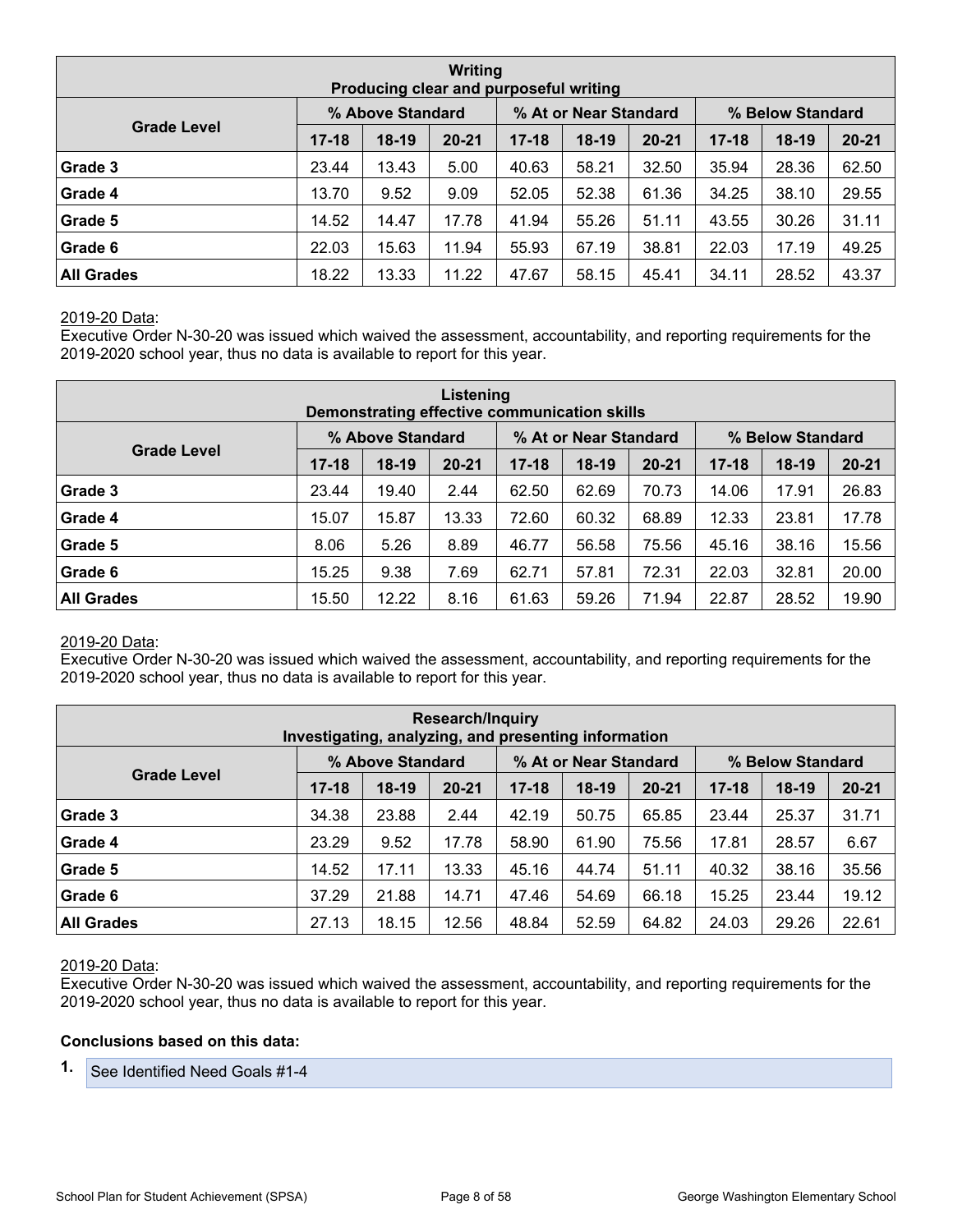|                   |           |                        |           |           | <b>Overall Participation for All Students</b> |           |           |                    |           |                        |         |           |  |
|-------------------|-----------|------------------------|-----------|-----------|-----------------------------------------------|-----------|-----------|--------------------|-----------|------------------------|---------|-----------|--|
| Grade             |           | # of Students Enrolled |           |           | # of Students Tested                          |           |           | # of Students with |           | % of Enrolled Students |         |           |  |
| Level             | $17 - 18$ | $18-19$                | $20 - 21$ | $17 - 18$ | $18-19$                                       | $20 - 21$ | $17 - 18$ | $18-19$            | $20 - 21$ | $17 - 18$              | $18-19$ | $20 - 21$ |  |
| Grade 3           | 65        | 67                     | 63        | 65        | 67                                            | 42        | 65        | 67                 | 42        | 100                    | 100     | 66.7      |  |
| Grade 4           | 73        | 63                     | 92        | 73        | 63                                            | 47        | 73        | 62                 | 47        | 100                    | 100     | 51.1      |  |
| Grade 5           | 62        | 76                     | 46        | 62        | 76                                            | 44        | 62        | 76                 | 44        | 100                    | 100     | 95.7      |  |
| Grade 6           | 59        | 64                     | 86        | 59        | 64                                            | 76        | 59        | 64                 | 71        | 100                    | 100     | 88.4      |  |
| <b>All Grades</b> | 259       | 270                    | 287       | 259       | 270                                           | 209       | 259       | 269                | 204       | 100                    | 100     | 72.8      |  |

### **CAASPP Results Mathematics (All Students)**

\* The "% of Enrolled Students Tested" showing in this table is not the same as "Participation Rate" for federal accountability purposes.

#### 2019-20 Data:

Executive Order N-30-20 was issued which waived the assessment, accountability, and reporting requirements for the 2019-2020 school year, thus no data is available to report for this year.

|                   | <b>Overall Achievement for All Students</b> |                         |       |                                       |            |      |       |                         |      |                               |                       |                               |                |       |                                                 |
|-------------------|---------------------------------------------|-------------------------|-------|---------------------------------------|------------|------|-------|-------------------------|------|-------------------------------|-----------------------|-------------------------------|----------------|-------|-------------------------------------------------|
| Grade             |                                             | <b>Mean Scale Score</b> |       |                                       | % Standard |      |       | % Standard Met          |      |                               |                       | % Standard Nearly             | % Standard Not |       |                                                 |
| Level             | $17 - 18$                                   |                         |       | 18-19   20-21   17-18   18-19   20-21 |            |      |       | $17-18$   18-19   20-21 |      |                               |                       |                               |                |       | $17-18$   18-19   20-21   17-18   18-19   20-21 |
| Grade 3           | 2419.                                       | 2422.                   | 2338. | 10.77                                 | 14.93      | 0.00 |       | 21.54 32.84             | 9.52 |                               | 40.00   22.39   23.81 |                               | 27.69          | 29.85 | 66.67                                           |
| Grade 4           | 2449.                                       | 2441.                   | 2432. | 5.48                                  | 3.23       | 2.13 | 23.29 | 24.19 17.02             |      | 45.21                         | 40.32                 | 46.81                         | 26.03          | 32.26 | 34.04                                           |
| Grade 5           | 2412.                                       | 2445.                   | 2422. | 0.00                                  | 2.63       | 2.27 | 4.84  |                         |      | 10.53   11.36   24.19   31.58 |                       | 18.18                         | 70.97          | 55.26 | 68.18                                           |
| Grade 6           | 2524.                                       | 2481.                   | 2464. | 25.42                                 | 9.38       | 4.23 | 15.25 | 14.06                   | 9.86 | 30.51                         | 32.81                 | 36.62                         | 28.81          | 43.75 | 49.30                                           |
| <b>All Grades</b> | N/A                                         | N/A                     | N/A   | 10.04                                 | 7.43       | 2.45 | 16.60 | 20.07                   |      |                               |                       | 11.76   35.52   31.60   32.35 | 37.84          | 40.89 | 53.43                                           |

#### 2019-20 Data:

Executive Order N-30-20 was issued which waived the assessment, accountability, and reporting requirements for the 2019-2020 school year, thus no data is available to report for this year.

| <b>Concepts &amp; Procedures</b><br>Applying mathematical concepts and procedures |           |                  |           |           |                       |           |           |                  |           |  |
|-----------------------------------------------------------------------------------|-----------|------------------|-----------|-----------|-----------------------|-----------|-----------|------------------|-----------|--|
|                                                                                   |           | % Above Standard |           |           | % At or Near Standard |           |           | % Below Standard |           |  |
| <b>Grade Level</b>                                                                | $17 - 18$ | $18-19$          | $20 - 21$ | $17 - 18$ | $18-19$               | $20 - 21$ | $17 - 18$ | $18-19$          | $20 - 21$ |  |
| Grade 3                                                                           | 27.69     | 29.85            | 2.38      | 38.46     | 35.82                 | 38.10     | 33.85     | 34.33            | 59.52     |  |
| Grade 4                                                                           | 12.33     | 11.29            | 4.26      | 36.99     | 37.10                 | 40.43     | 50.68     | 51.61            | 55.32     |  |
| Grade 5                                                                           | 3.23      | 7.89             | 0.00      | 16.13     | 25.00                 | 36.36     | 80.65     | 67.11            | 63.64     |  |
| Grade 6                                                                           | 32.20     | 14.29            | 7.14      | 30.51     | 23.81                 | 45.71     | 37.29     | 61.90            | 47.14     |  |
| <b>All Grades</b>                                                                 | 18.53     | 15.67            | 3.94      | 30.89     | 30.22                 | 40.89     | 50.58     | 54.10            | 55.17     |  |

#### 2019-20 Data: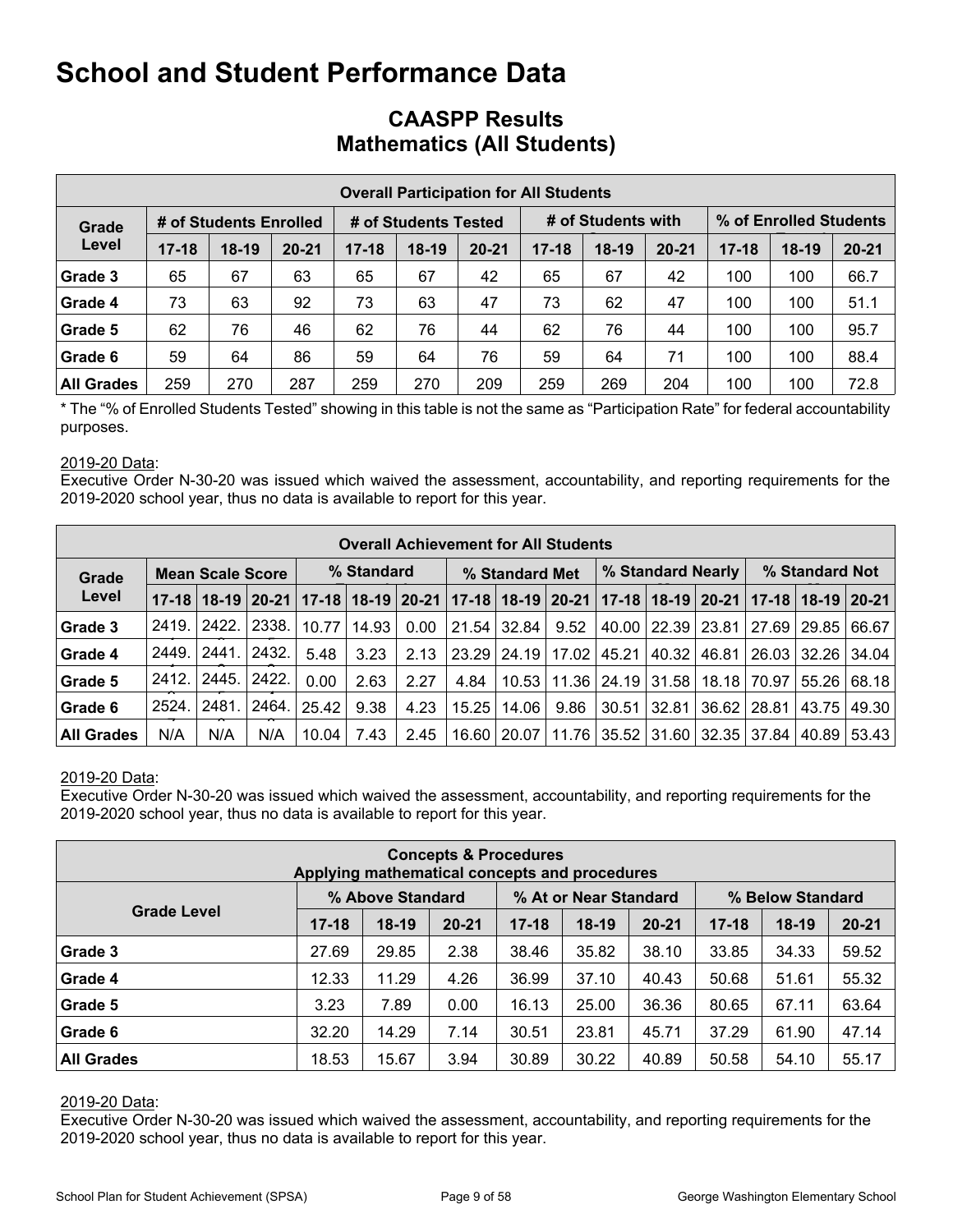| <b>Problem Solving &amp; Modeling/Data Analysis</b><br>Using appropriate tools and strategies to solve real world and mathematical problems |           |                  |           |           |                       |           |           |                  |           |  |
|---------------------------------------------------------------------------------------------------------------------------------------------|-----------|------------------|-----------|-----------|-----------------------|-----------|-----------|------------------|-----------|--|
|                                                                                                                                             |           | % Above Standard |           |           | % At or Near Standard |           |           | % Below Standard |           |  |
| <b>Grade Level</b>                                                                                                                          | $17 - 18$ | $18-19$          | $20 - 21$ | $17 - 18$ | $18-19$               | $20 - 21$ | $17 - 18$ | $18-19$          | $20 - 21$ |  |
| Grade 3                                                                                                                                     | 16.92     | 11.94            | 0.00      | 47.69     | 53.73                 | 33.33     | 35.38     | 34.33            | 66.67     |  |
| Grade 4                                                                                                                                     | 9.59      | 9.68             | 0.00      | 58.90     | 48.39                 | 72.34     | 31.51     | 41.94            | 27.66     |  |
| Grade 5                                                                                                                                     | 1.61      | 5.26             | 4.55      | 25.81     | 38.16                 | 36.36     | 72.58     | 56.58            | 59.09     |  |
| Grade 6                                                                                                                                     | 23.73     | 7.81             | 2.82      | 35.59     | 42.19                 | 45.07     | 40.68     | 50.00            | 52.11     |  |
| <b>All Grades</b>                                                                                                                           | 12.74     | 8.55             | 1.96      | 42.86     | 45.35                 | 47.06     | 44.40     | 46.10            | 50.98     |  |

Executive Order N-30-20 was issued which waived the assessment, accountability, and reporting requirements for the 2019-2020 school year, thus no data is available to report for this year.

| <b>Communicating Reasoning</b><br>Demonstrating ability to support mathematical conclusions |           |                  |           |           |                       |           |           |                  |           |  |
|---------------------------------------------------------------------------------------------|-----------|------------------|-----------|-----------|-----------------------|-----------|-----------|------------------|-----------|--|
|                                                                                             |           | % Above Standard |           |           | % At or Near Standard |           |           | % Below Standard |           |  |
| <b>Grade Level</b>                                                                          | $17 - 18$ | $18-19$          | $20 - 21$ | $17 - 18$ | $18-19$               | $20 - 21$ | $17 - 18$ | $18-19$          | $20 - 21$ |  |
| Grade 3                                                                                     | 16.92     | 25.37            | 0.00      | 58.46     | 50.75                 | 69.05     | 24.62     | 23.88            | 30.95     |  |
| Grade 4                                                                                     | 17.81     | 12.90            | 8.51      | 50.68     | 50.00                 | 63.83     | 31.51     | 37.10            | 27.66     |  |
| Grade 5                                                                                     | 0.00      | 2.63             | 2.27      | 38.71     | 48.68                 | 50.00     | 61.29     | 48.68            | 47.73     |  |
| Grade 6                                                                                     | 22.03     | 10.94            | 5.63      | 35.59     | 40.63                 | 54.93     | 42.37     | 48.44            | 39.44     |  |
| <b>All Grades</b>                                                                           | 14.29     | 12.64            | 4.41      | 46.33     | 47.58                 | 58.82     | 39.38     | 39.78            | 36.76     |  |

#### 2019-20 Data:

Executive Order N-30-20 was issued which waived the assessment, accountability, and reporting requirements for the 2019-2020 school year, thus no data is available to report for this year.

#### **Conclusions based on this data:**

**1.** See Identified Need Goals #1-4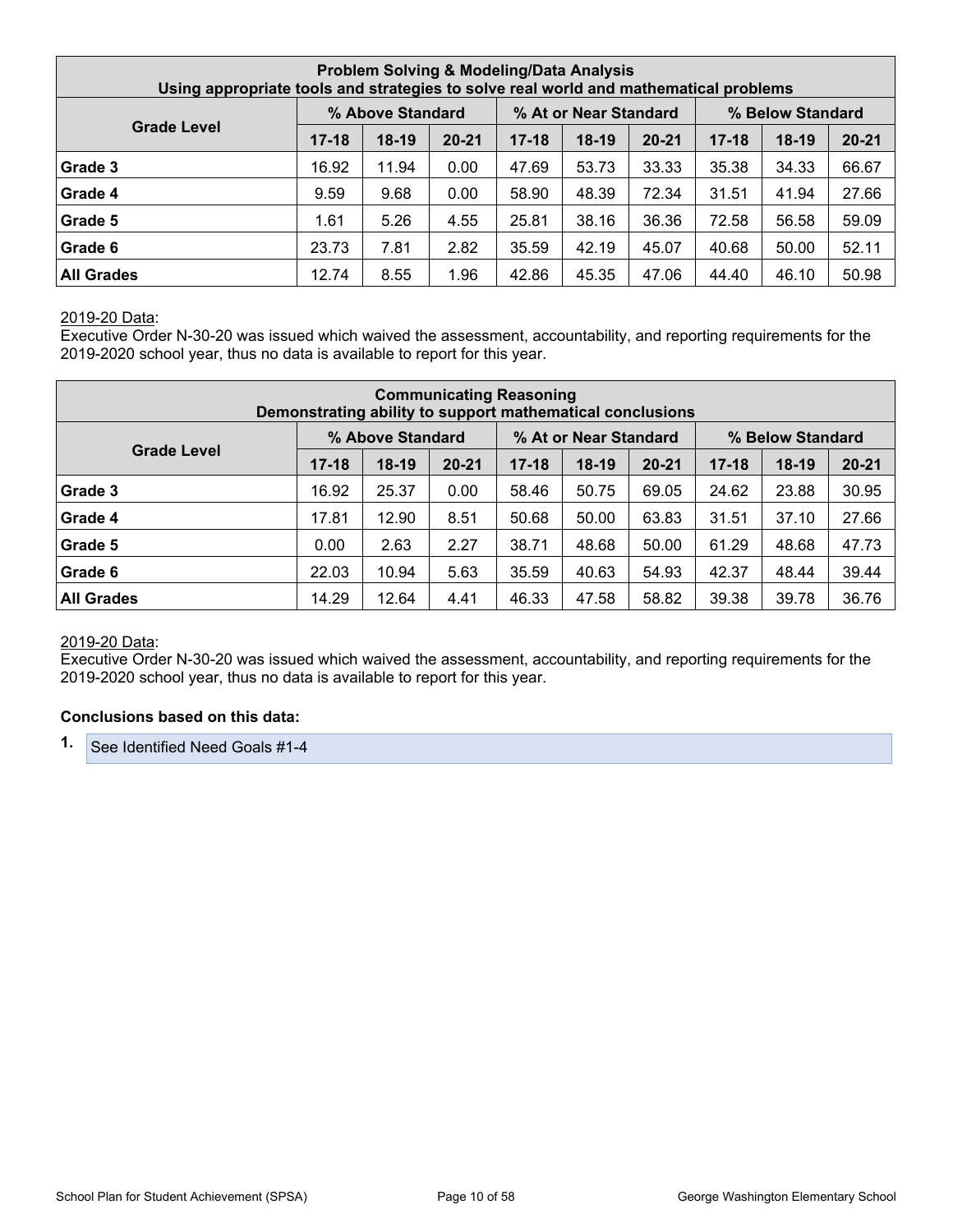## **ELPAC Results**

| <b>ELPAC Summative Assessment Data</b><br><b>Number of Students and Mean Scale Scores for All Students</b> |           |         |           |           |                      |           |           |                         |           |           |                                            |           |
|------------------------------------------------------------------------------------------------------------|-----------|---------|-----------|-----------|----------------------|-----------|-----------|-------------------------|-----------|-----------|--------------------------------------------|-----------|
| Grade                                                                                                      |           | Overall |           |           | <b>Oral Language</b> |           |           | <b>Written Language</b> |           |           | <b>Number of</b><br><b>Students Tested</b> |           |
| Level                                                                                                      | $17 - 18$ | $18-19$ | $20 - 21$ | $17 - 18$ | $18-19$              | $20 - 21$ | $17 - 18$ | $18-19$                 | $20 - 21$ | $17 - 18$ | $18-19$                                    | $20 - 21$ |
| K                                                                                                          | 1415.0    | 1438.2  | *         | 1428.8    | 1447.1               | $\ast$    | 1382.7    | 1417.1                  | $\star$   | 21        | 16                                         | 8         |
| 1                                                                                                          | 1482.3    | 1461.9  | *         | 1486.0    | 1471.0               | $\ast$    | 1478.2    | 1452.3                  | $\ast$    | 25        | 18                                         | 9         |
| $\overline{2}$                                                                                             | 1501.2    | 1489.8  | 1486.0    | 1493.0    | 1483.1               | 1479.7    | 1509.1    | 1496.0                  | 1491.9    | 14        | 24                                         | 14        |
| 3                                                                                                          | $\star$   | 1504.8  | 1481.5    | $\star$   | 1504.8               | 1481.3    | $\star$   | 1504.5                  | 1481.1    | $\ast$    | 13                                         | 15        |
| 4                                                                                                          | 1500.4    | $\star$ | 1539.0    | 1489.1    | $\star$              | 1542.3    | 1511.0    | $\ast$                  | 1535.2    | 11        | 5                                          | 30        |
| 5                                                                                                          | 1483.1    | $\star$ | $\star$   | 1466.9    | $\star$              | $\ast$    | 1498.8    | $\star$                 | $\star$   | 11        | 8                                          | 10        |
| 6                                                                                                          | $\star$   | 1500.6  | *         | $\star$   | 1485.5               | $\ast$    | $\star$   | 1514.8                  | $\star$   | $\ast$    | 12                                         | 9         |
| <b>All Grades</b>                                                                                          |           |         |           |           |                      |           |           |                         |           | 95        | 96                                         | 95        |

#### 2019-20 Data:

Executive Order N-30-20 was issued which waived the assessment, accountability, and reporting requirements for the 2019-2020 school year, thus no data is available to report for this year.

| <b>Overall Language</b><br>Percentage of Students at Each Performance Level for All Students |           |         |               |           |         |           |                                 |         |         |           |         |               |           |                                    |          |
|----------------------------------------------------------------------------------------------|-----------|---------|---------------|-----------|---------|-----------|---------------------------------|---------|---------|-----------|---------|---------------|-----------|------------------------------------|----------|
| Grade                                                                                        |           | Level 4 |               |           | Level 3 |           |                                 | Level 2 |         |           | Level 1 |               |           | <b>Total Number</b><br>of Students |          |
| Level                                                                                        | $17 - 18$ |         | $18-19$ 20-21 | $17 - 18$ | $18-19$ | $20 - 21$ | $17 - 18$<br>$18 - 19$<br>20-21 |         |         | $17 - 18$ |         | $18-19$ 20-21 | $17 - 18$ | $18-19$                            | $ 20-21$ |
| K                                                                                            | $\star$   | 25.00   | $\star$       | $\star$   | 31.25   | $\star$   | $\star$                         | 25.00   | $\star$ | $\star$   | 18.75   | $\star$       | 21        | 16                                 | $\star$  |
| 1                                                                                            | 76.00     | 0.00    | $\star$       | $\star$   | 61.11   | $\star$   | $\star$                         | 33.33   | $\star$ | $\star$   | 5.56    | $\star$       | 25        | 18                                 | $\star$  |
| $\mathbf{2}$                                                                                 | $\star$   | 8.33    | 21.43         | $\star$   | 66.67   | 42.86     | $\star$                         | 25.00   | 28.57   |           | 0.00    | 7.14          | 14        | 24                                 | 14       |
| 3                                                                                            |           | 0.00    | 6.67          | $\star$   | 69.23   | 26.67     |                                 | 30.77   | 53.33   | $\star$   | 0.00    | 13.33         | $\star$   | 13                                 | 15       |
| 4                                                                                            | $\star$   | $\star$ | 34.48         | $\star$   | $\star$ | 41.38     | $\star$                         | $\star$ | 24.14   |           | $\ast$  | 0.00          | 11        | $\star$                            | 29       |
| $5\phantom{1}$                                                                               | $\star$   | $\star$ | $\star$       | $\star$   | $\star$ | $\star$   | $\star$                         | $\star$ | $\star$ | $\star$   | $\star$ | $\star$       | 11        | $\star$                            | $\star$  |
| $6\phantom{1}6$                                                                              |           | 25.00   | $\star$       | $\star$   | 8.33    | $\star$   | $\star$                         | 33.33   | $\star$ | $\star$   | 33.33   | $\star$       | $\star$   | 12                                 | $\star$  |
| <b>All Grades</b>                                                                            | 37.89     | 9.38    | 20.43         | 32.63     | 52.08   | 34.41     | 18.95                           | 27.08   | 36.56   | $\star$   | 11.46   | 8.60          | 95        | 96                                 | 93       |

2019-20 Data: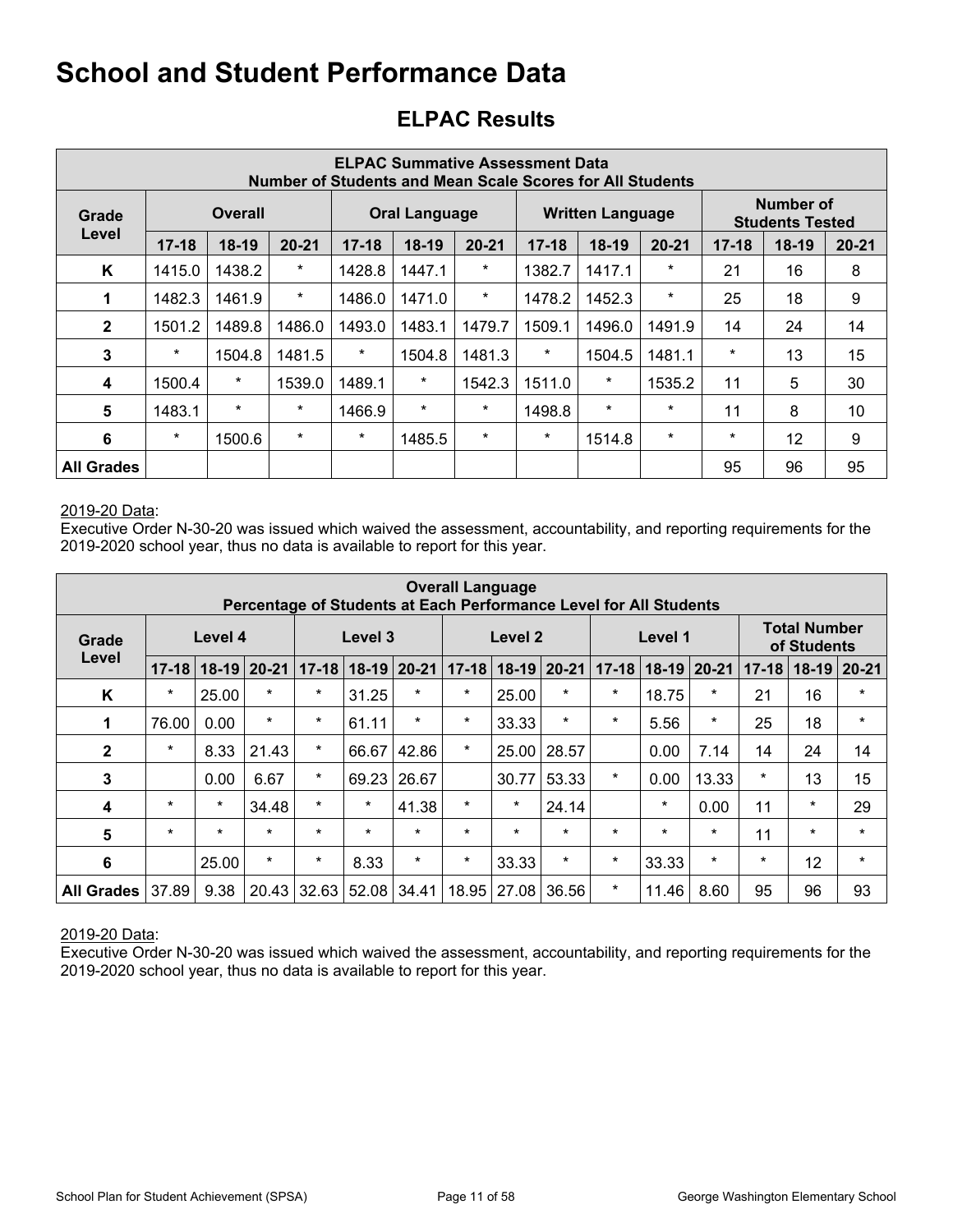| <b>Oral Language</b><br>Percentage of Students at Each Performance Level for All Students |           |           |         |           |           |           |           |                                                  |         |         |         |           |         |                                    |         |
|-------------------------------------------------------------------------------------------|-----------|-----------|---------|-----------|-----------|-----------|-----------|--------------------------------------------------|---------|---------|---------|-----------|---------|------------------------------------|---------|
| Grade                                                                                     |           | Level 4   |         |           | Level 3   |           |           | Level 2                                          |         |         | Level 1 |           |         | <b>Total Number</b><br>of Students |         |
| Level                                                                                     | $17 - 18$ | $18 - 19$ | $20-21$ | $17 - 18$ | $18 - 19$ | $20 - 21$ | $17 - 18$ | $18 - 19$<br>20-21<br>$17 - 18$<br>$18-19$ 20-21 |         |         |         | $17 - 18$ | $18-19$ | $ 20-21$                           |         |
| Κ                                                                                         | $\star$   | 31.25     | $\star$ | $\star$   | 25.00     | $\star$   | $\star$   | 25.00                                            | $\star$ | $\star$ | 18.75   | $\star$   | 21      | 16                                 | $\star$ |
| 1                                                                                         | 76.00     | 11.11     | $\star$ | $\star$   | 77.78     | $\star$   | $\star$   | 11.11                                            | $\star$ | $\star$ | 0.00    | $\ast$    | 25      | 18                                 | *       |
| $\mathbf{2}$                                                                              | $\star$   | 25.00     | 50.00   | $\star$   | 50.00     | 7.14      | $\star$   | 25.00                                            | 28.57   |         | 0.00    | 14.29     | 14      | 24                                 | 14      |
| 3                                                                                         | $\star$   | 46.15     | 6.67    | $\ast$    | 46.15     | 73.33     |           | 7.69                                             | 13.33   | $\star$ | 0.00    | 6.67      | $\ast$  | 13                                 | 15      |
| 4                                                                                         | $\star$   | $\star$   | 48.28   | $\star$   | $\star$   | 37.93     | $\star$   | $\star$                                          | 13.79   |         | $\star$ | 0.00      | 11      | $\star$                            | 29      |
| 5                                                                                         | $\star$   | $\star$   | $\star$ | $\star$   | $\star$   | $\star$   | $\star$   | $\star$                                          | $\star$ | $\star$ | $\star$ | $\star$   | 11      | $\star$                            | $\star$ |
| 6                                                                                         |           | 33.33     | $\star$ | $\star$   | 8.33      | $\star$   | $\star$   | 25.00                                            | $\star$ |         | 33.33   | $\star$   | $\star$ | 12                                 | $\star$ |
| <b>All Grades</b>                                                                         | 48.42     | 30.21     | 33.33   | 29.47     | 42.71     | 45.16     | 14.74     | 18.75                                            | 17.20   | $\star$ | 8.33    | 4.30      | 95      | 96                                 | 93      |

Executive Order N-30-20 was issued which waived the assessment, accountability, and reporting requirements for the 2019-2020 school year, thus no data is available to report for this year.

| <b>Written Language</b><br>Percentage of Students at Each Performance Level for All Students |           |           |           |           |         |           |                                                          |                    |         |         |         |           |         |                                    |         |
|----------------------------------------------------------------------------------------------|-----------|-----------|-----------|-----------|---------|-----------|----------------------------------------------------------|--------------------|---------|---------|---------|-----------|---------|------------------------------------|---------|
| Grade                                                                                        |           | Level 4   |           |           | Level 3 |           |                                                          | Level <sub>2</sub> |         |         | Level 1 |           |         | <b>Total Number</b><br>of Students |         |
| Level                                                                                        | $17 - 18$ | $18 - 19$ | $20 - 21$ | $17 - 18$ | $18-19$ | $20 - 21$ | $18-19$ 20-21<br>$17 - 18$<br>$18-19$ 20-21<br>$17 - 18$ |                    |         |         |         | $17 - 18$ | $18-19$ | $20 - 21$                          |         |
| K                                                                                            | $\star$   | 6.25      | $\star$   | $\star$   | 56.25   | $\star$   | 66.67                                                    | 25.00              | $\star$ | $\star$ | 12.50   | $\star$   | 21      | 16                                 | $\star$ |
| 1                                                                                            | 60.00     | 0.00      | $\star$   | $\star$   | 44.44   | $\star$   | $\star$                                                  | 44.44              | $\star$ | $\star$ | 11.11   | $\ast$    | 25      | 18                                 | $\star$ |
| $\mathbf{2}$                                                                                 | $\star$   | 12.50     | 14.29     | $\star$   | 41.67   | 57.14     | $\star$                                                  | 37.50              | 21.43   |         | 8.33    | 7.14      | 14      | 24                                 | 14      |
| $\mathbf{3}$                                                                                 |           | 7.69      | 0.00      | $\star$   | 30.77   | 33.33     | $\star$                                                  | 53.85              | 33.33   | $\star$ | 7.69    | 33.33     | $\star$ | 13                                 | 15      |
| 4                                                                                            | $\star$   | $\star$   | 10.34     | $\star$   | $\star$ | 37.93     | $\star$                                                  | $\star$            | 44.83   | $\star$ | $\star$ | 6.90      | 11      | $\star$                            | 29      |
| 5                                                                                            | $\star$   | $\star$   | $\star$   | $\star$   | $\star$ | $\star$   | $\star$                                                  | $\star$            | $\star$ | $\star$ | $\star$ | $\star$   | 11      | $\star$                            | $\star$ |
| $6\phantom{1}6$                                                                              |           | 0.00      | $\star$   | $\star$   | 33.33   | $\star$   | $\star$                                                  | 16.67              | $\star$ | $\star$ | 50.00   | $\star$   | $\star$ | 12                                 | $\star$ |
| <b>All Grades</b>                                                                            | 28.42     | 5.21      | 8.60      | 21.05     | 37.50   | 32.26     | 34.74                                                    | 39.58              | 38.71   | 15.79   | 17.71   | 20.43     | 95      | 96                                 | 93      |

#### 2019-20 Data: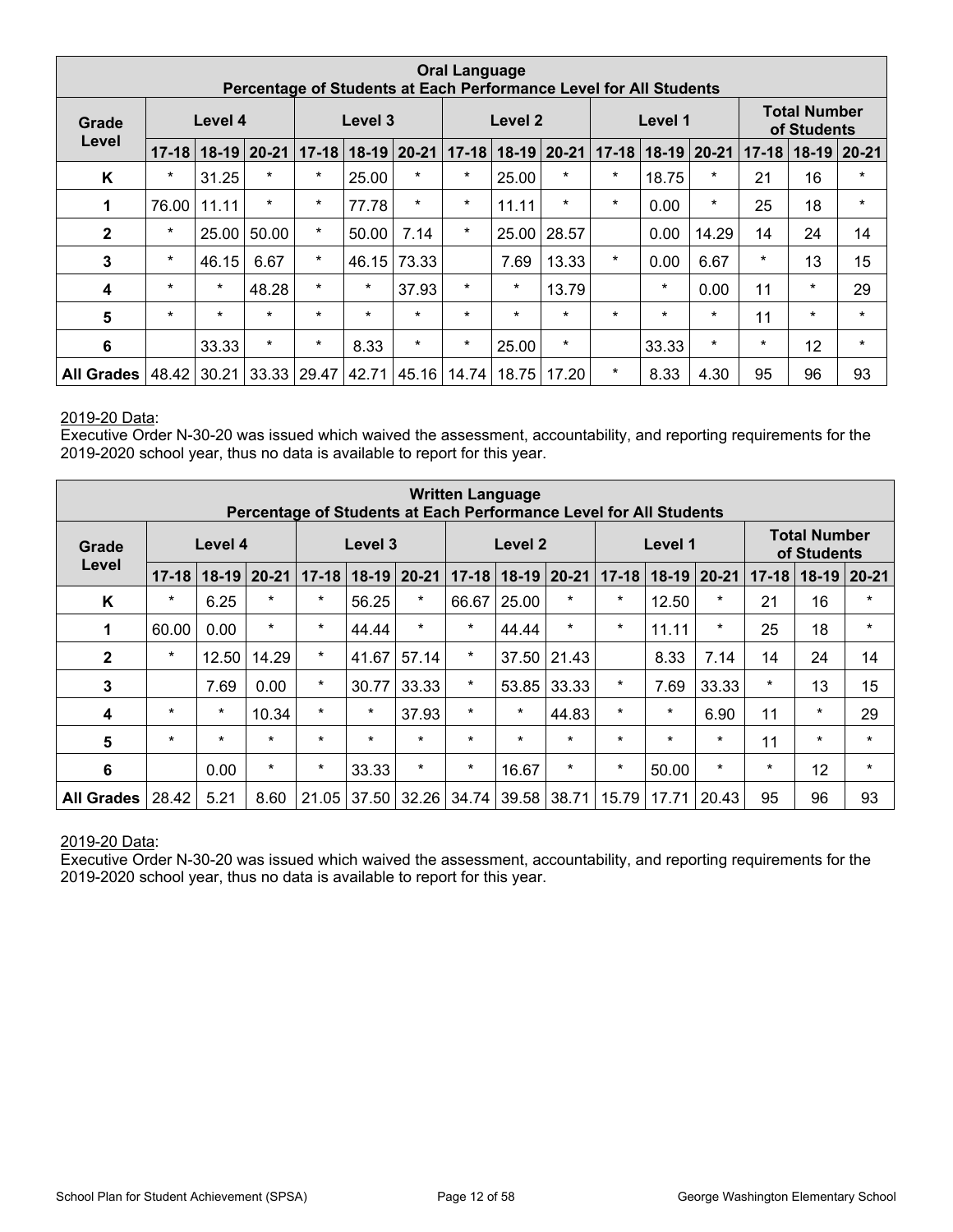|                   | <b>Listening Domain</b><br>Percentage of Students by Domain Performance Level for All Students |                       |           |           |                     |           |           |                  |           |           |                                    |           |
|-------------------|------------------------------------------------------------------------------------------------|-----------------------|-----------|-----------|---------------------|-----------|-----------|------------------|-----------|-----------|------------------------------------|-----------|
| Grade             |                                                                                                | <b>Well Developed</b> |           |           | Somewhat/Moderately |           |           | <b>Beginning</b> |           |           | <b>Total Number</b><br>of Students |           |
| Level             | $17 - 18$                                                                                      | $18-19$               | $20 - 21$ | $17 - 18$ | $18-19$             | $20 - 21$ | $17 - 18$ | $18-19$          | $20 - 21$ | $17 - 18$ | $18-19$                            | $20 - 21$ |
| K                 | 66.67                                                                                          | 18.75                 | $\star$   | $\star$   | 68.75               | $\star$   | $\star$   | 12.50            | $\star$   | 21        | 16                                 | $\star$   |
| 1                 | 84.00                                                                                          | 55.56                 | $\star$   | $\star$   | 38.89               | $\star$   |           | 5.56             | $\star$   | 25        | 18                                 | $\star$   |
| $\overline{2}$    | 78.57                                                                                          | 45.83                 | 42.86     | $\star$   | 50.00               | 50.00     |           | 4.17             | 7.14      | 14        | 24                                 | 14        |
| 3                 |                                                                                                | 7.69                  | 40.00     | $\star$   | 84.62               | 53.33     |           | 7.69             | 6.67      | $\ast$    | 13                                 | 15        |
| 4                 | $\star$                                                                                        | $\star$               | 62.07     | $\star$   | $\star$             | 31.03     | $\star$   | $\star$          | 6.90      | 11        | $\star$                            | 29        |
| 5                 | $\star$                                                                                        | $\star$               | $\star$   | $\star$   | $\star$             | $\star$   | $\star$   | $\star$          | $\star$   | 11        | $\star$                            | $\star$   |
| 6                 |                                                                                                | 16.67                 | $\star$   | $\star$   | 41.67               | $\star$   | $\star$   | 41.67            | $\star$   | $\ast$    | 12                                 | $\star$   |
| <b>All Grades</b> | 53.68                                                                                          | 30.21                 | 44.09     | 38.95     | 58.33               | 47.31     | $\star$   | 11.46            | 8.60      | 95        | 96                                 | 93        |

Executive Order N-30-20 was issued which waived the assessment, accountability, and reporting requirements for the 2019-2020 school year, thus no data is available to report for this year.

| <b>Speaking Domain</b><br>Percentage of Students by Domain Performance Level for All Students |           |                       |           |           |                     |                                                |         |                  |         |           |                                    |           |
|-----------------------------------------------------------------------------------------------|-----------|-----------------------|-----------|-----------|---------------------|------------------------------------------------|---------|------------------|---------|-----------|------------------------------------|-----------|
| Grade                                                                                         |           | <b>Well Developed</b> |           |           | Somewhat/Moderately |                                                |         | <b>Beginning</b> |         |           | <b>Total Number</b><br>of Students |           |
| Level                                                                                         | $17 - 18$ | $18-19$               | $20 - 21$ | $17 - 18$ | $18-19$             | $20 - 21$<br>$17 - 18$<br>$20 - 21$<br>$18-19$ |         |                  |         | $17 - 18$ | 18-19                              | $20 - 21$ |
| K                                                                                             | $\ast$    | 31.25                 | $\star$   | $\star$   | 56.25               | $\star$                                        | $\star$ | 12.50            | $\star$ | 21        | 16                                 | $\star$   |
| 1                                                                                             | 72.00     | 5.56                  | $\star$   | $\star$   | 94.44               | $\star$                                        | $\star$ | 0.00             | $\star$ | 25        | 18                                 | $\star$   |
| $\mathbf{2}$                                                                                  | $\star$   | 8.33                  | 21.43     | $\star$   | 91.67               | 64.29                                          | $\star$ | 0.00             | 14.29   | 14        | 24                                 | 14        |
| 3                                                                                             | $\star$   | 84.62                 | 20.00     |           | 15.38               | 60.00                                          | $\star$ | 0.00             | 20.00   | $\star$   | 13                                 | 15        |
| 4                                                                                             | $\star$   | $\star$               | 62.07     | $\star$   | $\star$             | 34.48                                          | $\star$ | $\ast$           | 3.45    | 11        | $\star$                            | 29        |
| 5                                                                                             | $\star$   | $\star$               | $\star$   | $\star$   | $\star$             | $\star$                                        | $\star$ | $\star$          | $\star$ | 11        | $\star$                            | $\star$   |
| $6\phantom{1}6$                                                                               | $\ast$    | 41.67                 | $\star$   | $\star$   | 25.00               | $\star$                                        |         | 33.33            | $\star$ | $\ast$    | 12                                 | $\star$   |
| <b>All Grades</b>                                                                             | 47.37     | 31.25                 | 38.71     | 40.00     | 60.42               | 53.76                                          | 12.63   | 8.33             | 7.53    | 95        | 96                                 | 93        |

#### 2019-20 Data: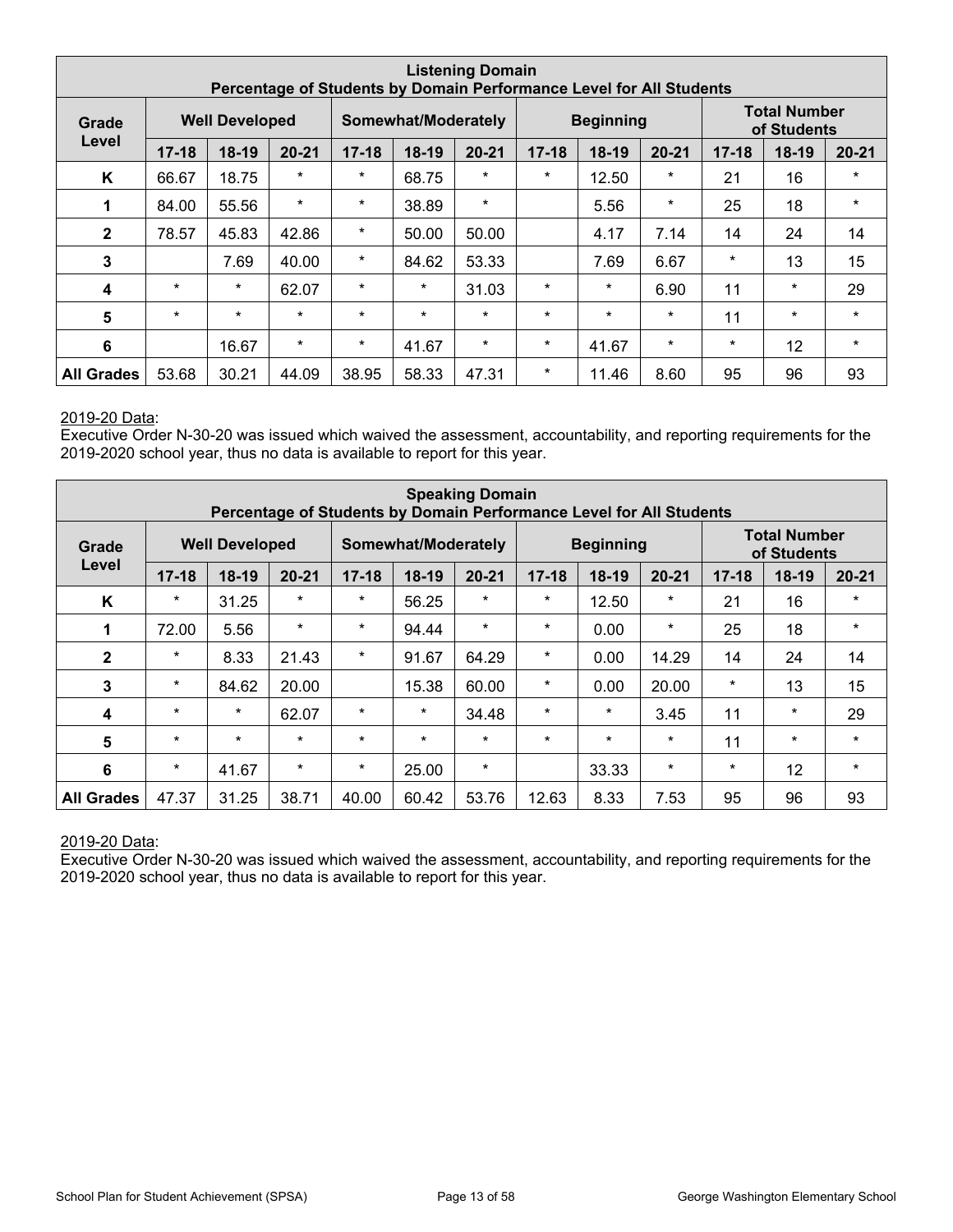|                   | <b>Reading Domain</b><br>Percentage of Students by Domain Performance Level for All Students |                       |           |           |                     |           |                                   |                  |         |           |                                    |           |
|-------------------|----------------------------------------------------------------------------------------------|-----------------------|-----------|-----------|---------------------|-----------|-----------------------------------|------------------|---------|-----------|------------------------------------|-----------|
| Grade             |                                                                                              | <b>Well Developed</b> |           |           | Somewhat/Moderately |           |                                   | <b>Beginning</b> |         |           | <b>Total Number</b><br>of Students |           |
| Level             | $17 - 18$                                                                                    | $18-19$               | $20 - 21$ | $17 - 18$ | 18-19               | $20 - 21$ | $17 - 18$<br>$18-19$<br>$20 - 21$ |                  |         | $17 - 18$ | $18-19$                            | $20 - 21$ |
| K                 | $\star$                                                                                      | 6.25                  | *         | 80.95     | 87.50               | $\star$   | $\star$                           | 6.25             | $\star$ | 21        | 16                                 | $\star$   |
| 1                 | 76.00                                                                                        | 11.11                 | $\star$   | $\star$   | 72.22               | $\star$   | $\star$                           | 16.67            | $\star$ | 25        | 18                                 | $\star$   |
| $\mathbf{2}$      | $\star$                                                                                      | 12.50                 | 42.86     | $\star$   | 79.17               | 42.86     | $\ast$                            | 8.33             | 14.29   | 14        | 24                                 | 14        |
| 3                 |                                                                                              | 7.69                  | 0.00      | $\star$   | 69.23               | 33.33     | $\star$                           | 23.08            | 66.67   | $\star$   | 13                                 | 15        |
| 4                 | $\star$                                                                                      | $\star$               | 6.90      | $\star$   | $\star$             | 79.31     | $\star$                           | $\star$          | 13.79   | 11        | $\star$                            | 29        |
| 5                 | $\star$                                                                                      | $\star$               | $\star$   | $\star$   | $\star$             | $\ast$    | $\star$                           | $\star$          | $\star$ | 11        | $\ast$                             | $\star$   |
| 6                 |                                                                                              | 0.00                  | $\ast$    | $\star$   | 41.67               | $\ast$    | $\ast$                            | 58.33            | $\star$ | $\ast$    | 12                                 | $\star$   |
| <b>All Grades</b> | 30.53                                                                                        | 7.29                  | 13.98     | 48.42     | 71.88               | 52.69     | 21.05                             | 20.83            | 33.33   | 95        | 96                                 | 93        |

Executive Order N-30-20 was issued which waived the assessment, accountability, and reporting requirements for the 2019-2020 school year, thus no data is available to report for this year.

| <b>Writing Domain</b><br>Percentage of Students by Domain Performance Level for All Students |           |                       |           |           |                                                           |         |         |                  |           |         |                                    |         |
|----------------------------------------------------------------------------------------------|-----------|-----------------------|-----------|-----------|-----------------------------------------------------------|---------|---------|------------------|-----------|---------|------------------------------------|---------|
| Grade                                                                                        |           | <b>Well Developed</b> |           |           | Somewhat/Moderately                                       |         |         | <b>Beginning</b> |           |         | <b>Total Number</b><br>of Students |         |
| Level                                                                                        | $17 - 18$ | $18-19$               | $20 - 21$ | $17 - 18$ | $18-19$<br>$20 - 21$<br>$17 - 18$<br>$20 - 21$<br>$18-19$ |         |         |                  | $17 - 18$ | 18-19   | $20 - 21$                          |         |
| K                                                                                            | $\ast$    | 50.00                 | $\star$   | $\star$   | 31.25                                                     | $\star$ | $\star$ | 18.75            | $\star$   | 21      | 16                                 | $\star$ |
| 1                                                                                            | 44.00     | 11.11                 | $\ast$    | 52.00     | 77.78                                                     | $\star$ | $\star$ | 11.11            | $\star$   | 25      | 18                                 | $\star$ |
| $\mathbf{2}$                                                                                 | $\star$   | 16.67                 | 7.14      | $\star$   | 79.17                                                     | 85.71   |         | 4.17             | 7.14      | 14      | 24                                 | 14      |
| $\mathbf{3}$                                                                                 |           | 15.38                 | 7.14      | $\star$   | 84.62                                                     | 71.43   | $\star$ | 0.00             | 21.43     | $\star$ | 13                                 | 14      |
| 4                                                                                            | $\star$   | $\star$               | 34.48     | $\star$   | $\star$                                                   | 62.07   | $\star$ | $\ast$           | 3.45      | 11      | $\star$                            | 29      |
| 5                                                                                            | $\star$   | $\star$               | $\star$   | $\star$   | $\star$                                                   | $\star$ | $\star$ | $\star$          | $\star$   | 11      | $\star$                            | $\star$ |
| $6\phantom{1}6$                                                                              |           | 16.67                 | $\star$   | $\star$   | 75.00                                                     | $\star$ |         | 8.33             | $\star$   | $\ast$  | 12                                 | $\star$ |
| <b>All Grades</b>                                                                            | 34.74     | 18.75                 | 17.39     | 55.79     | 70.83                                                     | 69.57   | $\ast$  | 10.42            | 13.04     | 95      | 96                                 | 92      |

#### 2019-20 Data:

Executive Order N-30-20 was issued which waived the assessment, accountability, and reporting requirements for the 2019-2020 school year, thus no data is available to report for this year.

#### **Conclusions based on this data:**

**1.**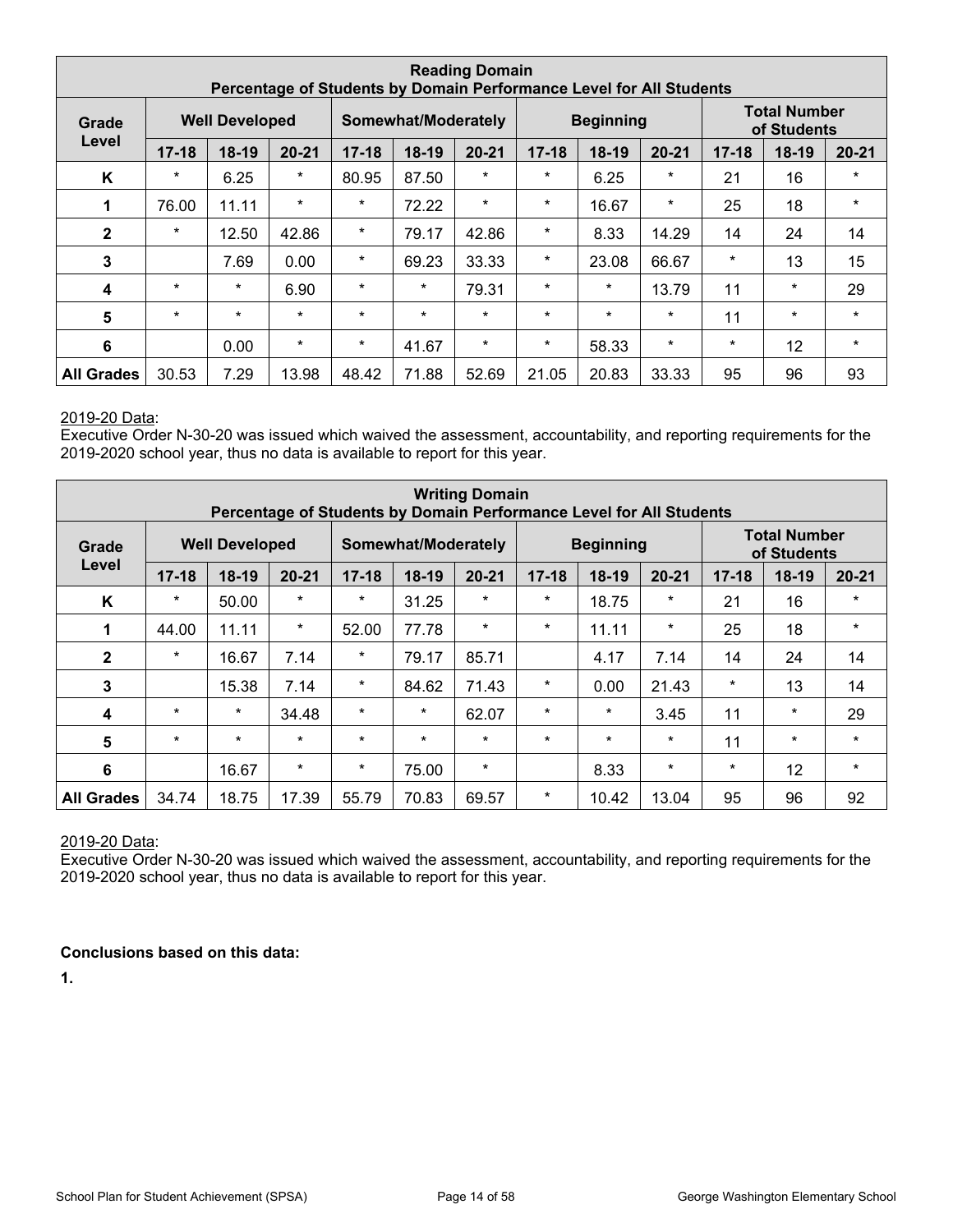## **Student Population**

Although both Senate Bill 98 and Assembly Bill 130 suspended the publication of state indicators on the 2020 and 2021 California School Dashboards, these bills also required the reporting of valid and reliable data that would have been included in these Dashboards.

To meet this requirement, CDE has made available the Enrollment, Graduation Rate Additional Report and the College/Career Measures Report data available. All other reports are not available for 2020 and 2021.

This section provides information about the school's student population.

| 2020-21 Student Population                        |                                                                                                                                                                     |                                                                                                                                                                                                    |                                                                                          |  |  |  |  |  |  |  |
|---------------------------------------------------|---------------------------------------------------------------------------------------------------------------------------------------------------------------------|----------------------------------------------------------------------------------------------------------------------------------------------------------------------------------------------------|------------------------------------------------------------------------------------------|--|--|--|--|--|--|--|
| <b>Total</b><br><b>Enrollment</b>                 | Socioeconomically<br><b>Disadvantaged</b>                                                                                                                           | <b>English</b><br><b>Learners</b>                                                                                                                                                                  | <b>Foster</b><br>Youth                                                                   |  |  |  |  |  |  |  |
| 477                                               | 81.6                                                                                                                                                                | 16.6                                                                                                                                                                                               | 1.7                                                                                      |  |  |  |  |  |  |  |
| This is the total number of<br>students enrolled. | This is the percent of students<br>who are eligible for free or<br>reduced priced meals; or have<br>parents/guardians who did not<br>receive a high school diploma. | This is the percent of students<br>who are learning to communicate<br>effectively in English, typically<br>requiring instruction in both the<br>English Language and in their<br>academic courses. | This is the percent of students<br>whose well-being is the<br>responsibility of a court. |  |  |  |  |  |  |  |

| 2019-20 Enrollment for All Students/Student Group |              |            |  |  |
|---------------------------------------------------|--------------|------------|--|--|
| <b>Student Group</b>                              | <b>Total</b> | Percentage |  |  |
| <b>English Learners</b>                           | 79           | 16.6       |  |  |
| <b>Foster Youth</b>                               | 8            | 1.7        |  |  |
| <b>Homeless</b>                                   | 13           | 2.7        |  |  |
| <b>Socioeconomically Disadvantaged</b>            | 389          | 81.6       |  |  |
| <b>Students with Disabilities</b>                 | 25           | 5.2        |  |  |

| <b>Enrollment by Race/Ethnicity</b> |              |            |  |
|-------------------------------------|--------------|------------|--|
| <b>Student Group</b>                | <b>Total</b> | Percentage |  |
| <b>African American</b>             | 22           | 4.6        |  |
| American Indian or Alaska Native    |              |            |  |
| Asian                               | 2            | 0.4        |  |
| <b>Filipino</b>                     |              | 0.2        |  |
| Hispanic                            | 335          | 70.2       |  |
| <b>Two or More Races</b>            | 24           | 5.0        |  |
| Native Hawaiian or Pacific Islander |              |            |  |
| White                               | 90           | 18.9       |  |

#### **Conclusions based on this data:**

**1.**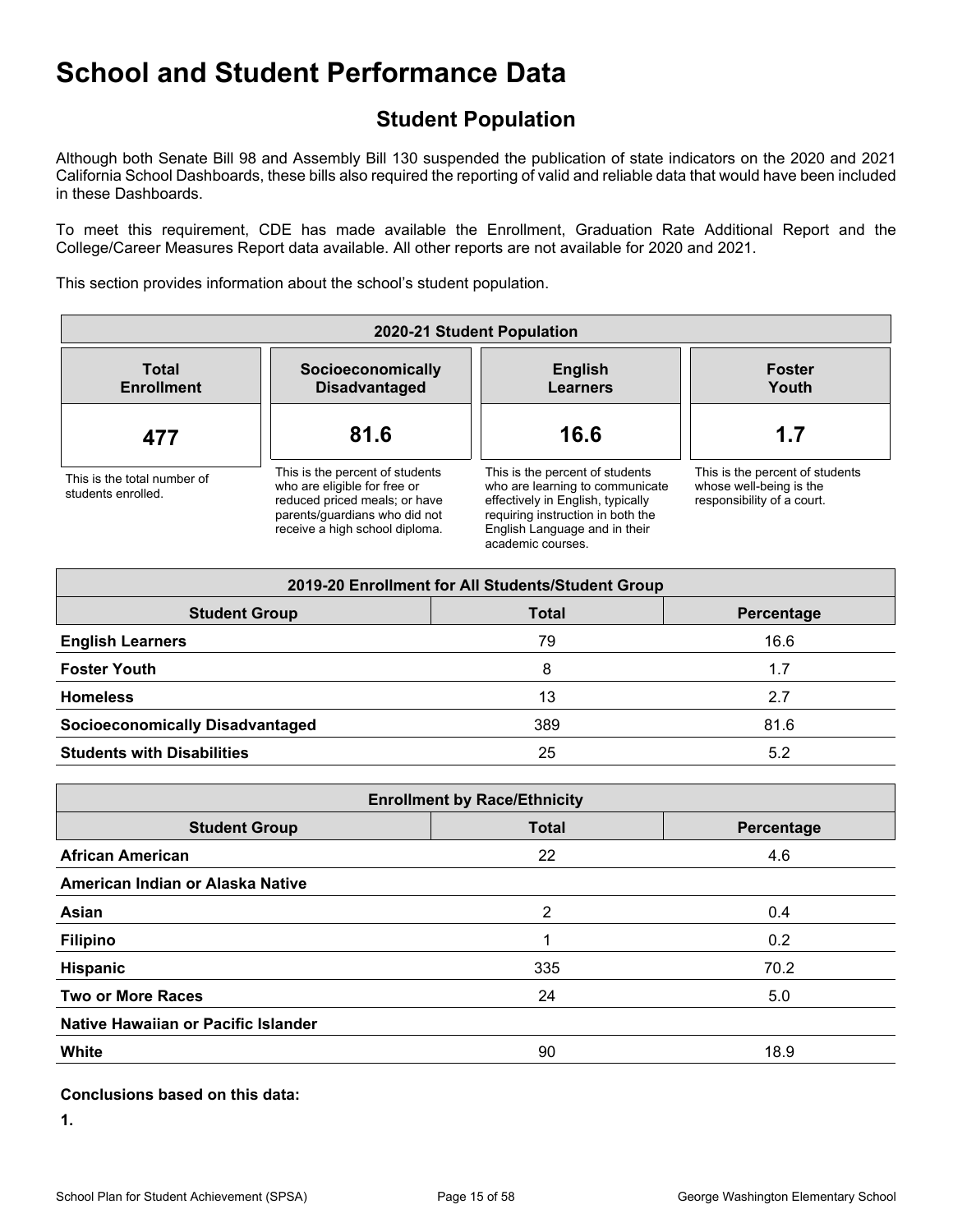## **Overall Performance**

Although both Senate Bill 98 and Assembly Bill 130 suspended the publication of state indicators on the 2020 and 2021 California School Dashboards, these bills also required the reporting of valid and reliable data that would have been included in these Dashboards.

To meet this requirement, CDE has made available the Enrollment, Graduation Rate Additional Report and the College/Career Measures Report data available. All other reports are not available for 2020 and 2021, thus the most recent data (2019 Fall) is provided here.

| 2019 Fall Dashboard Overall Performance for All Students |                                      |                                 |  |
|----------------------------------------------------------|--------------------------------------|---------------------------------|--|
| <b>Academic Performance</b>                              | <b>Academic Engagement</b>           | <b>Conditions &amp; Climate</b> |  |
| <b>English Language Arts</b><br>Orange                   | <b>Chronic Absenteeism</b><br>Yellow | <b>Suspension Rate</b><br>Green |  |
| <b>Mathematics</b><br>Orange                             |                                      |                                 |  |

#### **Conclusions based on this data:**

**1.** See Identified Need Goals #1-4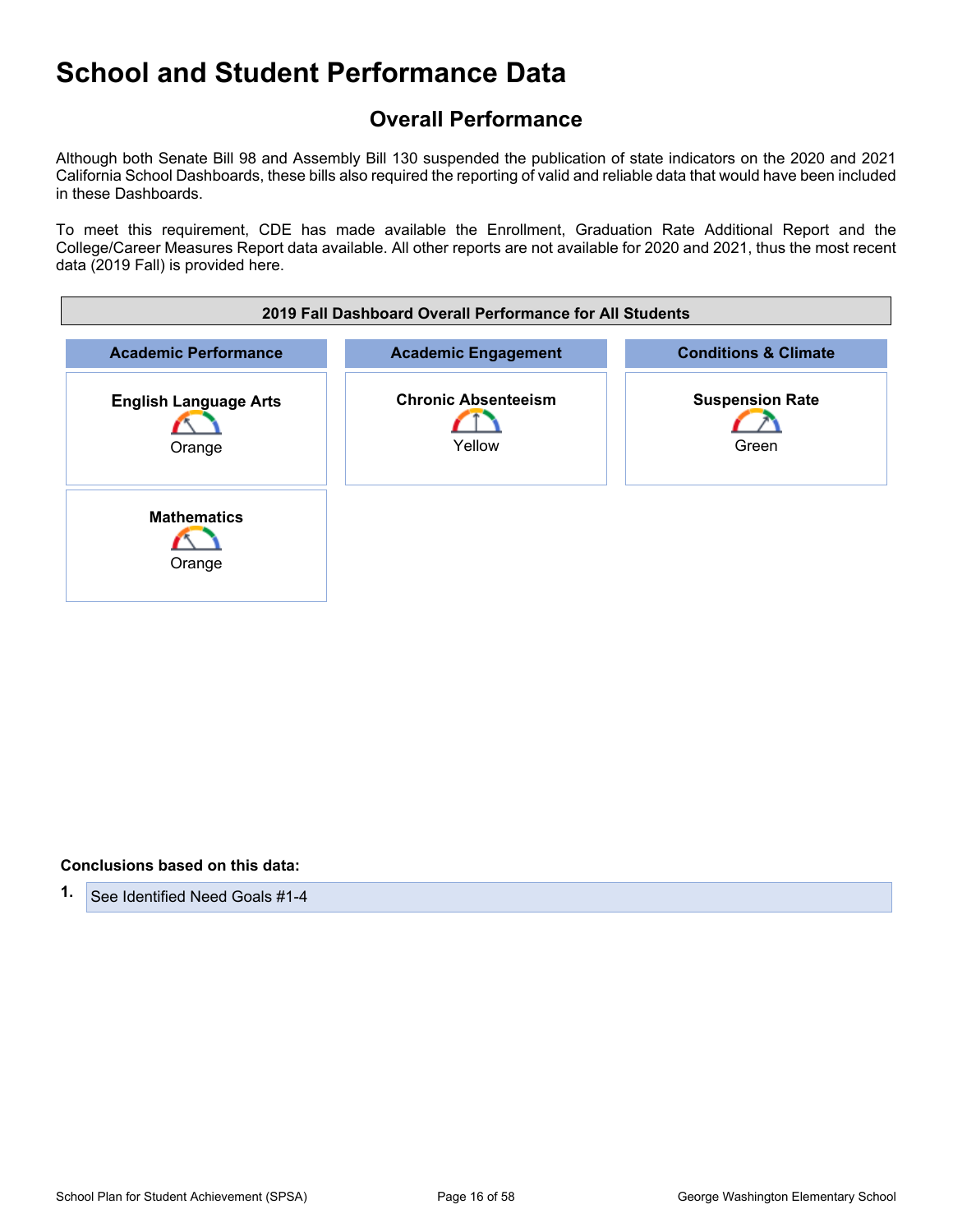## **Academic Performance English Language Arts**

Although both Senate Bill 98 and Assembly Bill 130 suspended the publication of state indicators on the 2020 and 2021 California School Dashboards, these bills also required the reporting of valid and reliable data that would have been included in these Dashboards.

To meet this requirement, CDE has made available the Enrollment, Graduation Rate Additional Report and the College/Career Measures Report data available. All other reports are not available for 2020 and 2021, thus the most recent data (2019 Fall) is provided here.

The performance levels are color-coded and range from lowest-to-highest performance in the following order:



This section provides number of student groups in each color.

| 2019 Fall Dashboard English Language Arts Equity Report |        |         |              |      |
|---------------------------------------------------------|--------|---------|--------------|------|
| Red                                                     | Orange | ∖Yellow | <b>Green</b> | Blue |
|                                                         |        |         |              |      |

This section provides a view of Student Assessment Results and other aspects of this school's performance, specifically how well students are meeting grade-level standards on the English Language Arts assessment. This measure is based on student performance on the Smarter Balanced Summative Assessment, which is taken annually by students in grades 3–8 and grade 11.

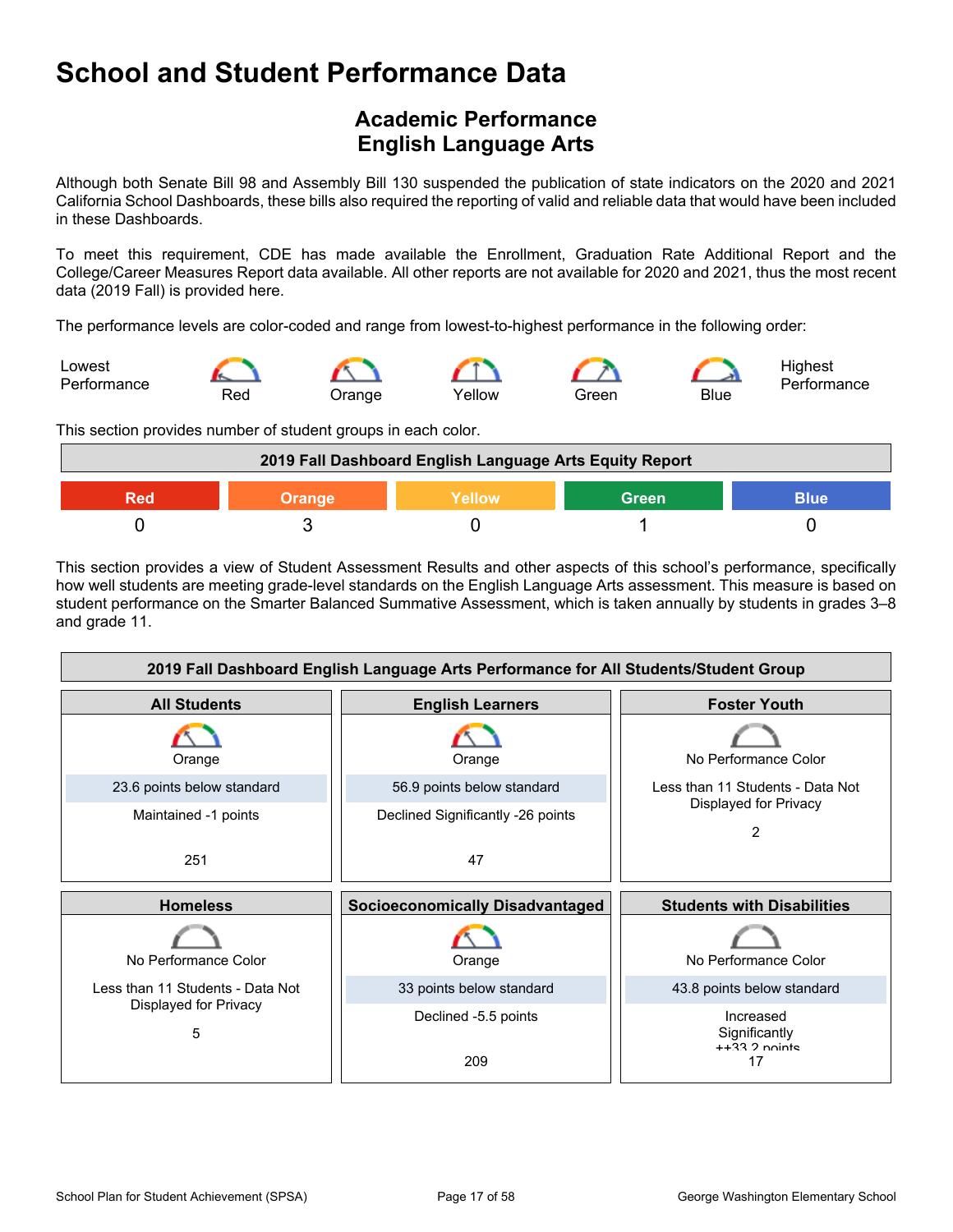

This section provides a view of Student Assessment Results and other aspects of this school's performance, specifically how well students are meeting grade-level standards on the English Language Arts assessment. This measure is based on student performance on the Smarter Balanced Summative Assessment, which is taken annually by students in grades 3–8 and grade 11.

| 2019 Fall Dashboard English Language Arts Data Comparisons for English Learners |                                      |                            |  |
|---------------------------------------------------------------------------------|--------------------------------------|----------------------------|--|
| <b>Current English Learner</b>                                                  | <b>Reclassified English Learners</b> | <b>English Only</b>        |  |
| 75.7 points below standard                                                      | 7.8 points below standard            | 17.8 points below standard |  |
| Declined -12 points                                                             | Declined Significantly -27 points    | Increased $++4.1$ points   |  |
| 34                                                                              | 13                                   | 200                        |  |

#### **Conclusions based on this data:**

| 1. See Identified Need Goals #1-4 |
|-----------------------------------|
|-----------------------------------|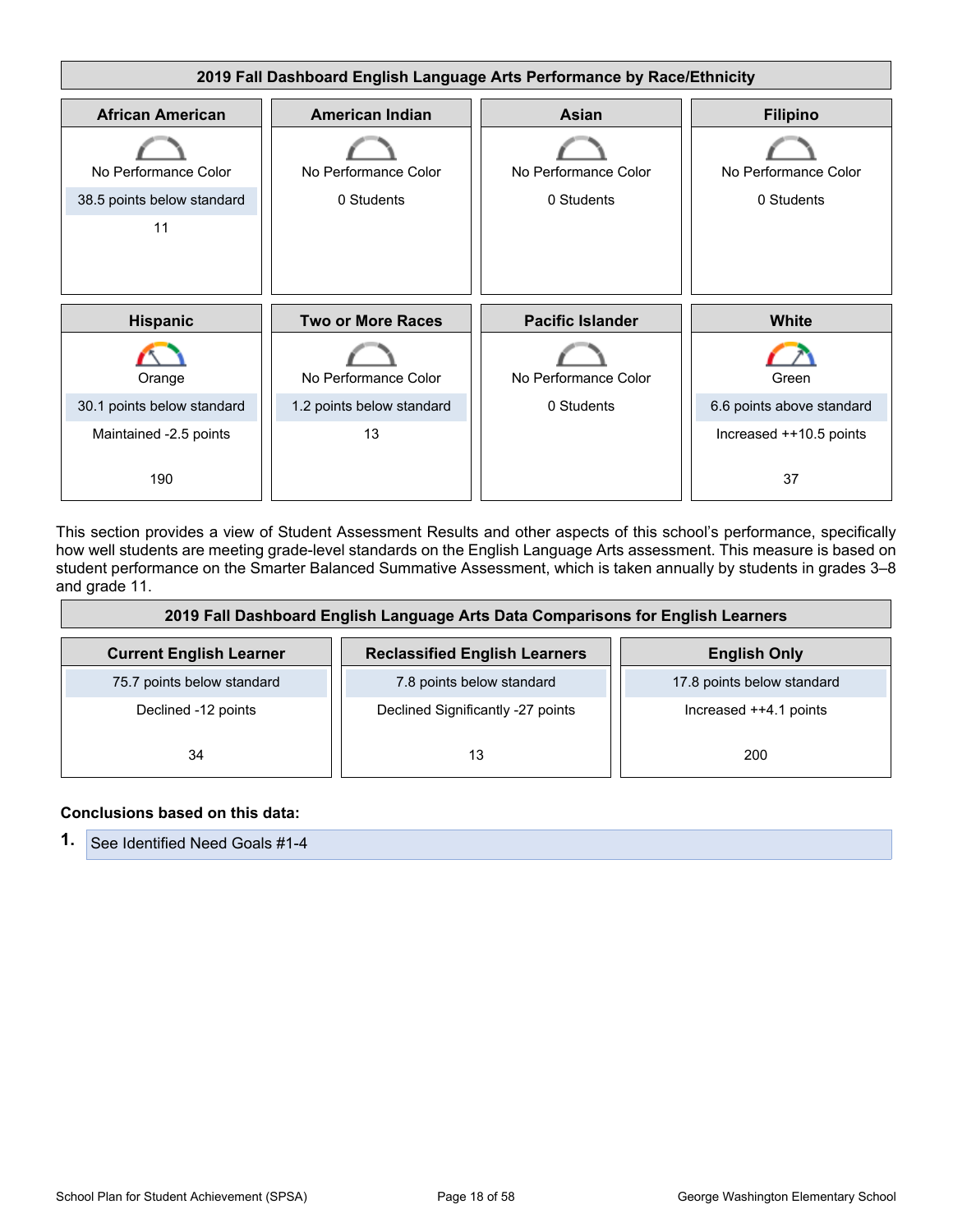### **Academic Performance Mathematics**

Although both Senate Bill 98 and Assembly Bill 130 suspended the publication of state indicators on the 2020 and 2021 California School Dashboards, these bills also required the reporting of valid and reliable data that would have been included in these Dashboards.

To meet this requirement, CDE has made available the Enrollment, Graduation Rate Additional Report and the College/Career Measures Report data available. All other reports are not available for 2020 and 2021, thus the most recent data (2019 Fall) is provided here.

The performance levels are color-coded and range from lowest-to-highest performance in the following order:



This section provides number of student groups in each color.



This section provides a view of Student Assessment Results and other aspects of this school's performance, specifically how well students are meeting grade-level standards on the Mathematics assessment. This measure is based on student performance on the Smarter Balanced Summative Assessment, which is taken annually by students in grades 3–8 and grade 11.

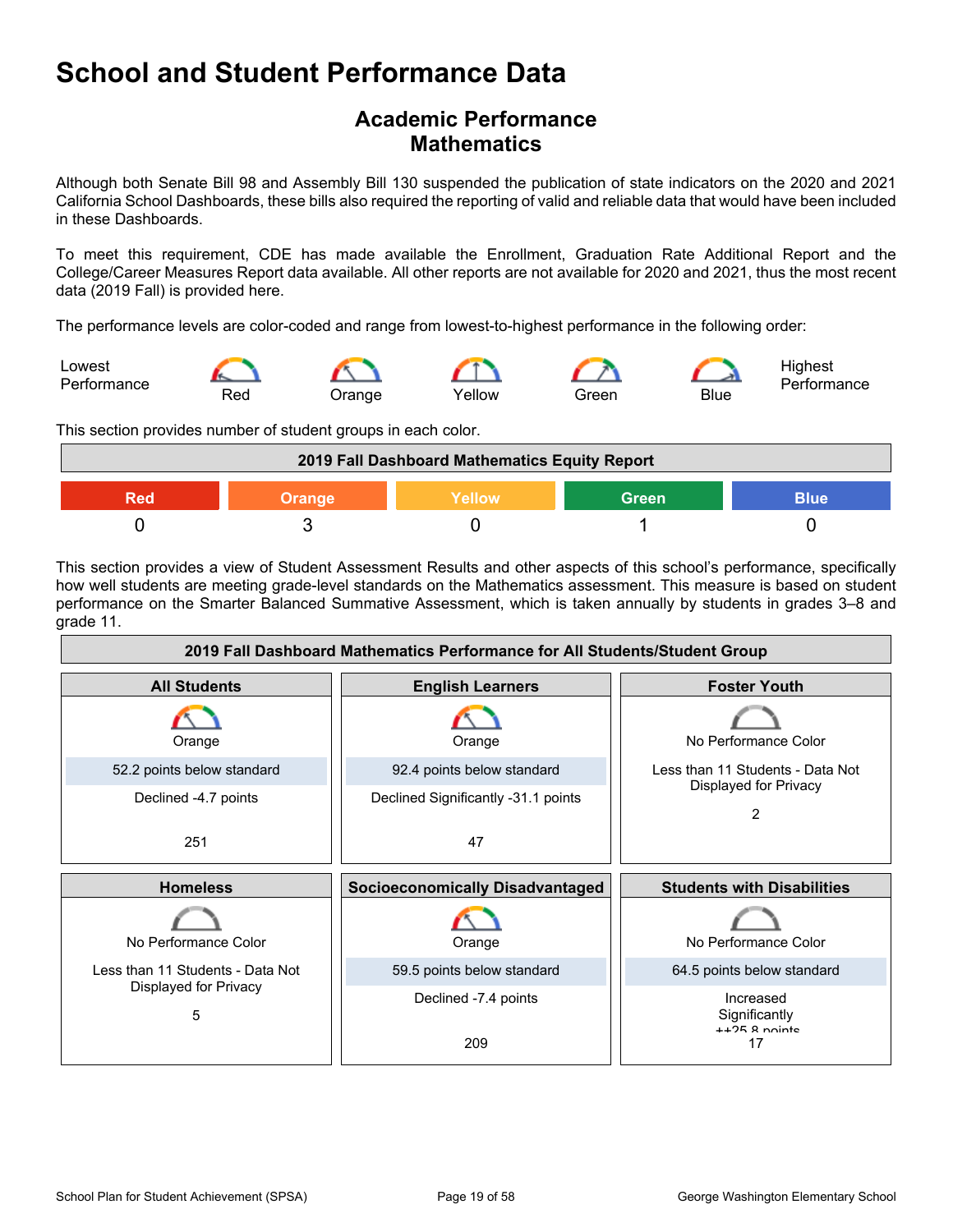

This section provides a view of Student Assessment Results and other aspects of this school's performance, specifically how well students are meeting grade-level standards on the Mathematics assessment. This measure is based on student performance on the Smarter Balanced Summative Assessment, which is taken annually by students in grades 3–8 and grade 11.

| 2019 Fall Dashboard Mathematics Data Comparisons for English Learners |                                      |                          |
|-----------------------------------------------------------------------|--------------------------------------|--------------------------|
| <b>Current English Learner</b>                                        | <b>Reclassified English Learners</b> | <b>English Only</b>      |
| 102.1 points below standard                                           | 67.2 points below standard           | 45 points below standard |
| Declined -7.2 points                                                  | Declined Significantly -57 points    | Maintained 0 points      |
| 34                                                                    | 13                                   | 200                      |

#### **Conclusions based on this data:**

| <b>1.</b> See Identified Need Goals #1-4 |
|------------------------------------------|
|------------------------------------------|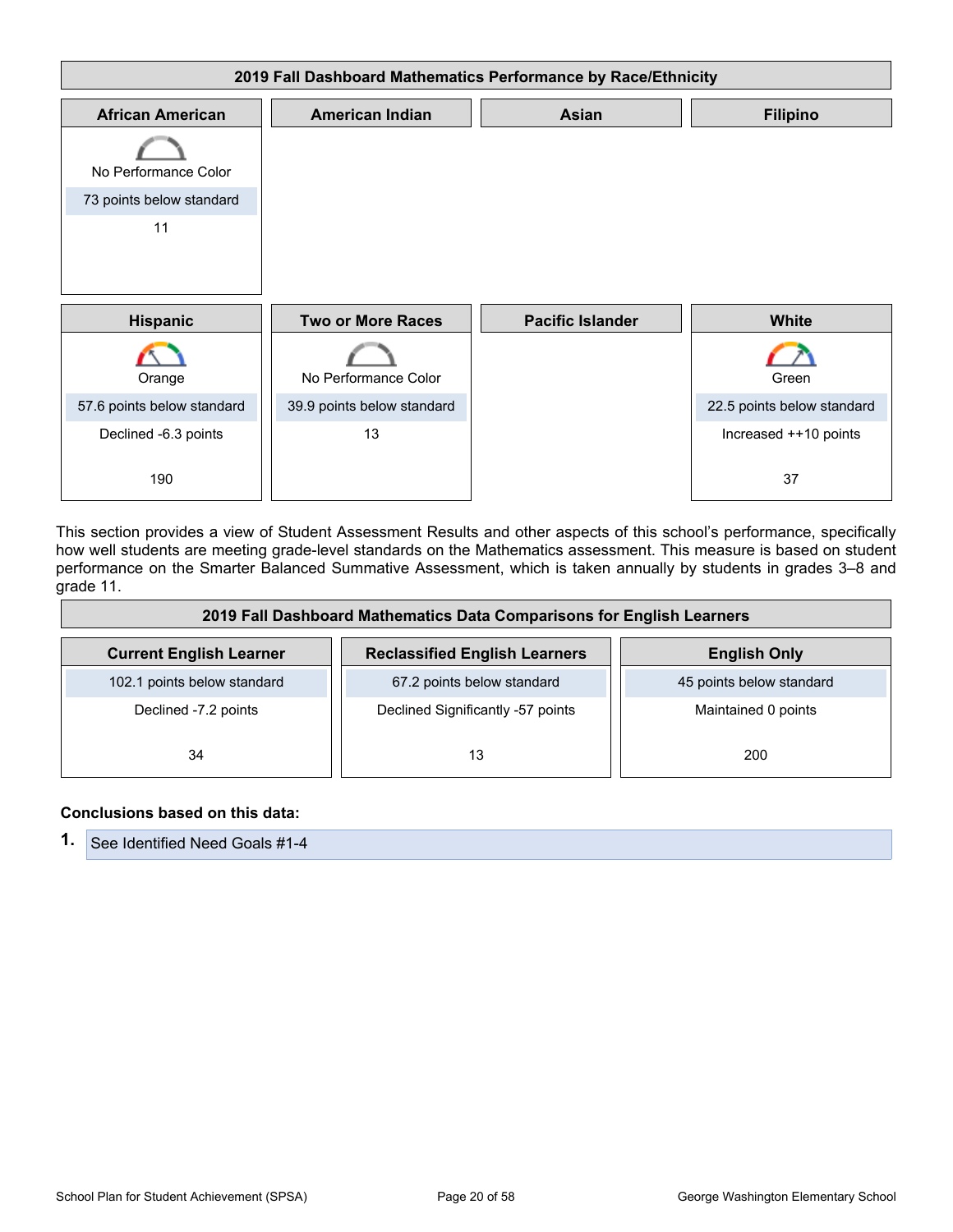### **Academic Performance English Learner Progress**

Although both Senate Bill 98 and Assembly Bill 130 suspended the publication of state indicators on the 2020 and 2021 California School Dashboards, these bills also required the reporting of valid and reliable data that would have been included in these Dashboards.

To meet this requirement, CDE has made available the Enrollment, Graduation Rate Additional Report and the College/Career Measures Report data available. All other reports are not available for 2020 and 2021, thus the most recent data (2019 Fall) is provided here.

This section provides a view of the percentage of current EL students making progress towards English language proficiency or maintaining the highest level.



This section provides a view of the percentage of current EL students who progressed at least one ELPI level, maintained ELPI level 4, maintained lower ELPI levels (i.e, levels 1, 2L, 2H, 3L, or 3H), or decreased at least one ELPI Level.

| 2019 Fall Dashboard Student English Language Acquisition Results |                                                      |                                          |                                                     |
|------------------------------------------------------------------|------------------------------------------------------|------------------------------------------|-----------------------------------------------------|
| <b>Decreased</b><br><b>One ELPI Level</b>                        | <b>Maintained ELPI Level 1,</b><br>2L, 2H, 3L, or 3H | <b>Maintained</b><br><b>ELPI Level 4</b> | <b>Progressed At Least</b><br><b>One ELPI Level</b> |
| 26.5                                                             | 46.8                                                 | 2.5                                      | 24.0                                                |

#### **Conclusions based on this data:**

**1.** See Identified Need Goals #1-4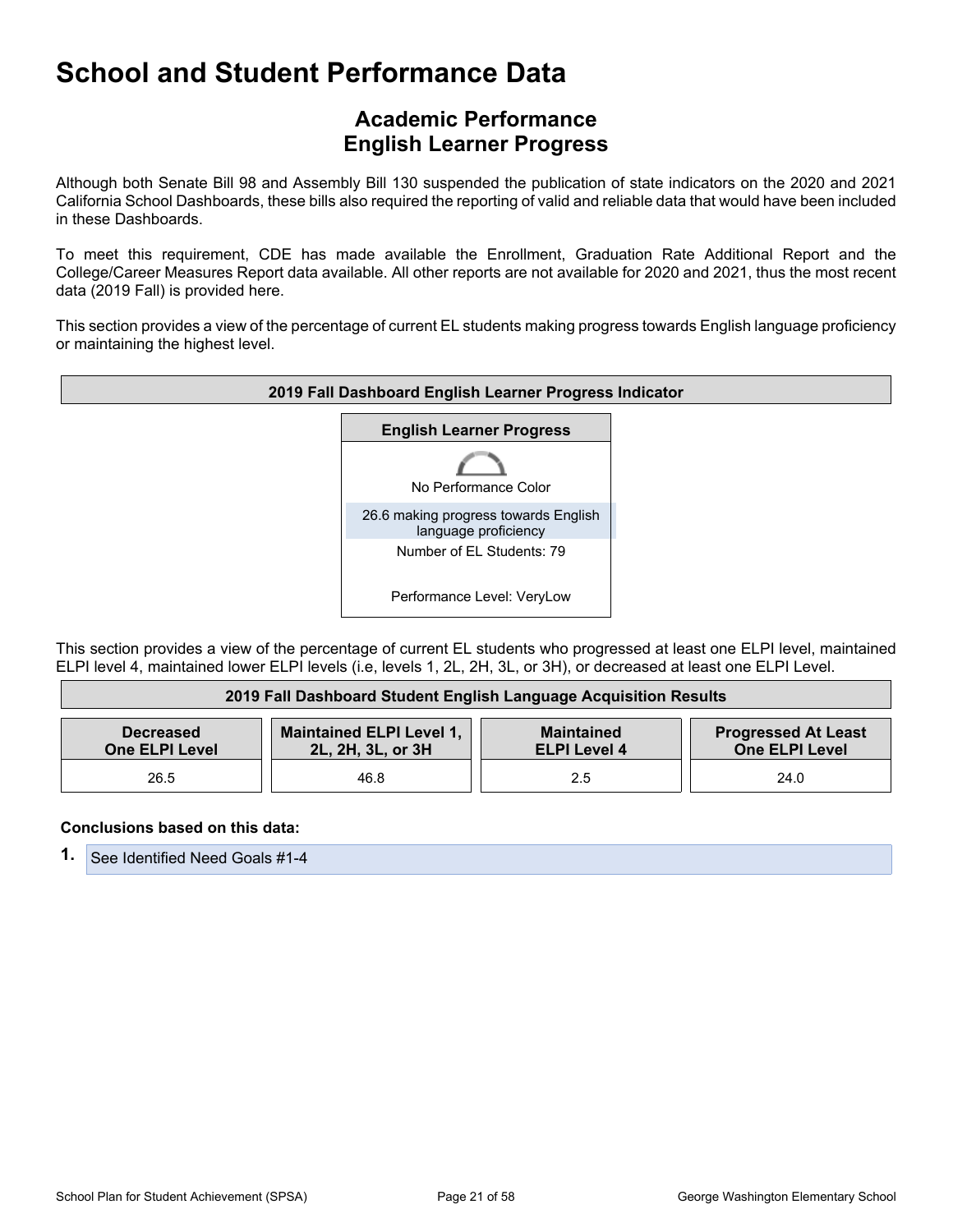### **Academic Engagement Chronic Absenteeism**

Although both Senate Bill 98 and Assembly Bill 130 suspended the publication of state indicators on the 2020 and 2021 California School Dashboards, these bills also required the reporting of valid and reliable data that would have been included in these Dashboards.

To meet this requirement, CDE has made available the Enrollment, Graduation Rate Additional Report and the College/Career Measures Report data available. All other reports are not available for 2020 and 2021, thus the most recent data (2019 Fall) is provided here.

The performance levels are color-coded and range from lowest-to-highest performance in the following order:



This section provides number of student groups in each color.



This section provides information about the percentage of students in kindergarten through grade 8 who are absent 10 percent or more of the instructional days they were enrolled.

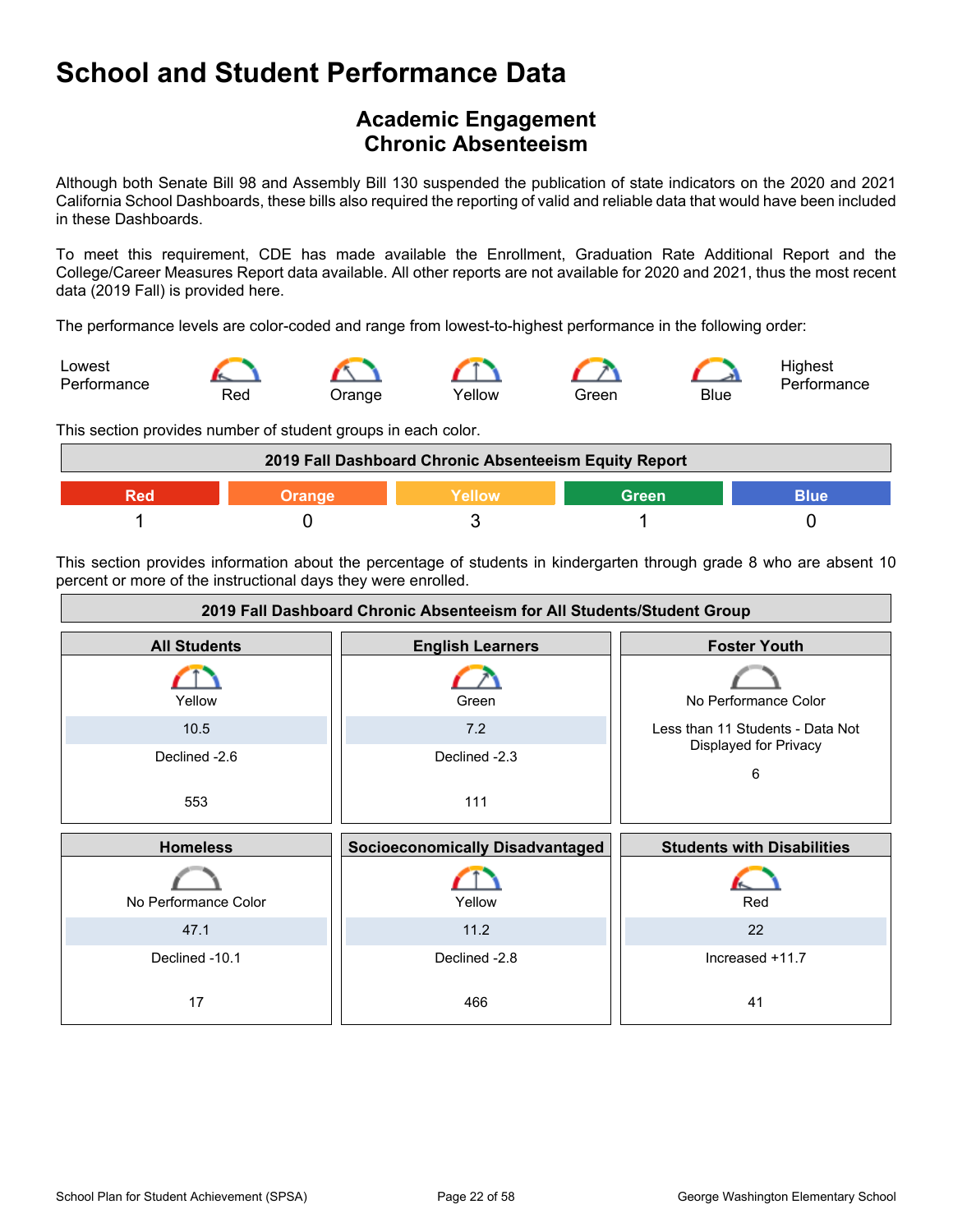

#### **Conclusions based on this data:**

**1.** See Identified Need Goals #1-4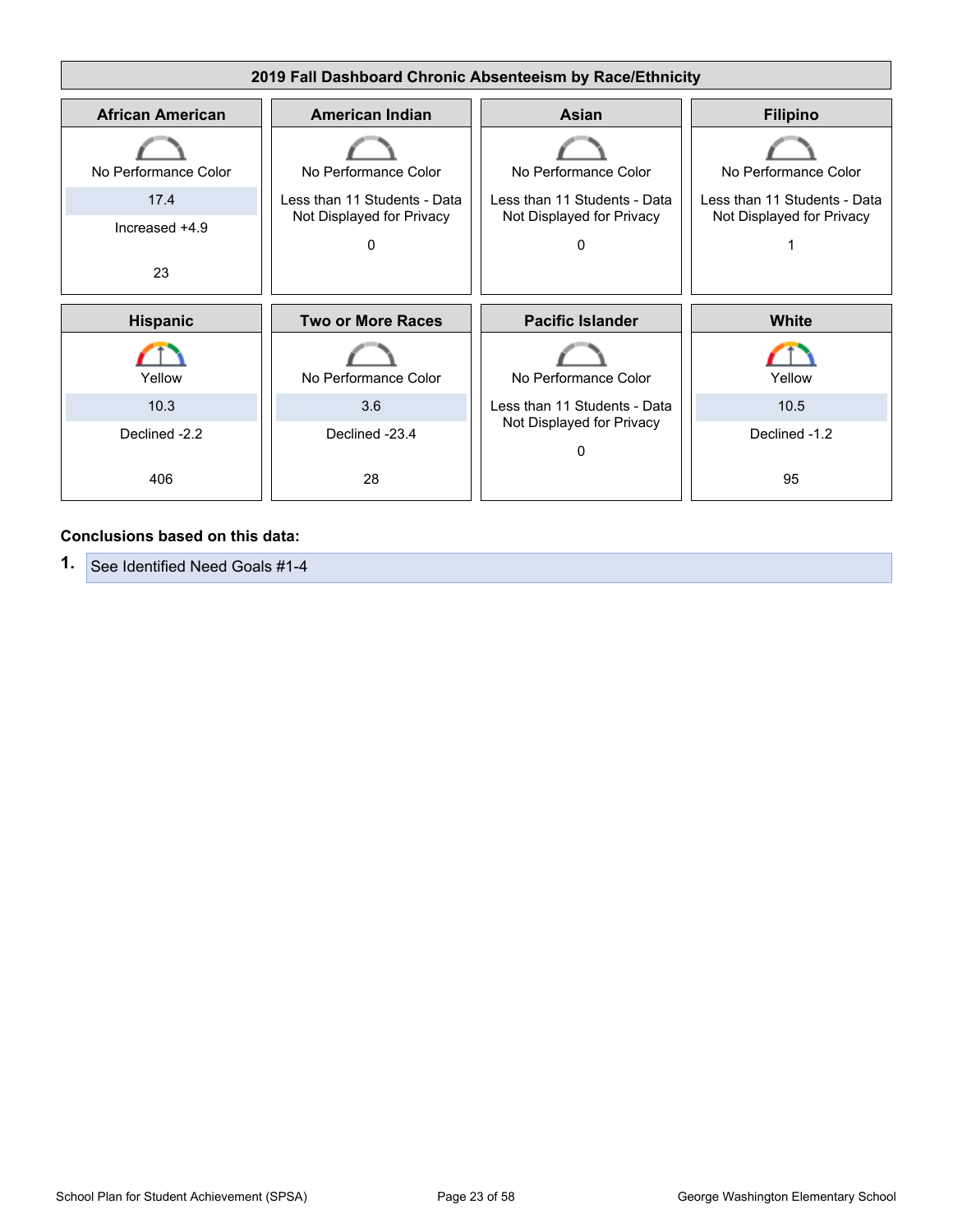### **Conditions & Climate Suspension Rate**

Although both Senate Bill 98 and Assembly Bill 130 suspended the publication of state indicators on the 2020 and 2021 California School Dashboards, these bills also required the reporting of valid and reliable data that would have been included in these Dashboards.

To meet this requirement, CDE has made available the Enrollment, Graduation Rate Additional Report and the College/Career Measures Report data available. All other reports are not available for 2020 and 2021, thus the most recent data (2019 Fall) is provided here.

The performance levels are color-coded and range from lowest-to-highest performance in the following order:



This section provides number of student groups in each color.



This section provides information about the percentage of students in kindergarten through grade 12 who have been suspended at least once in a given school year. Students who are suspended multiple times are only counted once.

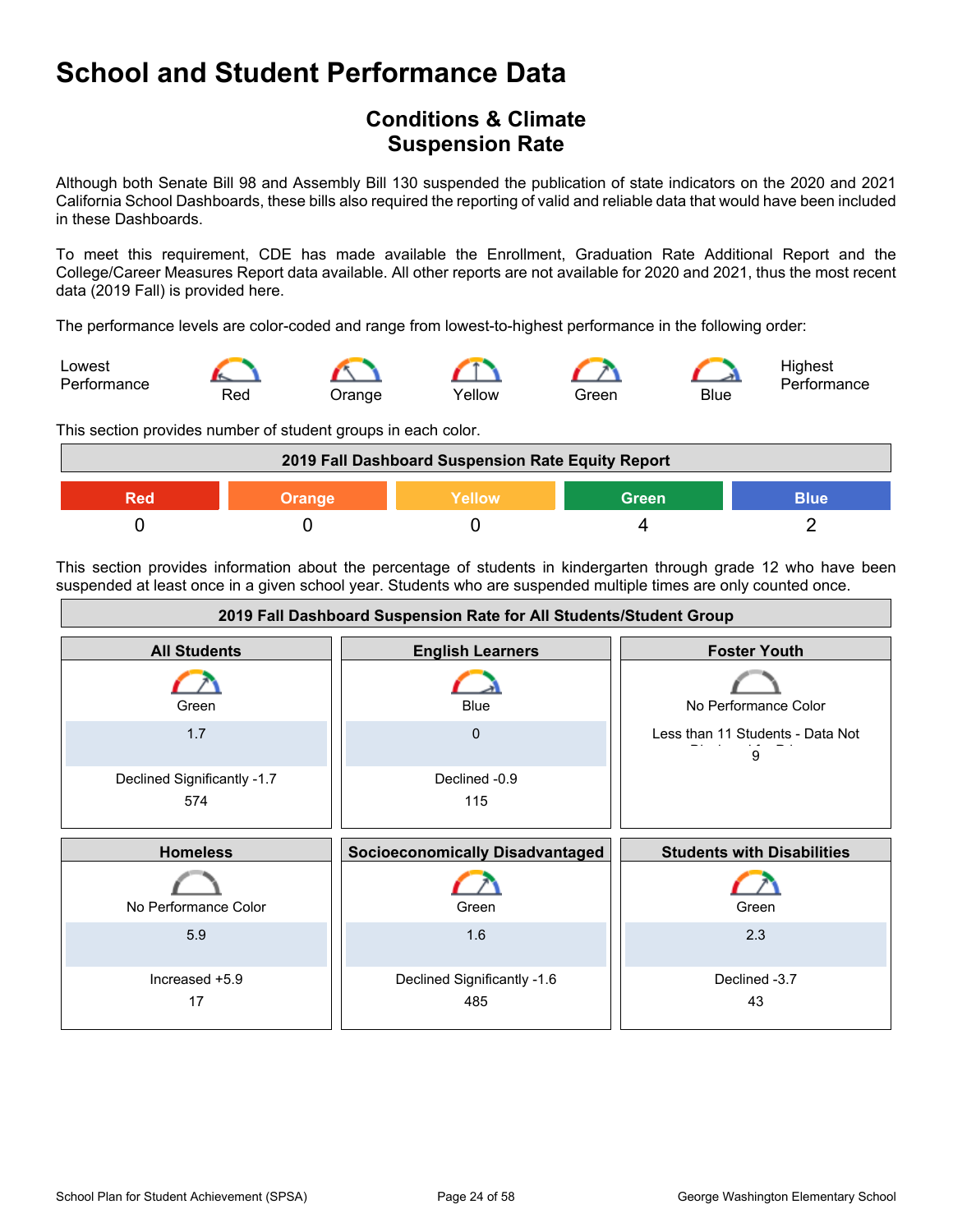

This section provides a view of the percentage of students who were suspended.

| 2019 Fall Dashboard Suspension Rate by Year |  |  |  |
|---------------------------------------------|--|--|--|
| 2017<br>2018<br>2019                        |  |  |  |
|                                             |  |  |  |

#### **Conclusions based on this data:**

**1.** See Identified Need Goals #1-4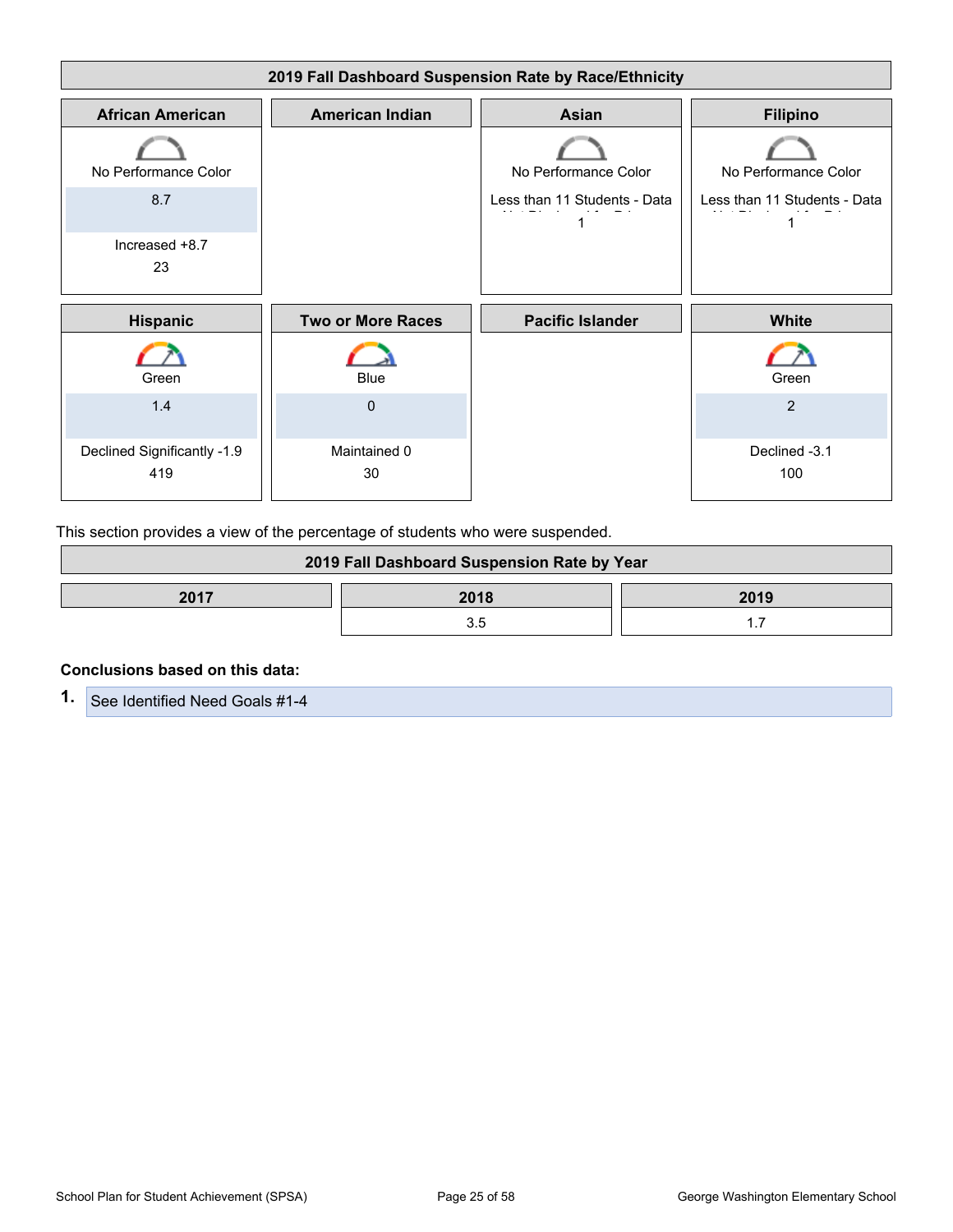## **Goals, Strategies, & Proposed Expenditures**

Complete a copy of the following table for each of the school's goals. Duplicate the table as needed.

### **LEA/LCAP Goal**

All students will make progress toward proficiency on the state adopted standards and English learners will make progress learning the English language.

## **Goal 1**

All students will make progress toward proficiency on the state adopted standards and English learners will make progress learning the English language.

### **Identified Need**

CAASPP scores from the 20-21 school year in ELA and math indicate that students have experienced significant learning loss from missed school due to the COVID-19 pandemic. Test scores in in ELA and math show a substantial decline from most recent previous state testing (the 2019 California School Dashboard.)

English Learners, African American students, and students with disabilities showed the most serious declines in both ELA and math.

There is a need to provide students with a strong cored educational program along with significant supplemental/after-hours intervention and instruction.

### **Annual Measurable Outcomes**

| Metric/Indicator                                                                                                         | Baseline/Actual Outcome | <b>Expected Outcome</b> |
|--------------------------------------------------------------------------------------------------------------------------|-------------------------|-------------------------|
| 2021 California Assessment of<br><b>Student Performance and</b><br>Progress Results: ELA<br>(Internal Data) All Students | 31.56% Proficient       | 36% Proficient          |
| 2021 California Assessment of<br>Student Performance and<br>Progress Results: ELA<br>(Internal Data) African<br>American | 33.33% Proficient       | 33.33% Proficient       |
| 2021 California Assessment of<br><b>Student Performance and</b><br>Progress Results: ELA<br>(Internal Data) Hispanic     | 26.42% Proficient       | 32% Proficient          |
| 2021 California Assessment of<br><b>Student Performance and</b><br>Progress Results: ELA<br>(Internal Data) White        | 51.22% Proficient       | 51.22% Proficient       |
| 2021 California Assessment of<br><b>Student Performance and</b><br>Progress Results: ELA                                 | 25% Proficient          | 28% Proficient          |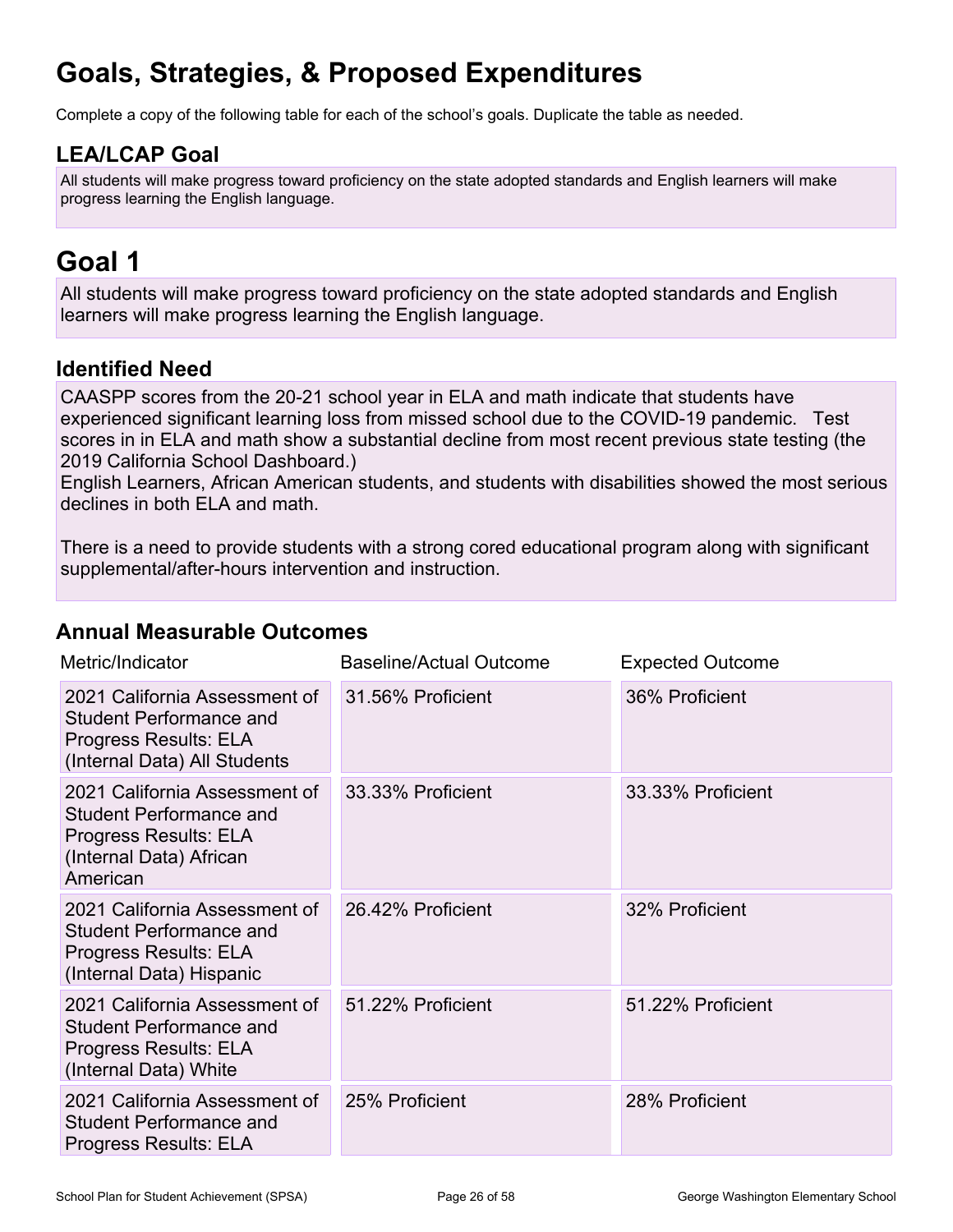| Metric/Indicator                                                                                                                                        | <b>Baseline/Actual Outcome</b> | <b>Expected Outcome</b> |
|---------------------------------------------------------------------------------------------------------------------------------------------------------|--------------------------------|-------------------------|
| (Internal Data) English<br>Learners                                                                                                                     |                                |                         |
| 2021 California Assessment of<br><b>Student Performance and</b><br><b>Progress Results: ELA</b><br>(Internal Data) Economically<br>Disadvantaged        | 27.47% Proficient              | 31.47% Proficient       |
| 2021 California Assessment of<br><b>Student Performance and</b><br><b>Progress Results: ELA</b><br>(Internal Data) Students with<br><b>Disabilities</b> | 0% Proficient                  | 3% Proficient           |
| 2021 California Assessment of<br><b>Student Performance and</b><br>Progress Results: Math<br>(Internal Data) All Students                               | 13.97% Proficient              | 20% Proficient          |
| 2021 California Assessment of<br><b>Student Performance and</b><br>Progress Results: Math<br>(Internal Data) African<br>American                        | 7.14% Proficient               | 10% Proficient          |
| 2021 California Assessment of<br><b>Student Performance and</b><br>Progress Results: Math<br>(Internal Data) Hispanic                                   | 10.63% Proficient              | 17% Proficient          |
| 2021 California Assessment of<br><b>Student Performance and</b><br>Progress Results: Math<br>(Internal Data) White                                      | 27.91% Proficient              | 35% Proficient          |
| 2021 California Assessment of<br><b>Student Performance and</b><br><b>Progress Results: Math</b><br>(Internal Data) English<br>Learners                 | 2.27% Proficient               | 5% Proficient           |
| 2021 California Assessment of<br><b>Student Performance and</b><br>Progress Results: Math<br>(Internal Data) Economically<br>Disadvantaged              | 10.87% Proficient              | 16% Proficient          |
| 2021 California Assessment of<br><b>Student Performance and</b><br>Progress Results: Math<br>(Internal Data) Students with<br><b>Disabilities</b>       | 0% Proficient                  | 3% Proficient           |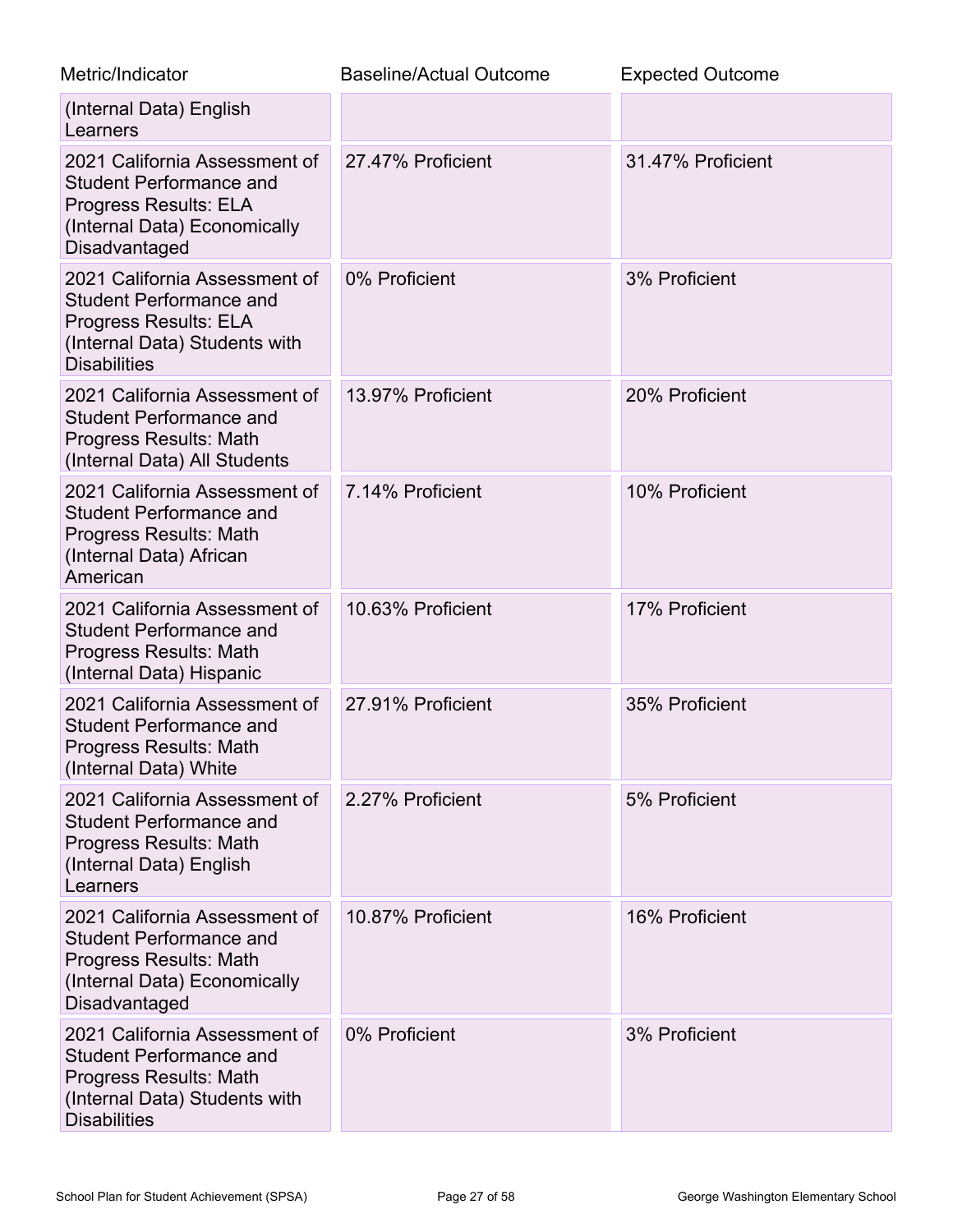Complete a copy of the Strategy/Activity table for each of the school's strategies/activities. Duplicate the table, including Proposed Expenditures, as needed.

### **Strategy/Activity 1**

**Students to be Served by this Strategy/Activity**

(Identify either All Students or one or more specific student groups) All Students

#### Strategy/Activity

Tier 1: Core Instruction

Implement standards based reading and mathematics instruction incorporating all essential components of core instructional materials, and using supplemental materials, as defined by the reading / language arts and mathematics frameworks for California public schools and HESD ELA Pacing Guide.

Standards aligned instruction in ELA and Math will be in place in all classrooms.

ELA and math lesson planning is based on backwards mapping of the essential CCSS and/or aligned to the district pacing calendar. Essential standards/units will be instructed prior to state testing using the state adopted program.

The analysis of data from district and site assessments will be reviewed weekly during school site collaboration, utilizing the formative assessment cycle to inform future instruction. Teachers will utilize the formative assessment cycle to make decisions about reteaching, small group instruction, and if students will need additional supports or extensions with learning the essential standards.

Site leadership and teachers monitor instruction and district/site assessments. ELA Assessments may include: Benchmarks, CARS, CAP, and IRL's, IAB's, Sight Word Assessments, Writing Assessments, Phonemic Awareness, Alphabetic Principle, Letters/Sounds, and any electronic APP assessments such as those from our supplemental digital content such as Lexia, RazKids, and Khan Academy.

Math Assessments may include: Benchmarks, topic tests, IAB's, math facts, and any electronic APP assessments such as those from our supplemental digital content such as Reflex and Khan Academy.

Purchase Orders Assessment Results (Formative & Summative) HESD Pacing Calendars Lesson Plans Supplemental Digital Content/APP reports

#### **Proposed Expenditures for this Strategy/Activity**

List the amount(s) and funding source(s) for the proposed expenditures. Specify the funding source(s) using one or more of the following: LCFF, Federal (if Federal identify the Title and Part, as applicable), Other State, and/or Local.

Amount(s) Source(s)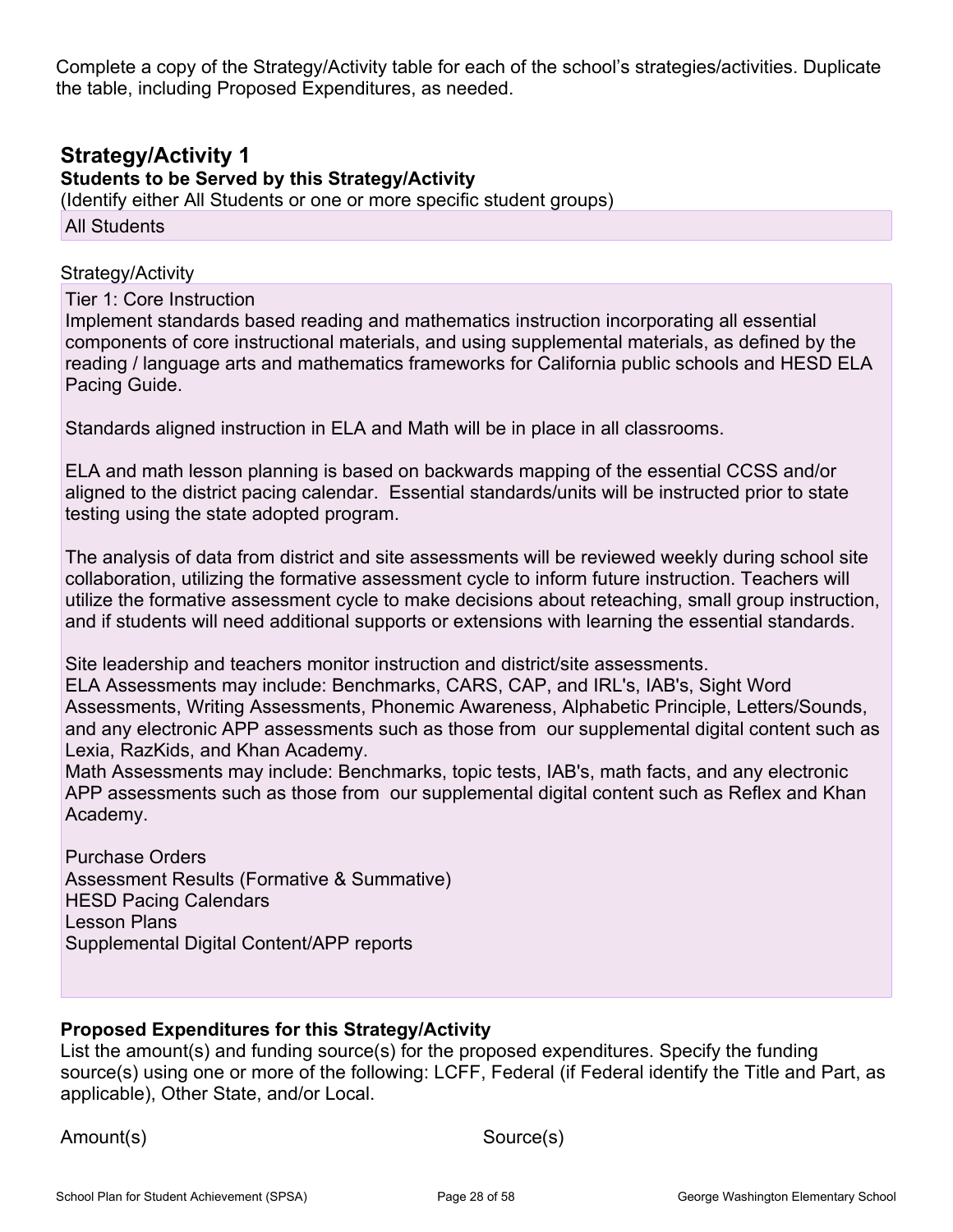| 7,636  | School Wide Program (SWP)<br>4000-4999: Books And Supplies<br><b>Supplemental Supplies and Materials</b>             |
|--------|----------------------------------------------------------------------------------------------------------------------|
| 21,268 | School Wide Program (SWP)<br>4000-4999: Books And Supplies<br><b>Supplemental Math Materials</b>                     |
| 2,500  | School Wide Program (SWP)<br>4000-4999: Books And Supplies<br><b>LMT Books Supplies Materials</b>                    |
| 13,000 | School Wide Program (SWP)<br>4000-4999: Books And Supplies<br>Instructional Supplies and Materials for<br>Classrooms |
| 3,000  | School Wide Program (SWP)<br>4000-4999: Books And Supplies<br><b>Instructional Video Conferences</b>                 |
| 220    | School Wide Program (SWP)<br>5700-5799: Transfers Of Direct Costs<br><b>Print Shop</b>                               |

## **Strategy/Activity 2**

### **Students to be Served by this Strategy/Activity**

(Identify either All Students or one or more specific student groups)

High Needs Students

#### Strategy/Activity

Tier 2: Students Identified as Needing Additional Support/Supplemental Interventions As students demonstrate a need for additional support through the analysis of formative assessment data, they receive increasingly more targeted and intensive help. Responding to academic needs through a Multitiered system of supports, ensures students receive the additional time and support needed to learn at high levels. Tier 2, supplemental interventions will provide timely, targeted, and systematic interventions to students who demonstrate a need through differentiated instruction/small group instruction provided by an Educational Tutor . Formative assessments may include: Running Records (Rigby unseen, Teacher College), F & P assessment kits, site-based assessments, teacher anecdotal notes.

Students (including English Learners) will participate in explicit instruction in reading and math and make appropriate academic growth.

Provide differentiated small group language arts instruction, within the classroom, based on identified student need. Focus of differentiated small group language instruction will be focused on gaps within literacy skills that can include/cover: reading comprehension, word work, vocabulary, fluency, phonemic awareness, and letters/sounds.

Students not responding to differentiated small group language arts instruction will be monitored for their need of intervention services.

Students (including English Learners) will participate in explicit math instruction and make appropriate academic growth.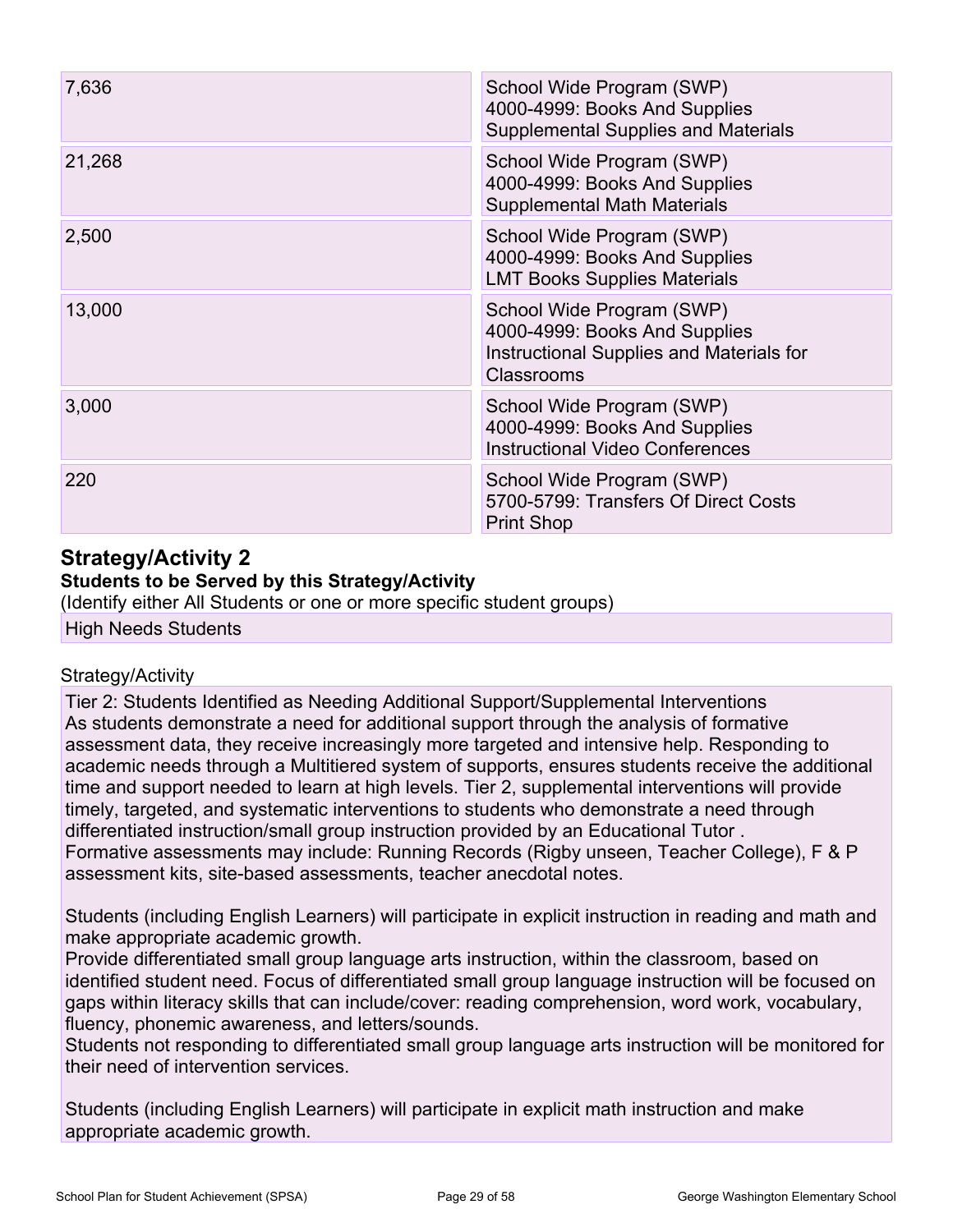Provide differentiated small group mathematics instruction, within the classroom, based on identified student need. Focus of differentiated small group math instruction will be focused on gaps within a students foundational math skills.

Site Leadership and Teachers to monitor students academic levels within small group instruction. Monitoring of goals and progress.

Students not responding to differentiated small group ELA or math instruction will be monitored for their need of intervention services.

Purchase Orders Student Goals/Records Assessment Results (Formative and Summative) Lesson Plans/Group Calendars Status of the Class Notes Supplemental Digital Content/APP reports

Tier 3: Students Identified as Needing Intervention

#### Tier 3: Intensive Student Supports/Interventions

As students demonstrate a need for additional support, beyond what Tier 2 supplemental interventions/small group instruction can provide, students are identified as Tier 3 and needing intensive supports/interventions. Tier 3 students need an intensive remediation in universal skills that goes above what students receive in Tier1 (core instructional program) and Tier 2 (Small group instruction). Tier 3, intensive student supports supplemental interventions will provide timely, targeted, and systematic interventions to students who demonstrate a need through a lack of progress within differentiated instruction/small group instruction.

Teachers will begin to identify students who are considerably below grade level and in need of intervention services at the beginning of the year. Intervention will be provided in cycles depending on student needs. Teachers and/or Educational Tutors will provide additional intervention instruction that supplements the instruction that the students receive from the classroom teacher and that is focused on building foundations skills in reading and math including phonemic awareness, letters and sounds, sight words, and early reading fluency, decode multisyllabic unknown words, fluency and reading comprehension skills and/or improve number sense and basic mathematical problem solving skills.

Students in TK-6 (including English Learners) that are identified as struggling and have not responded to Tier 2 differentiated instruction/small group instruction within the classroom will be placed on a list needing additional supports/interventions.

Learning Director to secure teachers to provide before school, lunch time, or after school intervention instruction.

Provide identified students with before school, lunch time, or after school intervention instruction. Intervention teacher and classroom teacher to monitor student progress during weekly grade level collaboration.

Site Administration and teachers to monitor student achievement data. Site Administration to monitor schedules and rosters.

Site leadership and teachers will monitor formative assessment data to monitor student progress and determine student needs.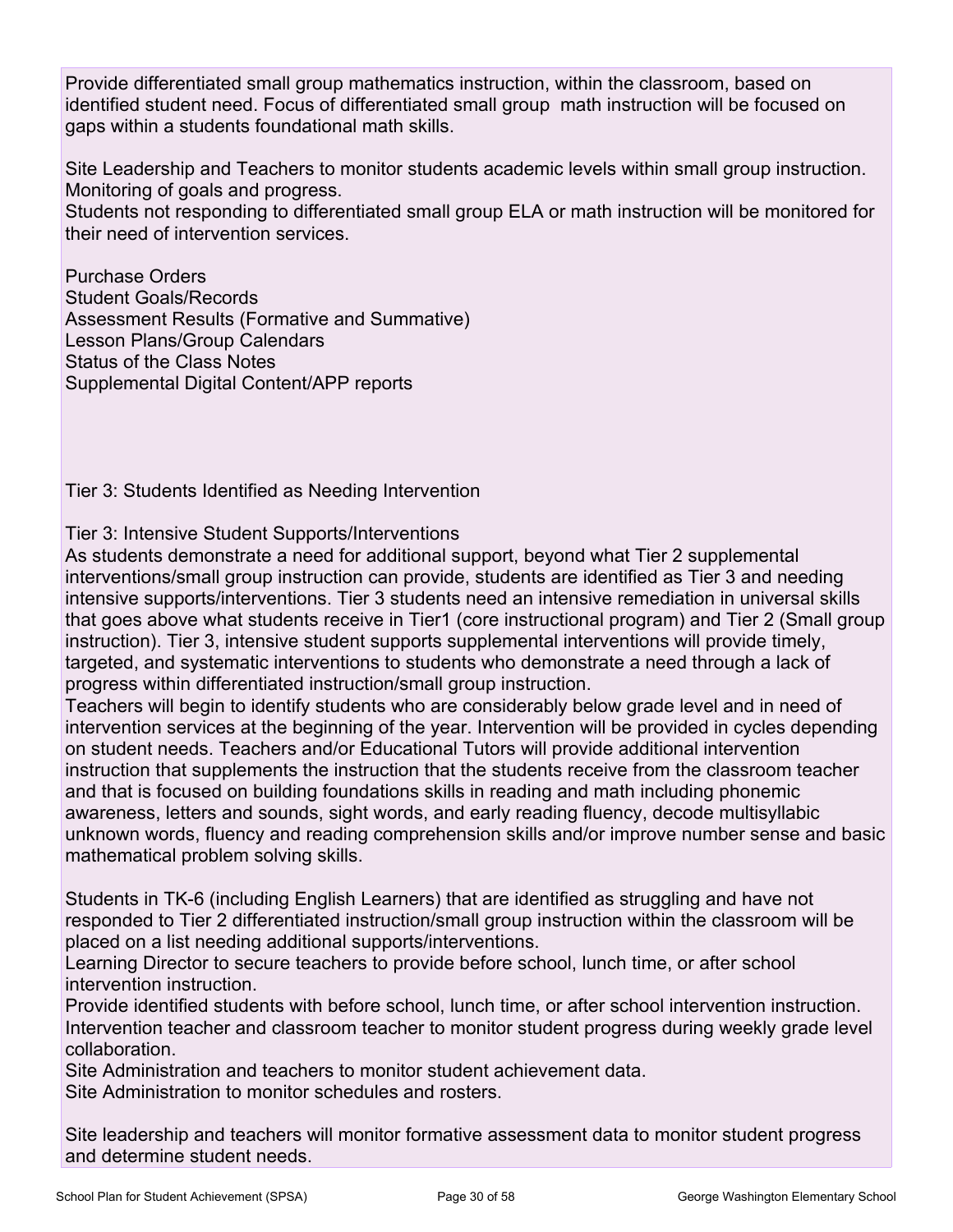Teachers will monitor students' needs on an ongoing basis. Teachers will use multiple assessments to assess students' instructional needs in ELA and math. Site leadership monitors assessment data from both formative & summative assessments. Teachers will monitor student growth by conducting pre and post assessments during an intervention cycle.

Purchase Orders Data Monitoring Sheets Student Attendance Records/Tracking Student Goals/Records Assessment Results (Formative and Summative) Intervention Calendars Intervention Rosters **Timecards** Status of the Class Notes Intervention

### **Proposed Expenditures for this Strategy/Activity**

List the amount(s) and funding source(s) for the proposed expenditures. Specify the funding source(s) using one or more of the following: LCFF, Federal (if Federal identify the Title and Part, as applicable), Other State, and/or Local.

| Amount(s) | Source(s)                                                                                                                                  |
|-----------|--------------------------------------------------------------------------------------------------------------------------------------------|
| 30,000    | <b>Expanded Learning Opportunities Grant</b><br>1000-1999: Certificated Personnel Salaries<br><b>Teacher Overcontract for Intervention</b> |
|           | School Wide Program (SWP)<br>2000-2999: Classified Personnel Salaries<br>Ed Tutors (2) Salary and Benefits                                 |
| 46,958    | School Wide Program (SWP)<br>4000-4999: Books And Supplies<br>Books/Leveled Books/eBooks                                                   |
| 30,000    | School Wide Program (SWP)<br>1000-1999: Certificated Personnel Salaries<br>Over Teacher Contract for Tutoring                              |

### **Strategy/Activity 3**

### **Students to be Served by this Strategy/Activity**

(Identify either All Students or one or more specific student groups)

English Learners

#### Strategy/Activity

Integrated ELD (Core Program ELD/EL Support)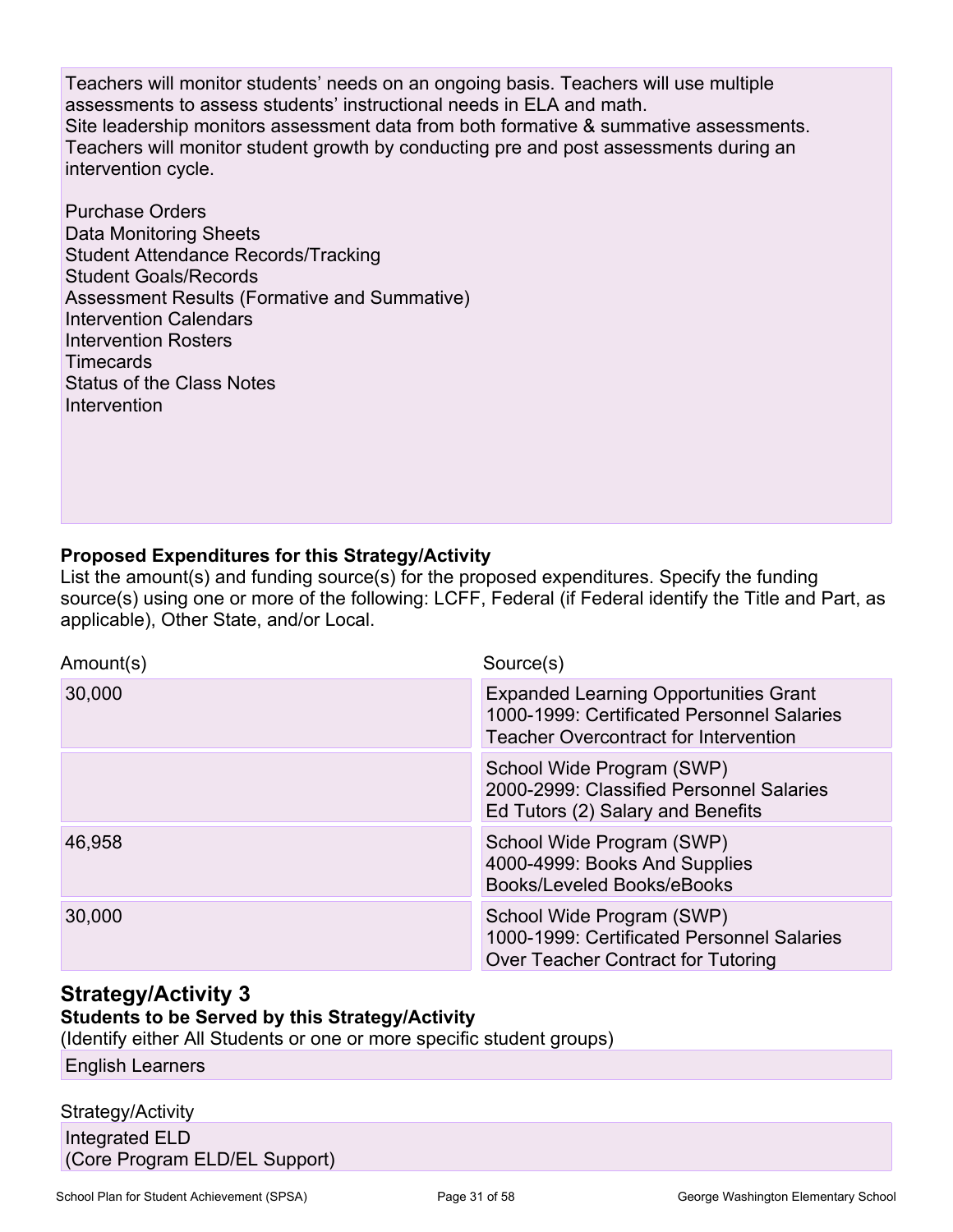The foundation of the district's support for English learners are its integrated and designated English language development instruction programs. These are the district's core ELD programs. ELD instruction and EL support in academic content areas will be provided to all EL students using the state adopted core and ancillary materials ensuring that English learners are receiving language instruction that supports access to the state-adopted content standards in ELA, mathematics, science, and history social science.

EL Students are supported across the school day in all content areas. English learners in Hanford Elementary are referred to as ELITE because being an English learner, knowing two languages and working toward becoming bilingual and biliterate, is considered an asset rather than a handicap.

Integrated ELD:

- Includes intentional supports and scaffolds that happen by design
- Is planned in advance as part of the lesson to eliminate barriers to learning
- Often includes a preview or pre-teach to build background knowledge for the topic
- May include small group
- Provides connections to what students already know
- Often includes hands on activity and discussion (with language supports as needed)
- May include the use of charts and graphic organizers

Provide all EL students with ELD instruction and EL support using the State adopted materials. This is the district's core program of integrated ELD.

ELD instruction and EL support in academic content areas will be provided to all EL students using the state adopted core and ancillary materials ensuring that English learners are receiving language instruction that supports access to the state-adopted content standards in ELA and mathematics.

A Director of Curriculum (English Learners), working at the district level and funded with LCFF, provides leadership and monitoring of the district's integrated and designated ELD programs. The Director of curriculum works with school site principals and learning directors ensuring that implementation of ELD is in place and that teaching staff receive professional development in ELD instruction. The Director of Curriculum develops, implements, supervises, and monitors all activities funded with Title III.

A learning director at each school site, funded with LCFF, provides leadership and monitoring of ELD instruction at the school site level. Learning directors ensure that both integrated and designated ELD are in place and are effective. Learning directors provide leadership and support to teaching staff in identifying EL students requiring interventions. Learning directors monitor the implementation of interventions at their sites. Learning directors, working with the Director of Curriculum, assess the ELD professional development needs of their individual school sites, and, working together, implement PD that is targeted to individual school sites' needs.

### **Proposed Expenditures for this Strategy/Activity**

List the amount(s) and funding source(s) for the proposed expenditures. Specify the funding source(s) using one or more of the following: LCFF, Federal (if Federal identify the Title and Part, as applicable), Other State, and/or Local.

Amount(s) Source(s)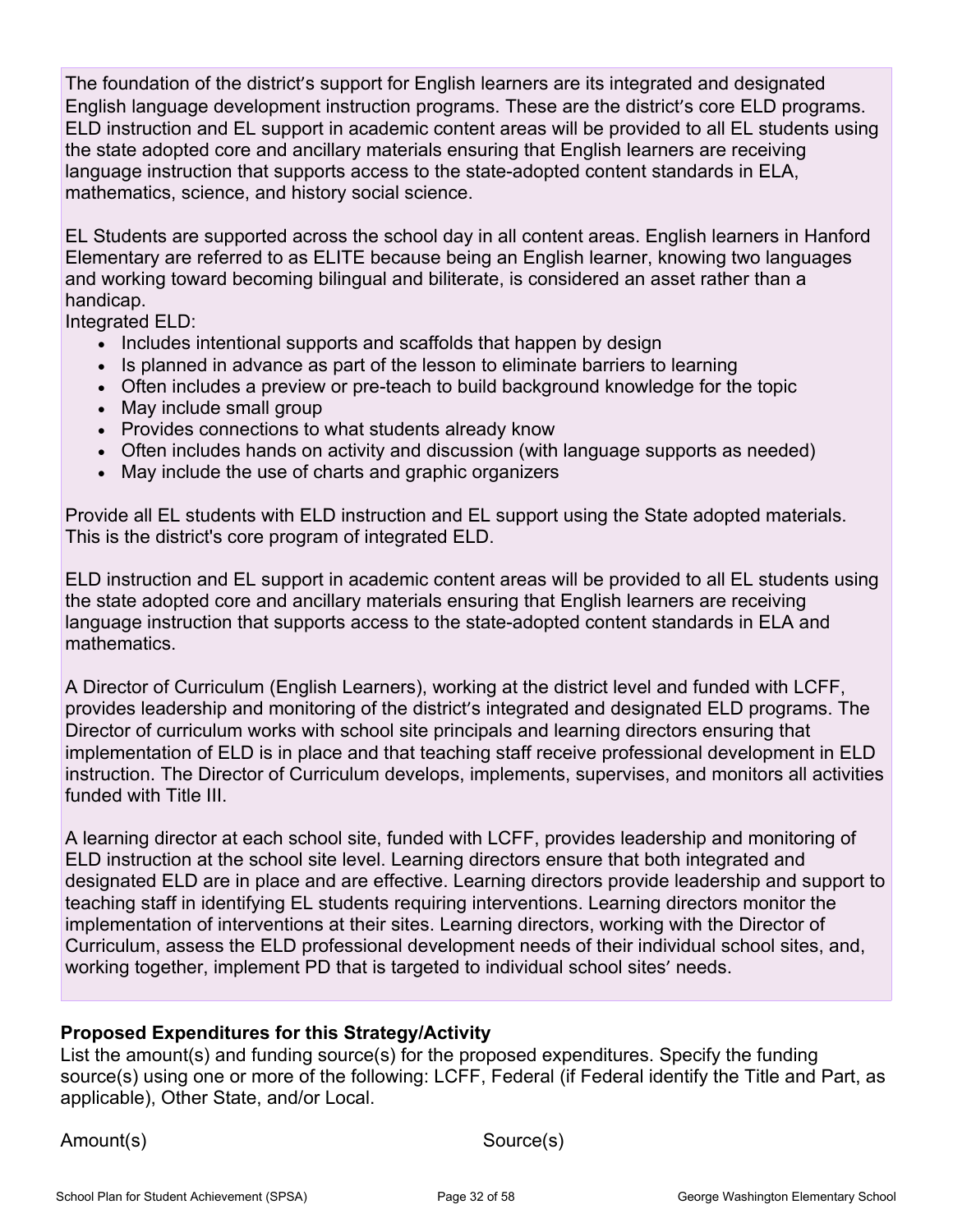| $\overline{0}$ | None Specified<br>None Specified<br>Director of Curriculum (Core Program funded<br>with LCFF)        |
|----------------|------------------------------------------------------------------------------------------------------|
| $\overline{0}$ | None Specified<br>None Specified<br>School Site Learning Director (Core Program<br>funded with LCFF) |

### **Strategy/Activity 4**

#### **Students to be Served by this Strategy/Activity**

(Identify either All Students or one or more specific student groups)

English Learners

Strategy/Activity Designated ELD (Core Program)

EL students are provided with consistent, effective, research-based designated English language development instruction that is carefully planned and explicitly taught; that includes opportunities to develop fluency through authentic oral and written practice; that includes activities with language beyond students' current level of proficiency; and that is specifically targeted to students' English proficiency levels. Students will receive ELD instruction at their English language development level during the ELD instructional block. Each school will implement a 30-minute block of time each day for English language development instruction. The district leadership team will monitor and provide technical assistance and professional development for the implementation of ELD at school sites. Students' ELD level will be appropriately and promptly identified. District level leadership team will provide school sites with professional development/technical assistance in developing deployment schedules so that all students are provided with ELD instruction at their ELD level. The district leadership team will continue to monitor the implementation of deployment for supplemental ELD instruction.

Students will receive ELD instruction at their English language development level during the ELD instructional block. This is the districts core designated ELD program.

#### Dedicated ELD Time Block:

Each school will implement a 30 minute block of time each day for English language development instruction. The district leadership team will monitor and provide technical assistance and professional development for the implementation of ELD at school sites.

#### Identify Students' ELD Level:

Students' ELD level will be appropriately and promptly identified. All school sites will locally score the CELDT annually.

#### EL Deployment School Site:

School site leadership teams will use the results of assessments including local scoring of the CELDT, and district formative assessments to plan deployments to ensure that Els are instructed at their ELD level.

EL Deployment LEA: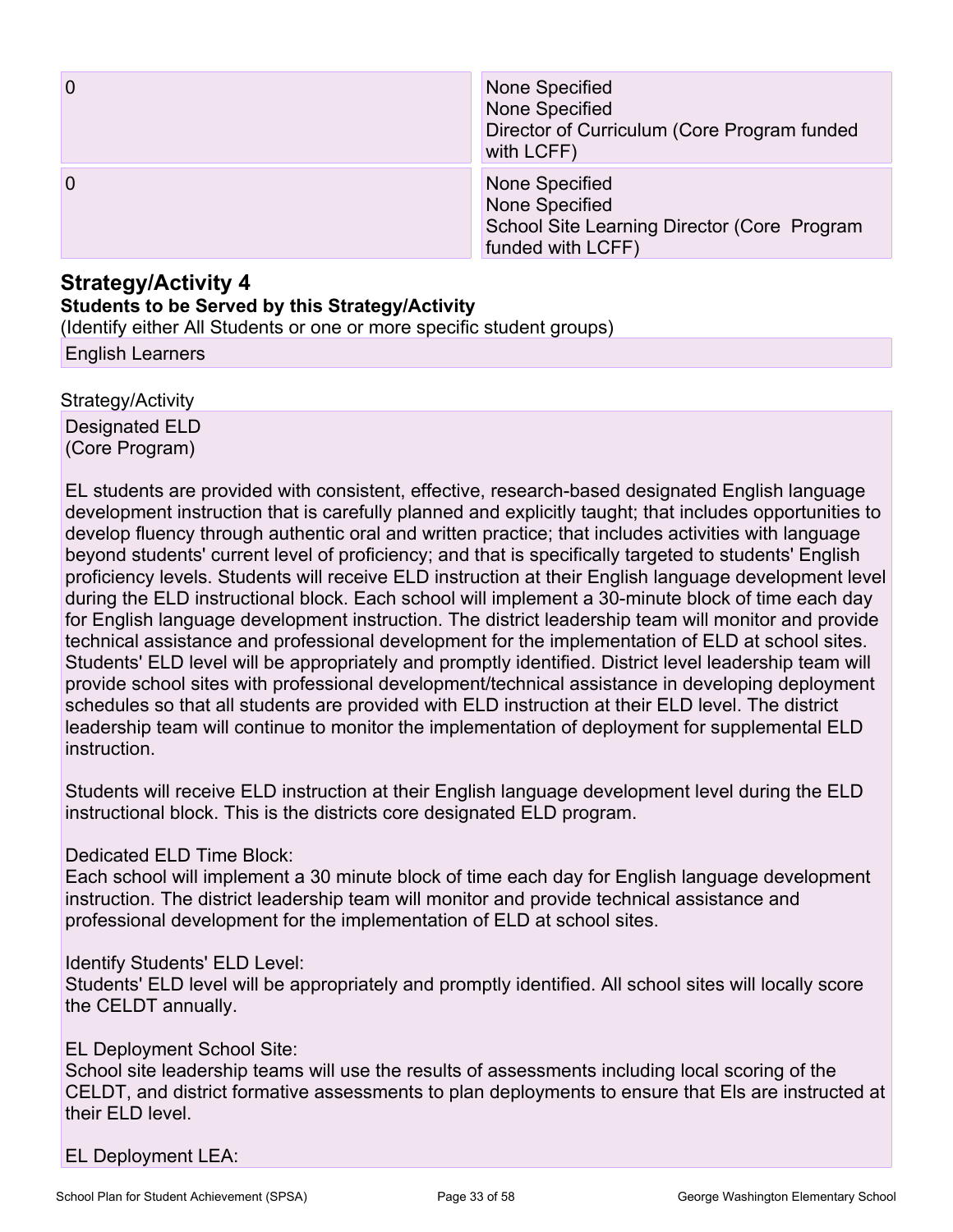District level leadership team will provide school sites with professional development/technical assistance in developing deployment schedules so that all students are provided with ELD instruction at their ELD level.

#### Monitor ELD Deployment:

The district leadership team will continue to monitor the implementation of deployment for supplemental ELD instruction.

#### **Proposed Expenditures for this Strategy/Activity**

List the amount(s) and funding source(s) for the proposed expenditures. Specify the funding source(s) using one or more of the following: LCFF, Federal (if Federal identify the Title and Part, as applicable), Other State, and/or Local.

|           | None Specified<br>None Specified<br>School Site Learning Director (Core Program<br>funded with LCFF) |
|-----------|------------------------------------------------------------------------------------------------------|
|           | None Specified<br>None Specified<br>Director of Curriculum (Core Program funded<br>with LCFF)        |
| Amount(s) | Source(s)                                                                                            |

### **Strategy/Activity 5**

### **Students to be Served by this Strategy/Activity**

(Identify either All Students or one or more specific student groups)

English Learners

#### Strategy/Activity

Trimester Monitoring of ELs

Once each trimester, all teachers will document the progress of each of their EL students. This documentation will be aligned to the 2012 ELD standards and will be based on CELDT scores, results of district benchmark and formative assessments, student work samples, and teacher observations.

#### Upload EL Documentation:

Once each trimester teachers will upload documentation of each EL student's progress to a master database.

School Site Progress Monitoring School site leadership will access the master database to monitor the progress of EL students.

Identify Students At Risk of LTEL:

The district will identify students at-risk of becoming LTEL and will monitor the progress of these students through their elementary and junior high school years.

#### Data Analysis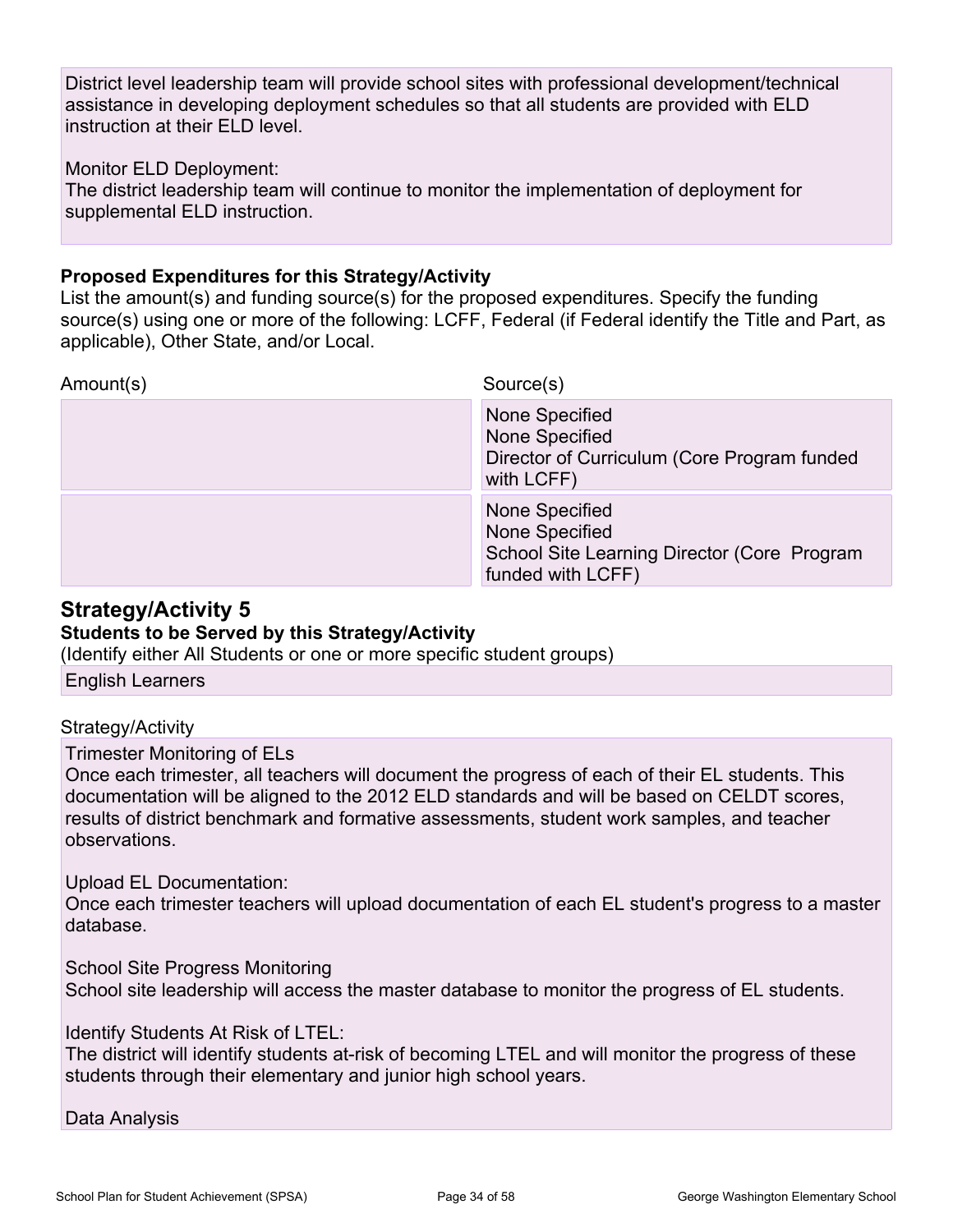Data, including local scoring of CELDT, information from the master El database, and district benchmark and formative assessments will be used to develop a timely analysis of students' progress and used to identify students at risk of becoming LTEL.

Intervention for At Risk LTEL:

Once identified, students at risk of becoming LTEL will be provided with both language and academic interventions based on their language and academic needs.

Monitor Progress LTEL:

The progress of students identified as being at risk of becoming LTEL will be monitored at both the school site and LEA level.

#### **Proposed Expenditures for this Strategy/Activity**

List the amount(s) and funding source(s) for the proposed expenditures. Specify the funding source(s) using one or more of the following: LCFF, Federal (if Federal identify the Title and Part, as applicable), Other State, and/or Local.

Amount(s) Source(s)

0 **None Specified 0** None Specified Core Program: Not Supported with Federal **Funds** 

### **Strategy/Activity 6**

#### **Students to be Served by this Strategy/Activity**

(Identify either All Students or one or more specific student groups)

English Learners

#### Strategy/Activity

#### Supplemental, After-Hours ELD Instruction

English learners who are identified as making insufficient progress in learning English are provided with supplemental, after-hours ELD instruction. These students will be provided with after-hours intervention and enrichment with an English Language Development focus. Teachers will be recruited to from school sites to provide after-school ELD to EL students. (Teacher will provide instruction to EL students at their own school site.) The Director of Curriculum will monitor students' attendance and progress and will provide technical assistance to the school sites in implementing supplemental ELD.

After-School ELD:

Deliver supplemental, after-hours ELD instruction to students identified as making insufficient progress in learning English that is aligned to students' proficiency levels, the ELD standards, and is research/evidence-based. Recommendations found in: California Department of Education. (2010). Improving Education for English Learners: Research Based Approaches. Sacramento: California Department of Education.

EL students will be provided with after-hours intervention and enrichment with an English Language Development focus.

Recruit Teachers: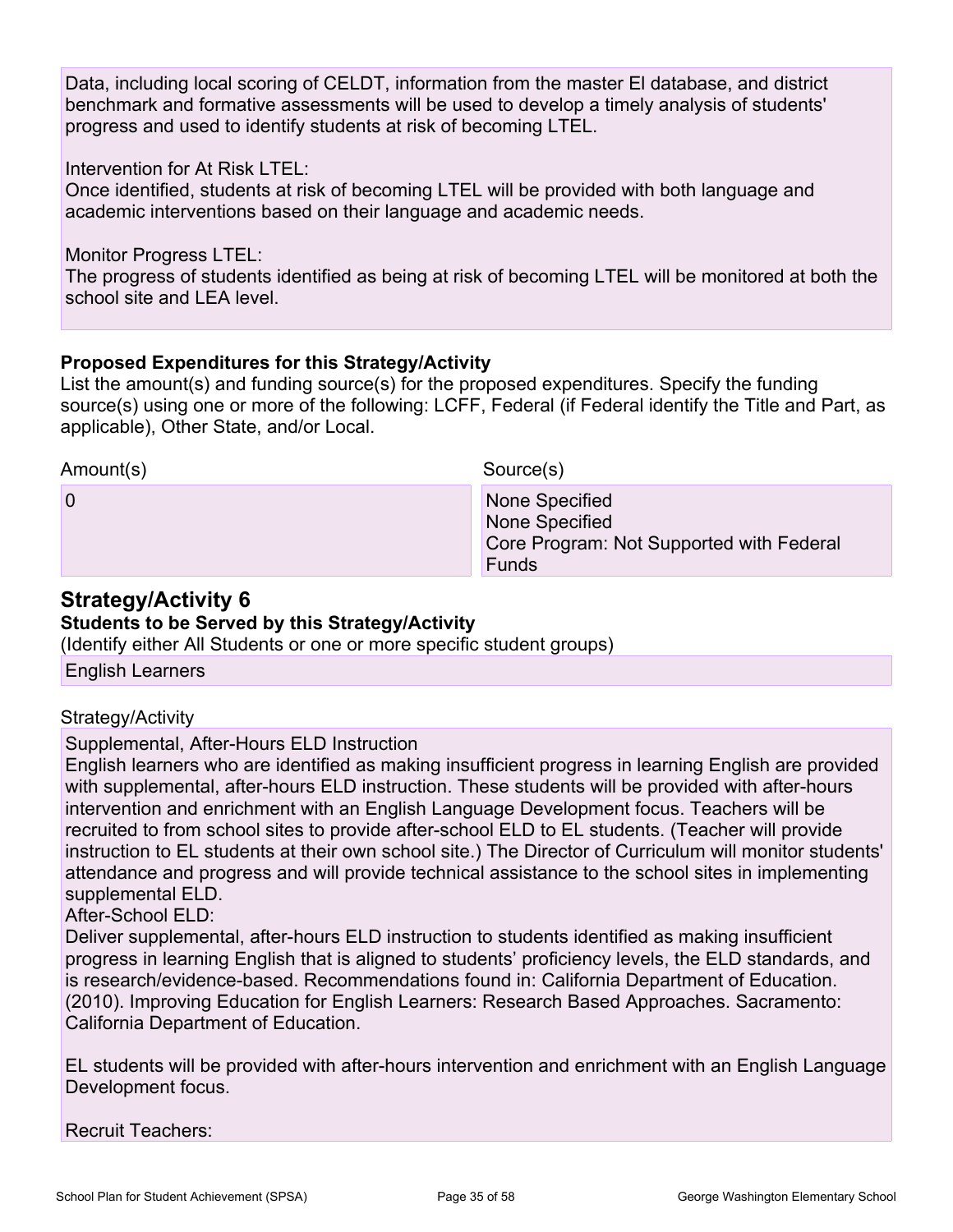Teachers will be recruited to from school sites to provide after-school ELD to EL students. (Teacher will provide instruction to EL students at their own school site.)

#### Monitor After School ELD:

The Director of Curriculum will monitor students' attendance and progress and will provide technical assistance to the school sites in implementing supplemental ELD.

#### **Proposed Expenditures for this Strategy/Activity**

List the amount(s) and funding source(s) for the proposed expenditures. Specify the funding source(s) using one or more of the following: LCFF, Federal (if Federal identify the Title and Part, as applicable), Other State, and/or Local.

Amount(s) Source(s)

0 **D** Title III None Specified Funding for this action is detailed in the 2019 LCAP Federal Addendum Spending Plan (Board Adopted 6/26/2019)

### **Strategy/Activity 7**

#### **Students to be Served by this Strategy/Activity**

(Identify either All Students or one or more specific student groups)

All Students

#### Strategy/Activity

To further support and enhance student learning, students will be provided with the opportunity to participate in enrichment activities such as Science Olympiad and after school enrichment clubs that are developmentally appropriate for students' ages. In addition, in order to increase student background knowledge and vocabulary necessary to access grade level content in units of study, grade level teams will collaborate to develop an instructional calendar that will include study trips and virtual study trips that support units of study.

#### **Proposed Expenditures for this Strategy/Activity**

List the amount(s) and funding source(s) for the proposed expenditures. Specify the funding source(s) using one or more of the following: LCFF, Federal (if Federal identify the Title and Part, as applicable), Other State, and/or Local.

| Amount(s) | Source(s)                                                                                                                        |  |
|-----------|----------------------------------------------------------------------------------------------------------------------------------|--|
|           | School Wide Program (SWP)<br>4000-4999: Books And Supplies<br>Supplies and Materials for Science Olympiad                        |  |
|           | School Wide Program (SWP)<br>1000-1999: Certificated Personnel Salaries<br><b>Teacher Overcontract for Science Olympiad</b>      |  |
|           | School Wide Program (SWP)<br>1000-1999: Certificated Personnel Salaries<br><b>Teacher Overcontract for Enrichment Activities</b> |  |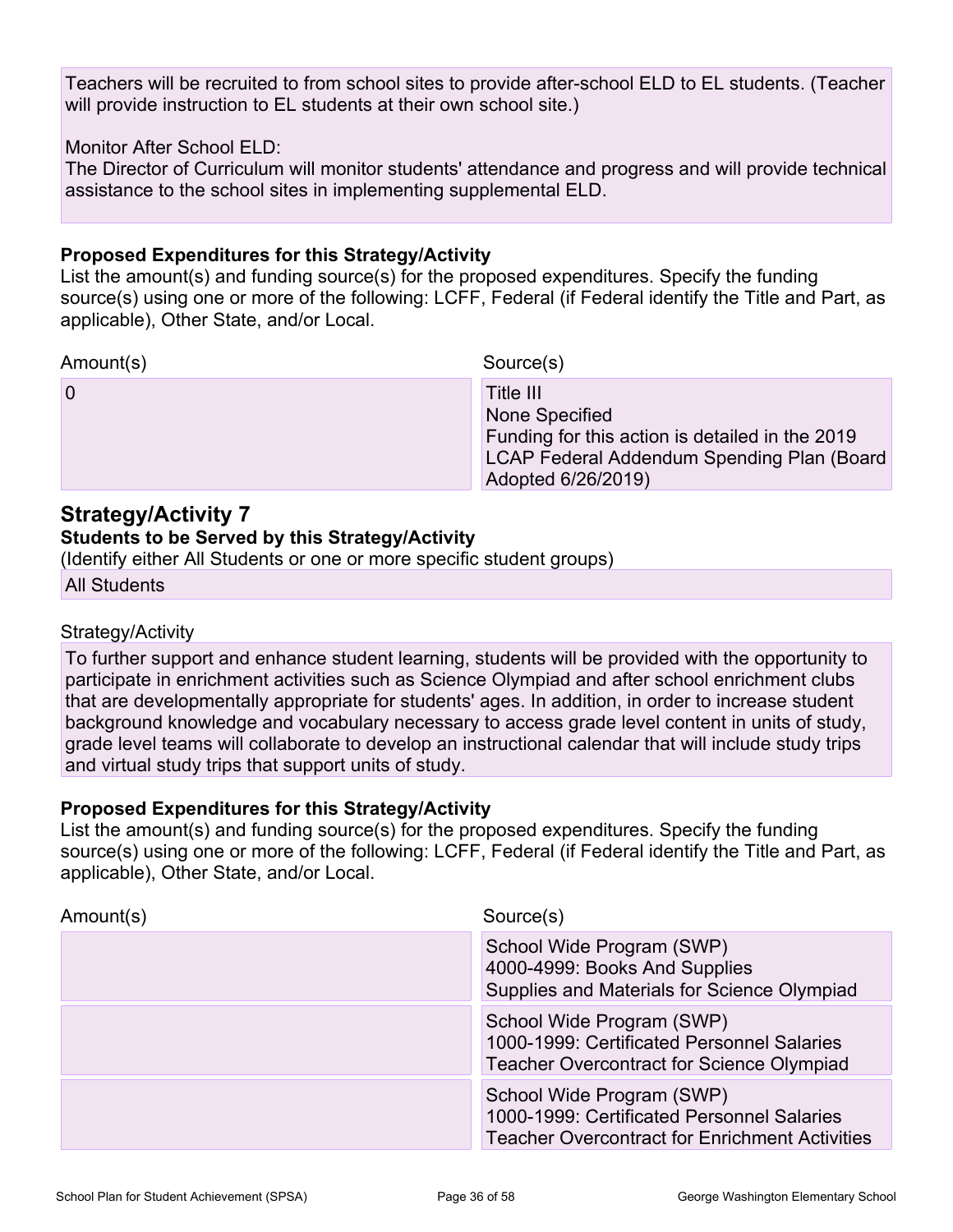| School Wide Program (SWP)<br>5800: Professional/Consulting Services And<br><b>Operating Expenditures</b><br><b>Fees for Student Videoconferences</b> |
|------------------------------------------------------------------------------------------------------------------------------------------------------|
| School Wide Program (SWP)<br>4000-4999: Books And Supplies<br><b>Entrance Fees for Study Trips</b>                                                   |
| School Wide Program (SWP)<br>5000-5999: Services And Other Operating<br><b>Expenditures</b><br><b>Transportation for Study Trips</b>                 |

#### **Strategy/Activity 8 Students to be Served by this Strategy/Activity**

(Identify either All Students or one or more specific student groups) All Students, High Needs Students, English Learners

#### Strategy/Activity

Supplement the school's board approved instructional materials in ELA, math, science, and history/social science/Physical Education with a suite of digital/online tools and subscriptions that are aligned with the State standards, are accessible at school and home, are adaptive (able to remediate and/or accelerate learning), can identify and target missing skills or gaps in skills/knowledge/understanding, and that provide data on students' progress.

Supplemental digital content through centralized services includes:

IVS Computer Technology (SMART Notebook) Lexia Learning Kahn Academy **Flocabulary** Discover Education Learning A-Z Seesaw Learning Adobe Creative Cloud for Students (SHI) Zoom **BrainPop** School City (Iluminate) Fitness Finders

### **Proposed Expenditures for this Strategy/Activity**

List the amount(s) and funding source(s) for the proposed expenditures. Specify the funding source(s) using one or more of the following: LCFF, Federal (if Federal identify the Title and Part, as applicable), Other State, and/or Local.

Amount(s) Source(s)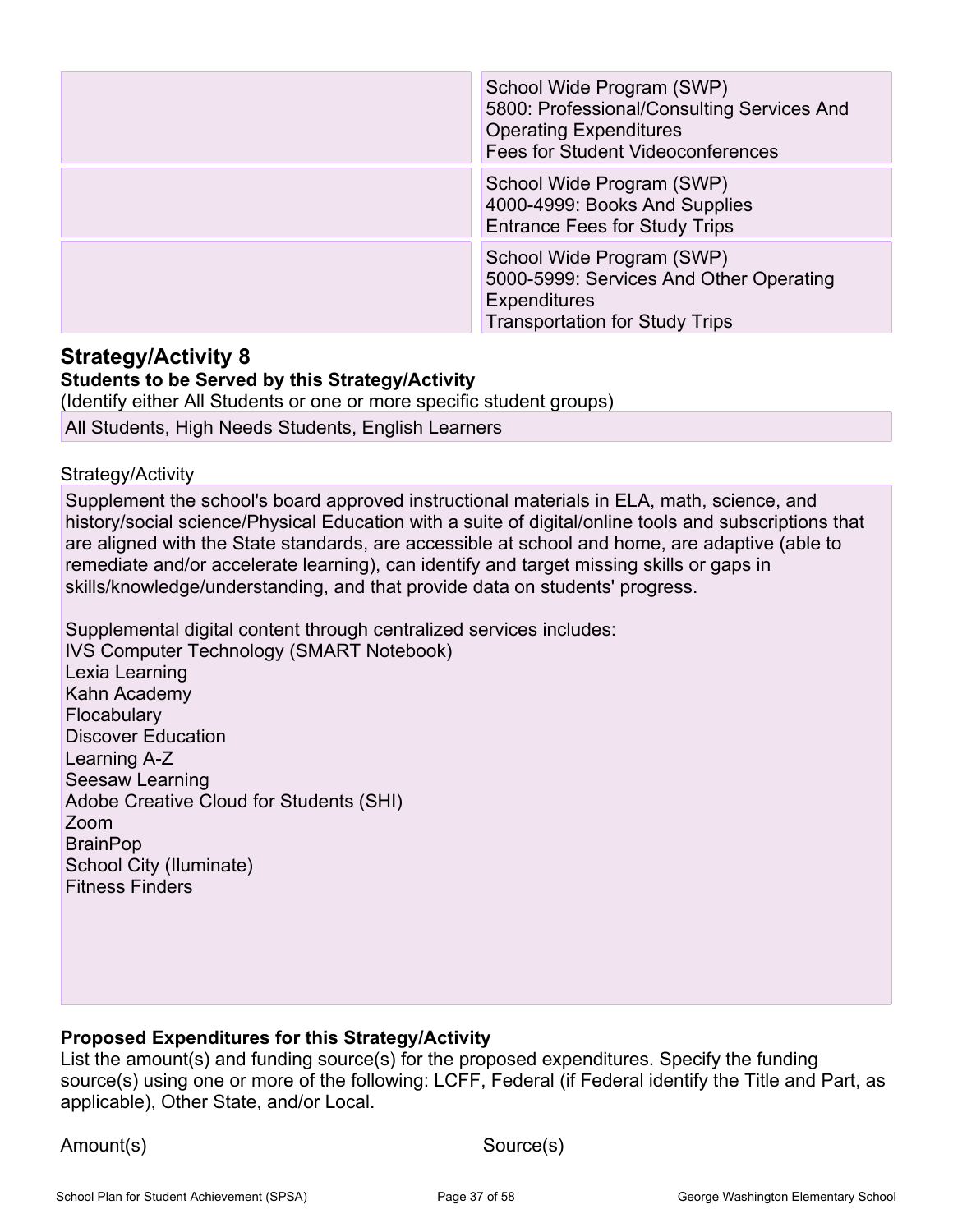| 13,689 | School Wide Program (SWP)<br>5000-5999: Services And Other Operating<br><b>Expenditures</b><br>Digital Subscriptions for Instruction, Brain Pop<br>etc.                                                                         |
|--------|---------------------------------------------------------------------------------------------------------------------------------------------------------------------------------------------------------------------------------|
| 27,865 | <b>Title I Centralized Service</b><br>5800: Professional/Consulting Services And<br><b>Operating Expenditures</b><br>Digital Content (Subscriptions) and software for<br>students including Discovery Streaming,<br>Flocabulary |

## **Annual Review**

### **SPSA Year Reviewed: 2020-21**

Respond to the following prompts relative to this goal. If the school is in the first year of implementing the goal, an analysis is not required and this section may be deleted.

## **ANALYSIS**

Describe the overall implementation of the strategies/activities and the overall effectiveness of the strategies/activities to achieve the articulated goal.

In 2020-2021, students attended school through distance learning and/or attended school inperson. Schools reopened, then were forced to close due to the COVID-19 pandemic, at several points during the 2020-2021 school year.

8/13/2020 to 11/6/2020 schools were closed due to COVID-19 and all students were in distance learning.

11/9/2020 to 12/10/2020 schools reopened for in-person instruction for families who chose this for option their children.

12/10/2020 to 1/29/21 schools were forced to close due to the numbers of staff and students who had COVID-19 (positive test or symptomatic). All students returned to distance learning.

2/1/2021 Schools once again reopened for in-person instruction for families who chose this option for their children. During the period after 2/1/21, numerous individual classes had to be closed for up to ten days due to students of staff with COVID (positive test or symptomatic).

Despite these challenges, the strategies/activities under Goal #1 were well implemented. All students received standards aligned instruction in ELA and math. Struggling students were identified and provided with interventions. Students who are English learners were provided with designated and integrated ELD.

Briefly describe any major differences between the intended implementation and/or the budgeted expenditures to implement the strategies/activities to meet the articulated goal.

Although the strategies/activities in the plan were implemented, emergency funding, both federal and state, was used to support many of the activities in this school plan. Struggling students received interventions through the Governors Emergency Education Relief fund (GEER) and through the Learning Loss Mitigation Fund (LLM). Supplies, materials, digital content, computers and other supports were provided/funded through the Coronavirus Response and Relief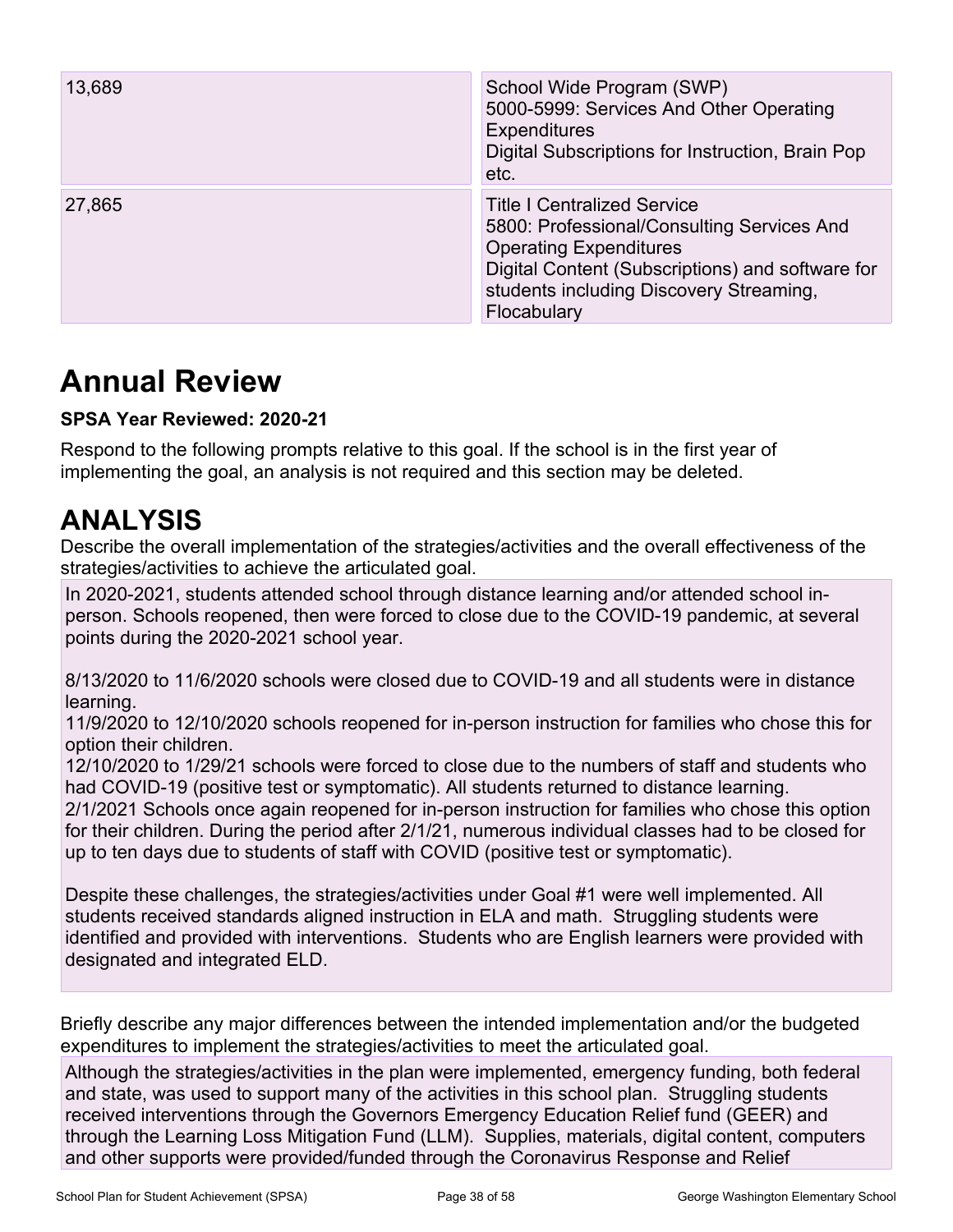Supplemental Appropriations Act (CARES Act). Therefore, while the activities in the plan were implemented, not all of the funds were expended.

Describe any changes that will be made to this goal, the annual outcomes, metrics, or strategies/activities to achieve this goal as a result of this analysis. Identify where those changes can be found in the SPSA.

The strategies/activities will under this goal will continue into the next school year, but with a focus on the return to in-person instruction and providing interventions and support to students who have experienced learning loss.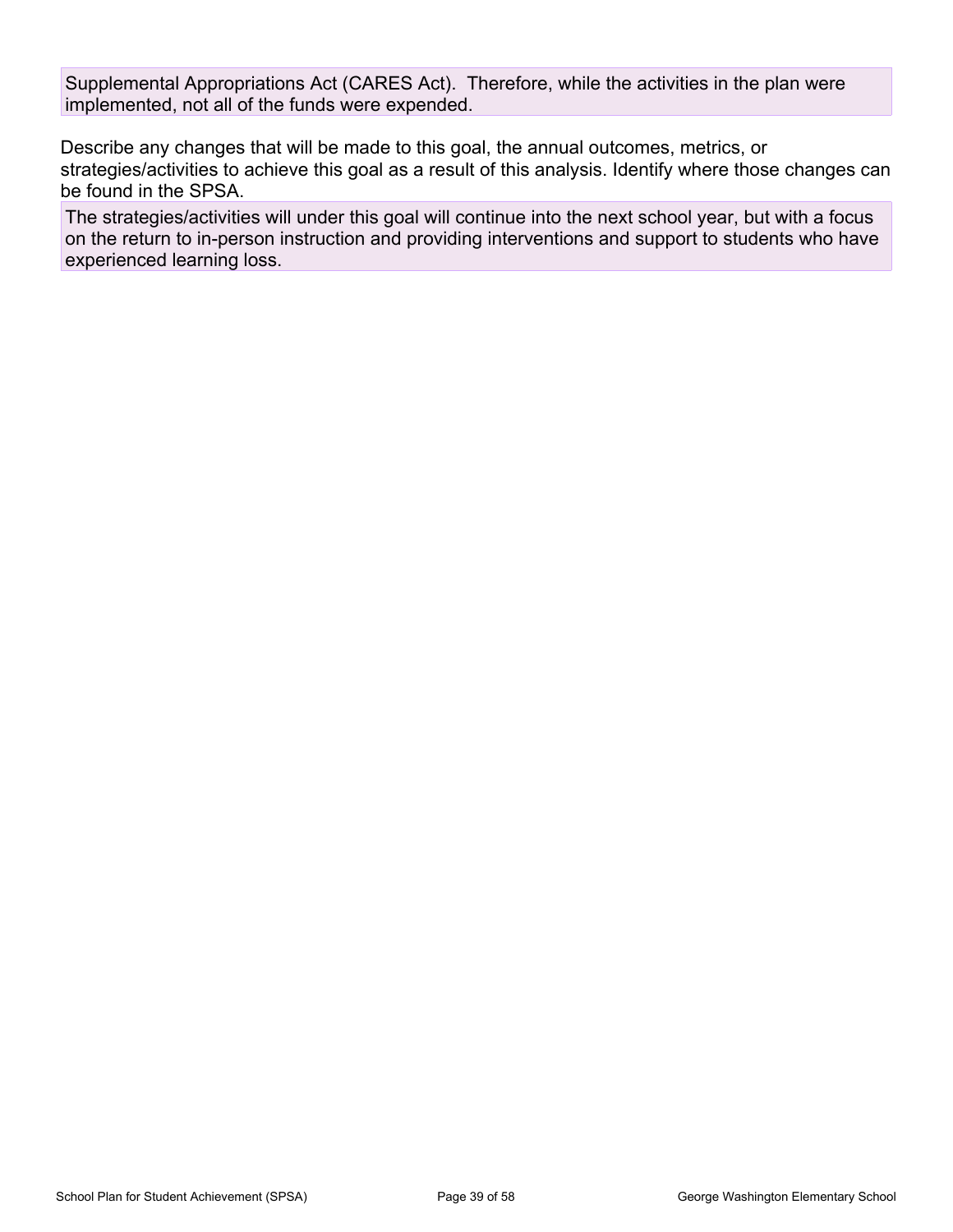## **Goals, Strategies, & Proposed Expenditures**

Complete a copy of the following table for each of the school's goals. Duplicate the table as needed.

### **LEA/LCAP Goal**

The district will support teachers and staff with professional development, training, and collaboration time.

## **Goal 2**

The school will support teachers and staff with professional development, training, and collaboration time.

### **Identified Need**

The COVID-19 pandemic is placing strain on the district's/school's professional development programs. Both learning directors and instructional coaches are being called upon frequently to cover classrooms due to a high rate of teacher absenteeism due to the COVID-19 pandemic coupled with a severe substitute teacher shortage.

Students have experienced significant learning loss due to missed school. Students are also experiencing increased social emotional needs due to the effects of the pandemic.

There is a need to provide teachers with support, including professional development, in mitigating learning loss and supporting students' increased social emotional needs.

### **Annual Measurable Outcomes**

| Metric/Indicator                                   | Baseline/Actual Outcome                                                            | <b>Expected Outcome</b>                                                            |
|----------------------------------------------------|------------------------------------------------------------------------------------|------------------------------------------------------------------------------------|
| <b>District Led Professional</b><br>Development    | <b>All Teachers Receive</b><br><b>Professional Development</b>                     | <b>All Teachers Receive</b><br><b>Professional Development</b>                     |
| <b>School Site Led Professional</b><br>Development | <b>The School Provides</b><br><b>Opportunities for Professional</b><br>Development | <b>The School Provides</b><br><b>Opportunities for Professional</b><br>Development |
| <b>Teacher Collaboration</b>                       | <b>Teachers Attend Collaboration</b><br>Each Wednesday                             | <b>Teachers Attend Collaboration</b><br>Each Wednesday                             |

Complete a copy of the Strategy/Activity table for each of the school's strategies/activities. Duplicate the table, including Proposed Expenditures, as needed.

## **Strategy/Activity 1**

**Students to be Served by this Strategy/Activity**

(Identify either All Students or one or more specific student groups)

All Students

#### Strategy/Activity

Teachers and administrators will participate in district professional development and site based systematic professional development.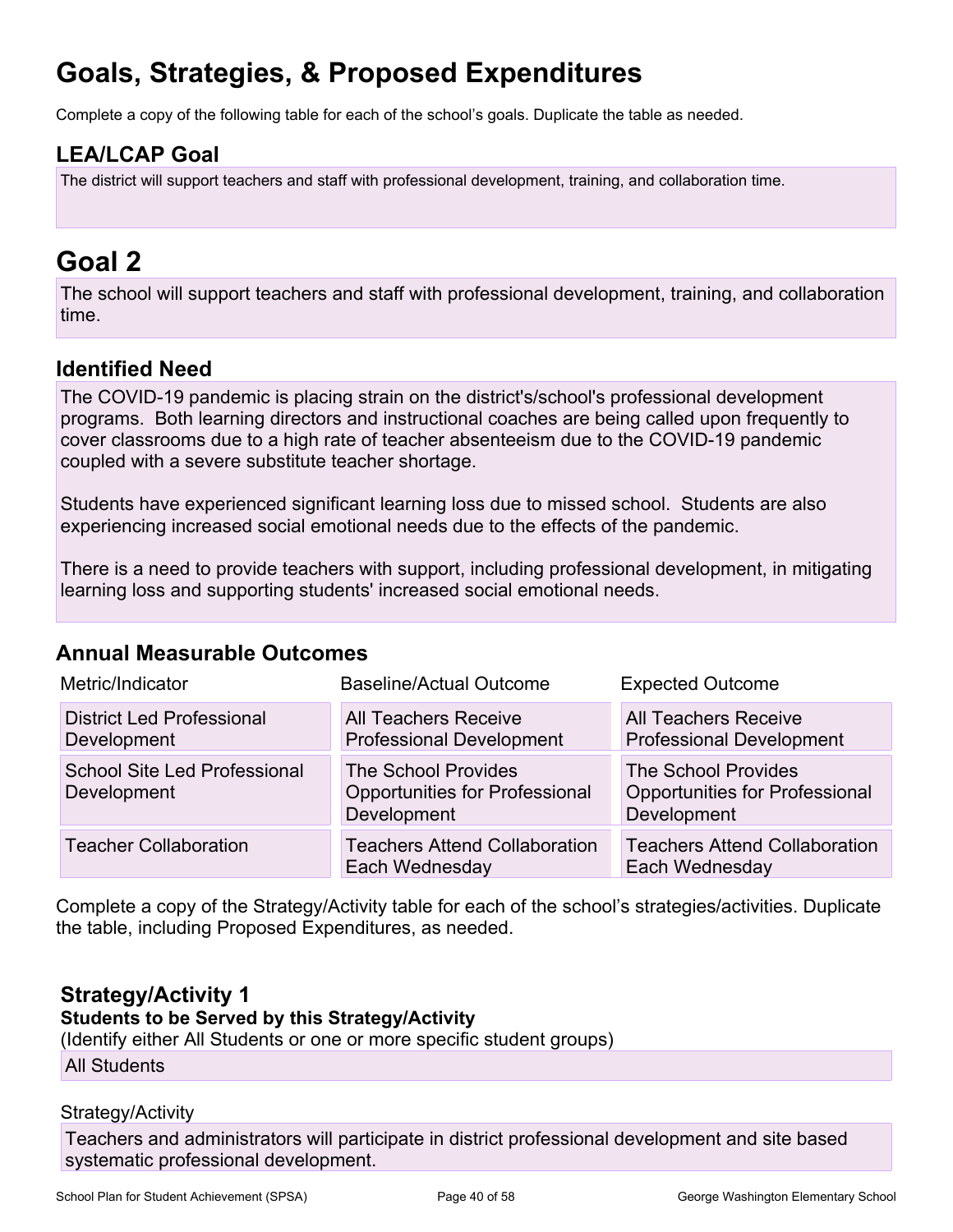Teachers will receive professional development that is specific to the needs of the school site. This is determined by site leadership observations and input from teachers at the school site.

Teachers are provided with collaboration time on student early release days.

Teachers will understand and effectively implement the collaboration protocol used in a professional learning community.

Teachers analyze student achievement data from district and site based assessments and use this information to plan instruction and intervention, to identify students for intervention, and to group students for instruction and intervention.

Data will be disaggregated to show overall performance as well as performances of significant subgroups (including ELs).

Results may include grouping, planning, observing a colleague, and/or coaching support based on identified needs.

As needed (based on data) coaching will include focus on EL strategies.

### **Proposed Expenditures for this Strategy/Activity**

List the amount(s) and funding source(s) for the proposed expenditures. Specify the funding source(s) using one or more of the following: LCFF, Federal (if Federal identify the Title and Part, as applicable), Other State, and/or Local.

| Amount(s) | Source(s)                                                                                                                                                  |
|-----------|------------------------------------------------------------------------------------------------------------------------------------------------------------|
| 4,000     | School Wide Program (SWP)<br>1000-1999: Certificated Personnel Salaries<br>Subs for Release Time<br>Data Analysis, PD, Planning, Observations              |
| 2,000     | School Wide Program (SWP)<br>5000-5999: Services And Other Operating<br>Expenditures<br>Fees for Staff Developers (e.g. Tulare Co. Office<br>of Education) |
| 3,470     | School Wide Program (SWP)<br>5000-5999: Services And Other Operating<br><b>Expenditures</b><br>PD/Staff Developers for PBIS                                |
|           | School Wide Program (SWP)<br>4000-4999: Books And Supplies<br><b>Books for Professional Development</b>                                                    |

### **Strategy/Activity 2**

#### **Students to be Served by this Strategy/Activity**

(Identify either All Students or one or more specific student groups)

All Students

### Strategy/Activity

A professional development team consisting of a curriculum specialist in English language arts, and five instructional coaches provide high quality, research-based professional development to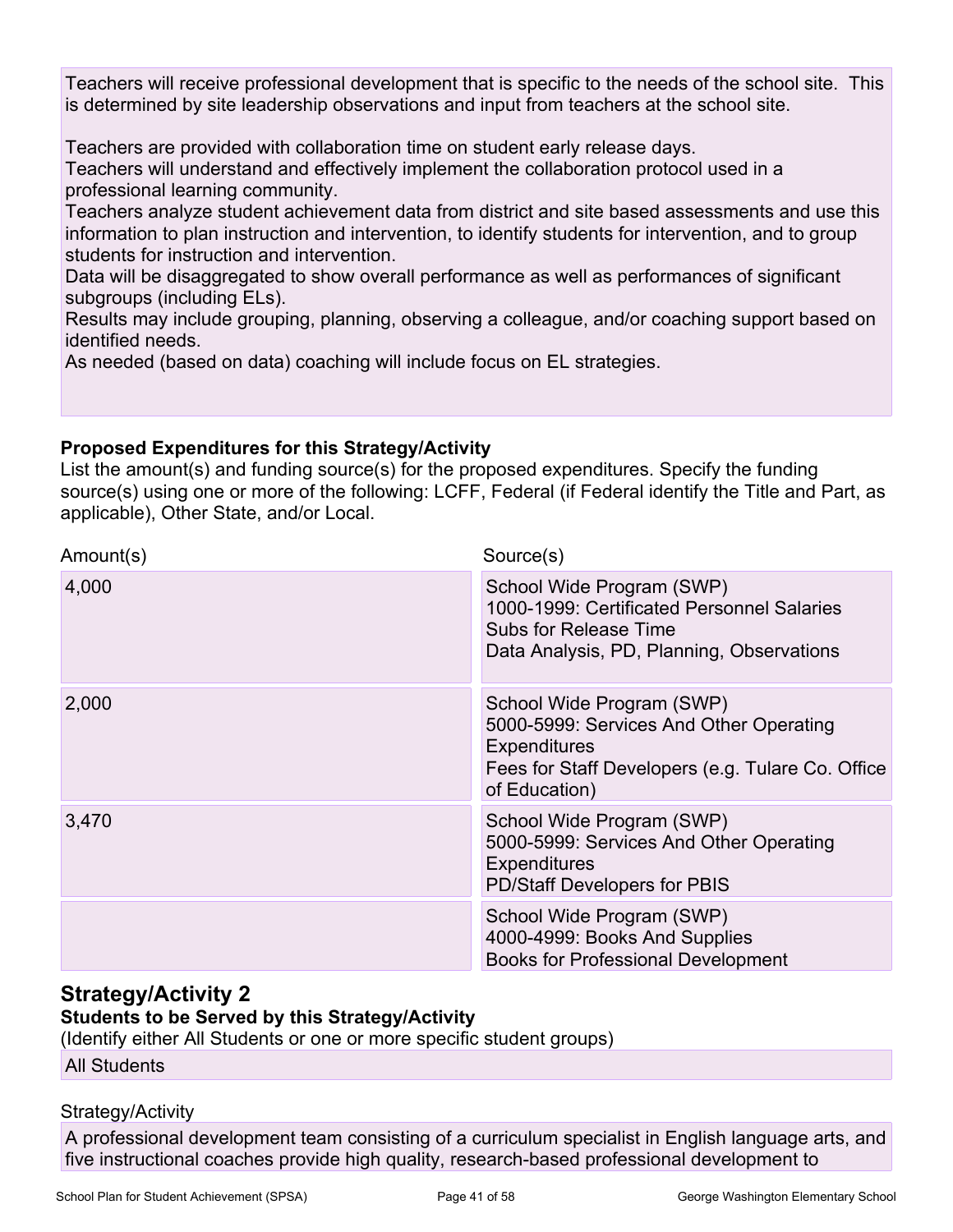teachers and administrators. Instructional coaches specialize in reading, writing, mathematics/science, the integration of technology into the instructional program, and the development digital literacy skills to improve academic achievement

Decisions are made regarding the types of professional development that will be delivered based on analysis of data including student achievement data, site leadership, and teacher input. These include, but are not limited to whole-group professional development, in-class coaching, coaching during weekly collaboration, lesson development and planning, backward-mapping, and analysis of formative and summative student achievement data. The professional development team provides training and professional development specifically designed to improve the academic achievement of English Learners

#### **Proposed Expenditures for this Strategy/Activity**

List the amount(s) and funding source(s) for the proposed expenditures. Specify the funding source(s) using one or more of the following: LCFF, Federal (if Federal identify the Title and Part, as applicable), Other State, and/or Local.

| Amount(s) | Source(s)                                                                                                                                                                     |
|-----------|-------------------------------------------------------------------------------------------------------------------------------------------------------------------------------|
| 85,060    | <b>Title I Centralized Service</b><br>1000-1999: Certificated Personnel Salaries<br>School Site Portion of Seven Instructional<br>Coaches                                     |
| 1,667     | <b>Title I Centralized Service</b><br>5000-5999: Services And Other Operating<br><b>Expenditures</b><br>School Site Portion for Mileage Seven<br><b>Instructional Coaches</b> |
|           | School Wide Program (SWP)<br>4000-4999: Books And Supplies<br><b>Books for Professional Development</b>                                                                       |

### **Strategy/Activity 3**

#### **Students to be Served by this Strategy/Activity**

(Identify either All Students or one or more specific student groups)

All Students

#### Strategy/Activity

The district will operate a CTC accredited new teacher induction program with two full-time, fullrelease induction coaches. New teachers will receive induction support for two years and will clear their credentials through the induction program. Beginning with the 2018-2019 school year, the district will implement a Clear Administrative Services Credential Induction Program (CASC) for new administrators.

#### **Proposed Expenditures for this Strategy/Activity**

List the amount(s) and funding source(s) for the proposed expenditures. Specify the funding source(s) using one or more of the following: LCFF, Federal (if Federal identify the Title and Part, as applicable), Other State, and/or Local.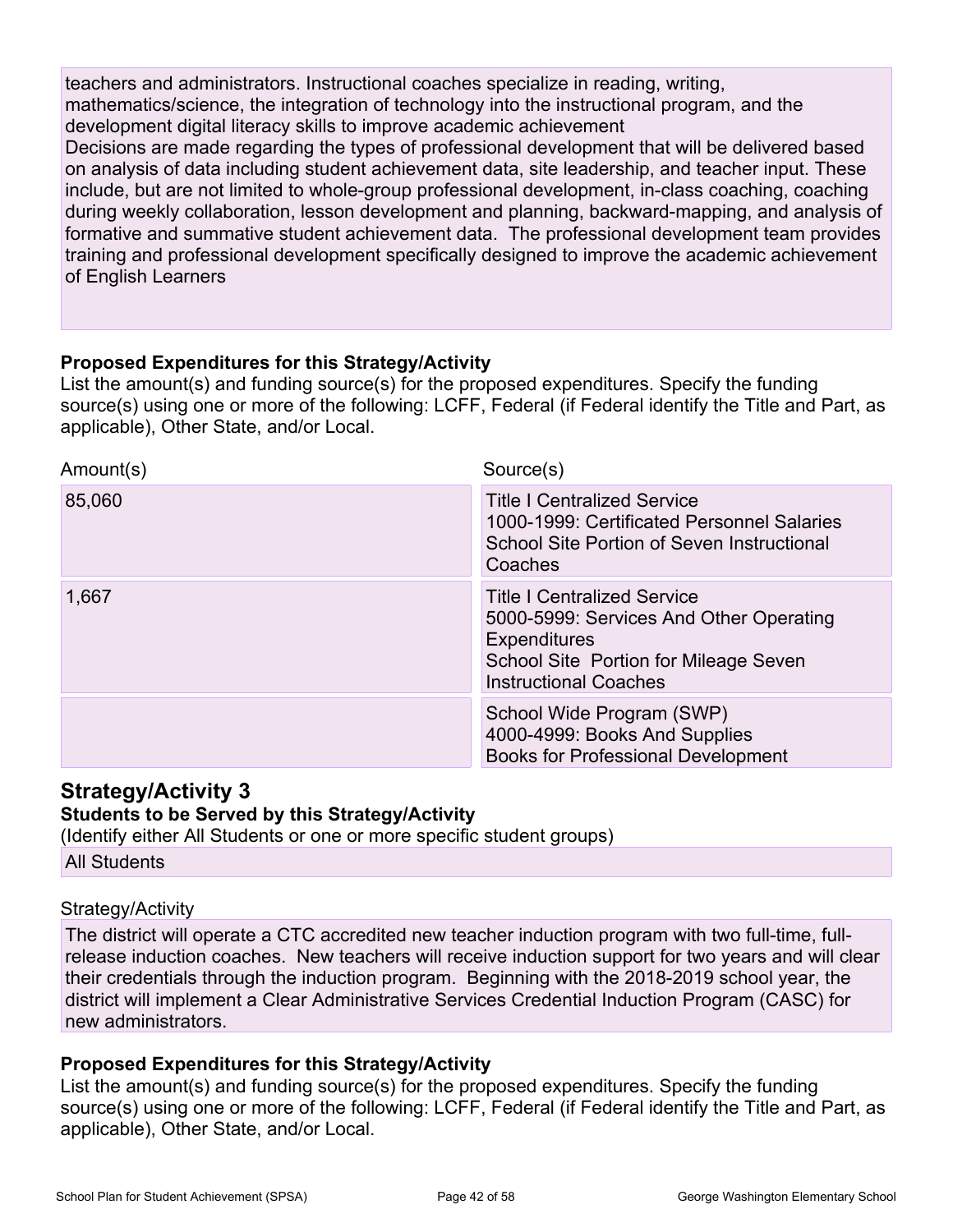| Amount(s) |  |
|-----------|--|
|-----------|--|

Source(s)

22,177 Title I Centralized Service 1000-1999: Certificated Personnel Salaries School Site Portion of Two Induction Coaches

## **Annual Review**

### **SPSA Year Reviewed: 2020-21**

Respond to the following prompts relative to this goal. If the school is in the first year of implementing the goal, an analysis is not required and this section may be deleted.

## **ANALYSIS**

Describe the overall implementation of the strategies/activities and the overall effectiveness of the strategies/activities to achieve the articulated goal.

In 2020-2021, schools reopened, then were forced to close due to the COVID-19 pandemic, at several points during the 2020-2021 school year.

8/13/2020 to 11/6/2020 schools were closed due to COVID-19 and all students were in distance learning.

11/9/2020 to 12/10/2020 schools reopened for in-person instruction for families who chose this for option their children.

12/10/2020 to 1/29/21 schools were forced to close due to the numbers of staff and students who had COVID-19 (positive test or symptomatic). All students returned to distance learning.

2/1/2021 Schools once again reopened for in-person instruction for families who chose this option for their children. During the period after 2/1/21, numerous individual classes across the district's schools had to be closed for up to ten days due to students of staff with COVID (positive test or symptomatic).

All in-person professional development was cancelled for the 2020-2021 school year. Teachers were provided with some professional development via Zoom or other platforms, but the school's and the district's planned professional development program was largely put on hold in 2020-2021. In order to meet the emergency need for additional staff to provide social distancing in classrooms during periods of in-person learning, the team of instructional coaches were temporarily tasked with teaching in classrooms. (Note that instructional coaches were not funded from this school plan during these periods.)

The activities under this goal were implemented to the degree possible during the COVID-19 pandemic.

Briefly describe any major differences between the intended implementation and/or the budgeted expenditures to implement the strategies/activities to meet the articulated goal.

Because the district's and school's professional development program was largely put on hold due to the COVID-19 pandemic, and because instructional coaches were temporarily tasked with teaching in classrooms and not funded through this school plan, not all of the funds under this goal were expended in 2020-2021.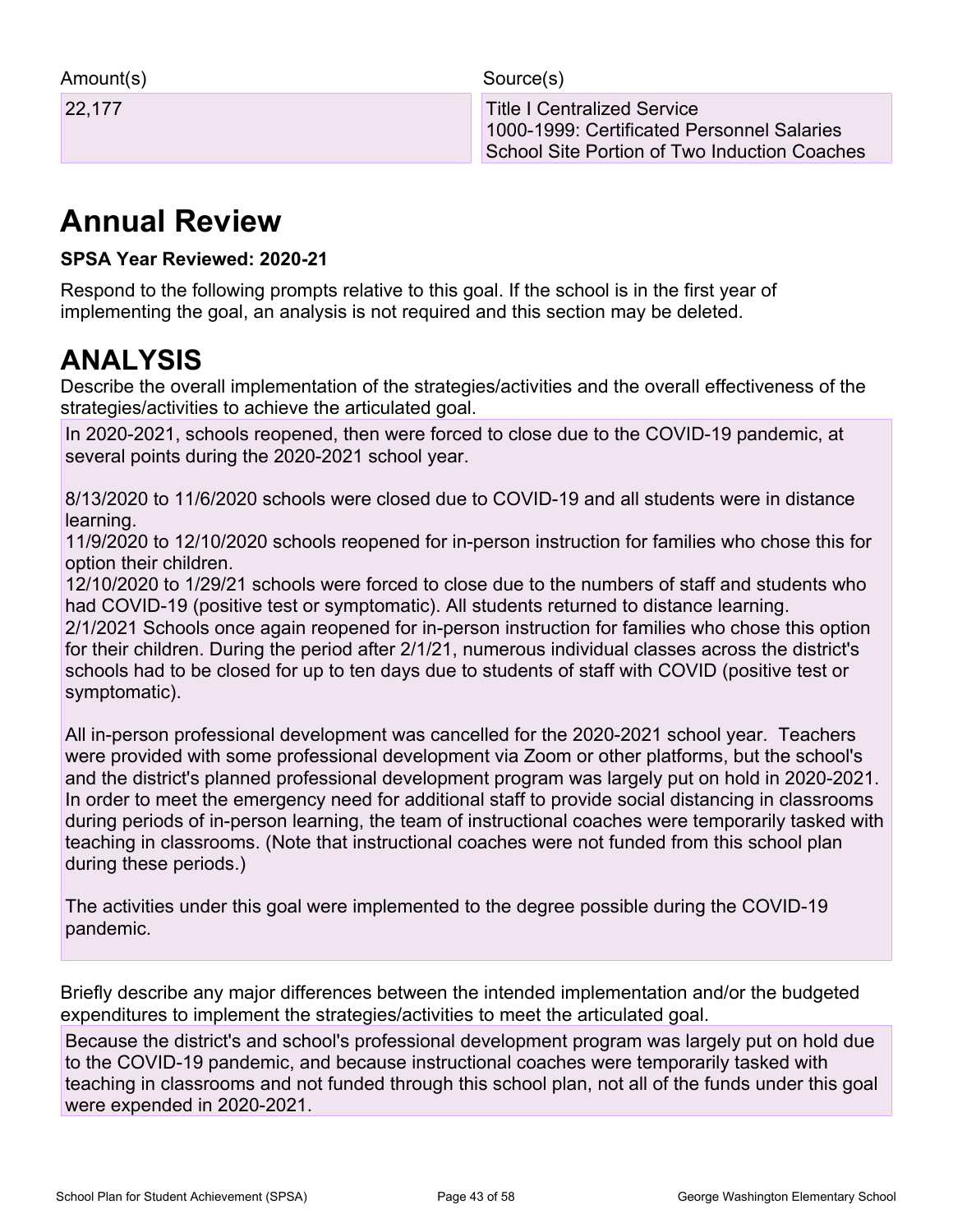Describe any changes that will be made to this goal, the annual outcomes, metrics, or strategies/activities to achieve this goal as a result of this analysis. Identify where those changes can be found in the SPSA.

There will be an urgent need to restart the district's and school's professional development program in 2021-2022. There will be a need to provide professional development around mitigating students' learning loss, while at the same time, providing grade-level standards aligned instruction.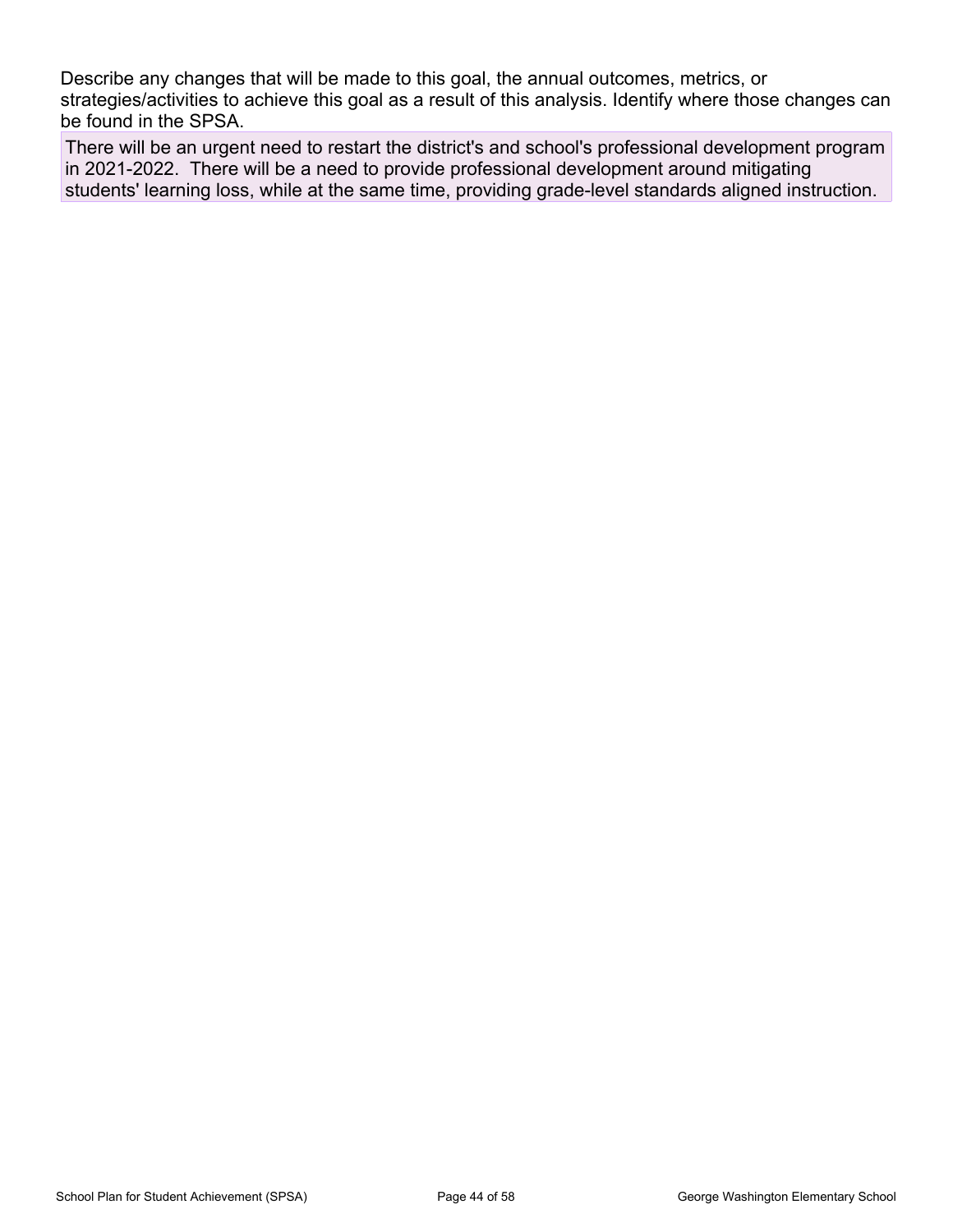## **Goals, Strategies, & Proposed Expenditures**

Complete a copy of the following table for each of the school's goals. Duplicate the table as needed.

### **LEA/LCAP Goal**

Students will learn in a safe, well maintained school where they are supported, engaged, and connected to their school.

## **Goal 3**

Students will learn in a safe, well maintained school where they are supported, engaged, and connected to their school.

### **Identified Need**

Suspension rates from the 19-20 school year were at or near pre-COVID rates. (Note that students were attending school via distance learning for a substantial part of 20-21.

Mid-year internal data shows that suspension rates are below pre-COVID levels for the same time period (August through December).

The COVID-19 pandemic continues to cause a substantial amount of missed school for many students. (Chronic absenteeism data will not be reported on the 21-22 school plan due to the COVID pandemic.)

There is a need to continue providing students with social and emotional supports to keep them engaged in school and attending school.

### **Annual Measurable Outcomes**

| Metric/Indicator                                                                                                                                | <b>Baseline/Actual Outcome</b> | <b>Expected Outcome</b> |
|-------------------------------------------------------------------------------------------------------------------------------------------------|--------------------------------|-------------------------|
| Suspension Rate 2019-2020:<br>California Department of<br><b>Education Dataquest</b><br>(https://dq.cde.ca.gov/dataques<br>$t$ ) All Students   | 3.2% Suspension Rate           | 3% Suspension Rate      |
| Suspension Rate 2019-2020:<br>California Department of<br><b>Education Dataquest</b><br>(https://dq.cde.ca.gov/dataques<br>t/) African American | 11.1% Suspension Rate          | 8% Suspension Rate      |
| Suspension Rate 2019-2020:<br>California Department of<br><b>Education Dataquest</b><br>(https://dq.cde.ca.gov/dataques<br>t/) Hispanic         | 2.5% Suspension Rate           | 2% Suspension Rate      |
| Suspension Rate 2019-2020:<br>California Department of<br><b>Education Dataquest</b>                                                            | 4.3% Suspension Rate           | 3% Suspension Rate      |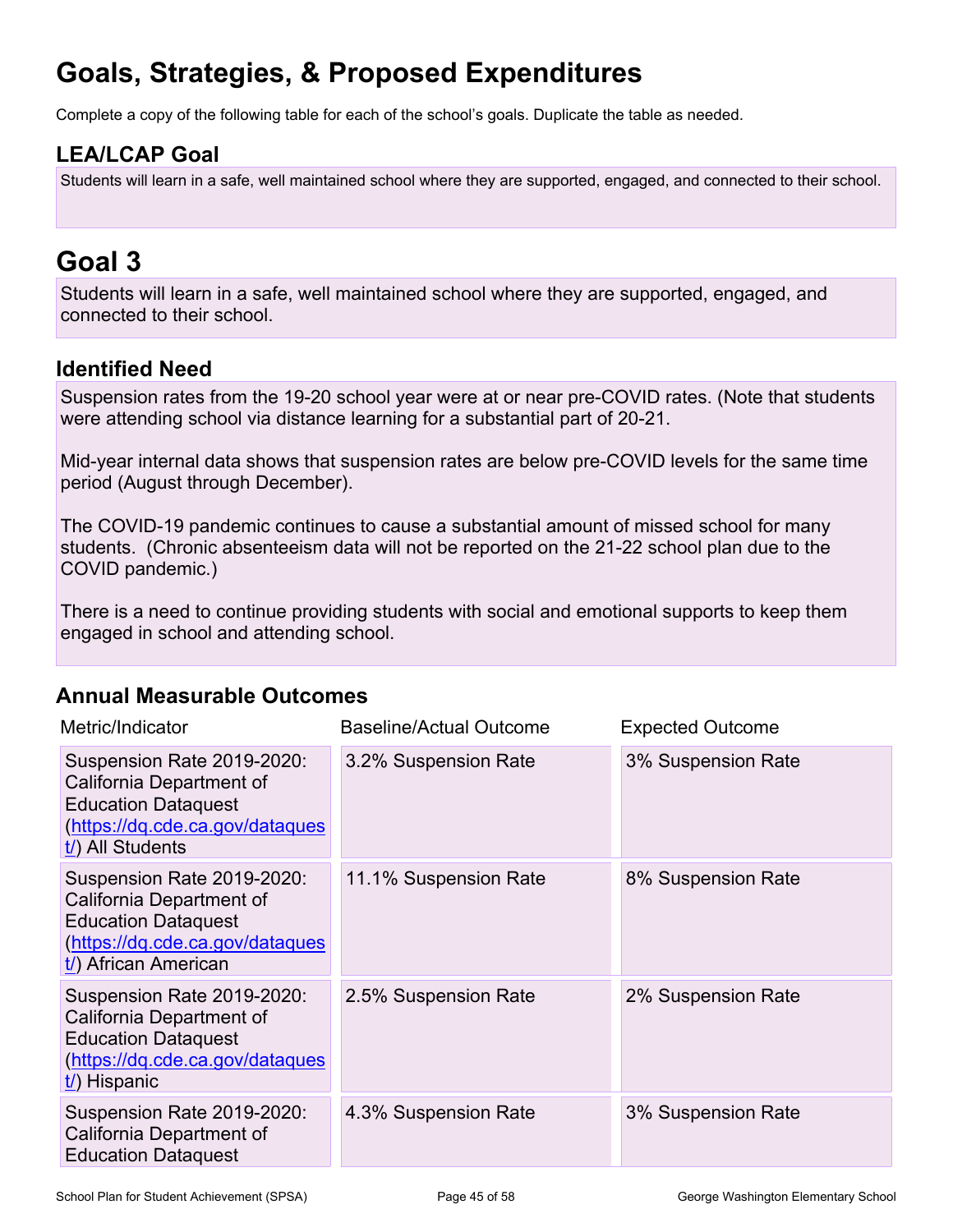| Metric/Indicator                                                                                                                                                       | <b>Baseline/Actual Outcome</b> | <b>Expected Outcome</b> |
|------------------------------------------------------------------------------------------------------------------------------------------------------------------------|--------------------------------|-------------------------|
| (https://dq.cde.ca.gov/dataques<br>t/) White                                                                                                                           |                                |                         |
| Suspension Rate 2019-2020:<br>California Department of<br><b>Education Dataquest</b><br>(https://dq.cde.ca.gov/dataques<br>t/) Two or More Races                       | 3.4% Suspension Rate           | 3% Suspension Rate      |
| Suspension Rate 2019-2020:<br>California Department of<br><b>Education Dataquest</b><br>(https://dq.cde.ca.gov/dataques<br>t/) English Learners                        | 1.8% Suspension Rate           | 1.8% Suspension Rate    |
| Suspension Rate 2019-2020:<br>California Department of<br><b>Education Dataquest</b><br>(https://dq.cde.ca.gov/dataques<br>t/) Migrant Students                        | 8.3% Suspension Rate           | 5% Suspension Rate      |
| Suspension Rate 2019-2020:<br>California Department of<br><b>Education Dataquest</b><br>(https://dq.cde.ca.gov/dataques<br>$\frac{1}{2}$ Economically<br>Disadvantaged | 3.0% Suspension Rate           | 2.5% Suspension Rate    |
| Suspension Rate 2019-2020:<br>California Department of<br><b>Education Dataquest</b><br>(https://dq.cde.ca.gov/dataques<br>t/) Students with Disabilities              | 2.6% Suspension Rate           | 3% Suspension Rate      |
| Note: Due to the COVID-19<br>pandemic, chronic<br>absenteeism will not be<br>reported on the 2021-2022<br>School Plan.                                                 |                                |                         |

Complete a copy of the Strategy/Activity table for each of the school's strategies/activities. Duplicate the table, including Proposed Expenditures, as needed.

### **Strategy/Activity 1**

#### **Students to be Served by this Strategy/Activity**

(Identify either All Students or one or more specific student groups)

All Students

#### Strategy/Activity

Provide all students with activities to promote good attendance, strong character and good behavior.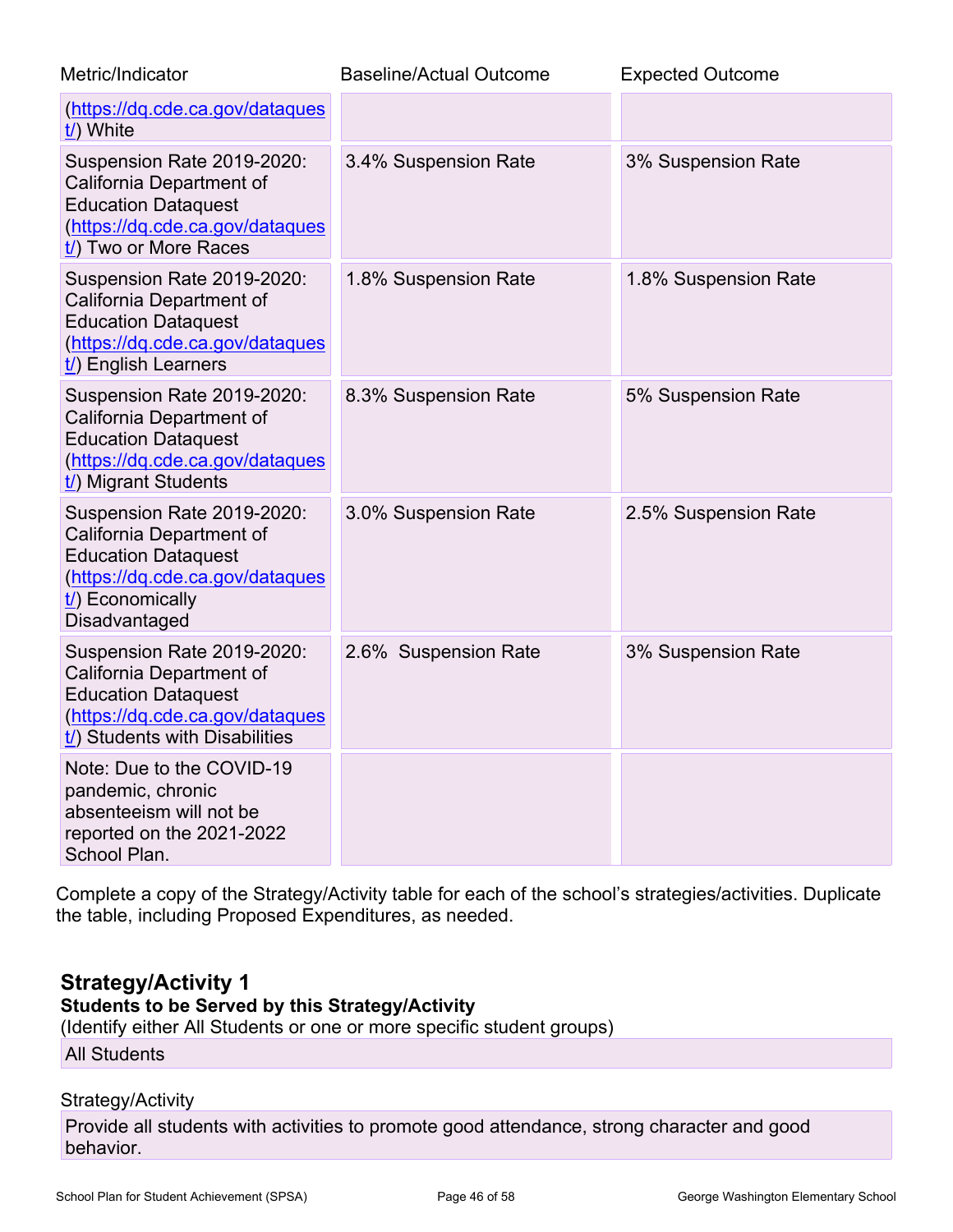All students will be provided with PBIS Tier 1 interventions and supports to increase student attendance and improve student behavior (which includes participation in a variety of activities and incentives/reinforcement) including curriculum to address social emotional learning (SEL) needs. Promote student attendance and good citizenship to support daily access to core instruction and services (R.I.S.E. expectations, character education, grade level assemblies, Award Assemblies, Patriot of the Month, R.I.S.E. Up Trips, Monthly R.I.S.E. activities, attendance incentives, attendance and citizenship rewards).

Student Specialist, Support staff and teachers will monitor student attendance and discipline to provide students with intervention support.

Student Specialist, PBIS Committee (teachers) and Leadership Team will collaborate to analyze disciplinary data and plan activities that address student needs to promote character education (Lunch time activity calendar, classroom character education lessons/activities, and school wide character education activities).

Site leadership monitors Purchase Orders/Transportation Records **Schedules** Activity Records/Calendar Attendance and discipline reports

#### **Proposed Expenditures for this Strategy/Activity**

List the amount(s) and funding source(s) for the proposed expenditures. Specify the funding source(s) using one or more of the following: LCFF, Federal (if Federal identify the Title and Part, as applicable), Other State, and/or Local.

| Amount(s) | Source(s)                                                                                                          |
|-----------|--------------------------------------------------------------------------------------------------------------------|
| 2,500     | <b>LCFF - Supplemental</b><br>5700-5799: Transfers Of Direct Costs<br><b>Food for Student Activities/Rewards</b>   |
| 5,000     | School Wide Program (SWP)<br>4000-4999: Books And Supplies<br>Social Emotional Learning Curriculum                 |
| 4,400     | LCFF - Supplemental<br>4000-4999: Books And Supplies<br><b>School Climate Activity</b><br>Supplies/Incentives/Food |
| 2,500     | LCFF - Supplemental<br>4000-4999: Books And Supplies<br>R.I.S.E. Up Trips                                          |
| 3,000     | LCFF - Supplemental<br>2000-2999: Classified Personnel Salaries<br><b>Structured Lunchtime Activities</b>          |
| 5,000     | School Wide Program (SWP)<br>1000-1999: Certificated Personnel Salaries                                            |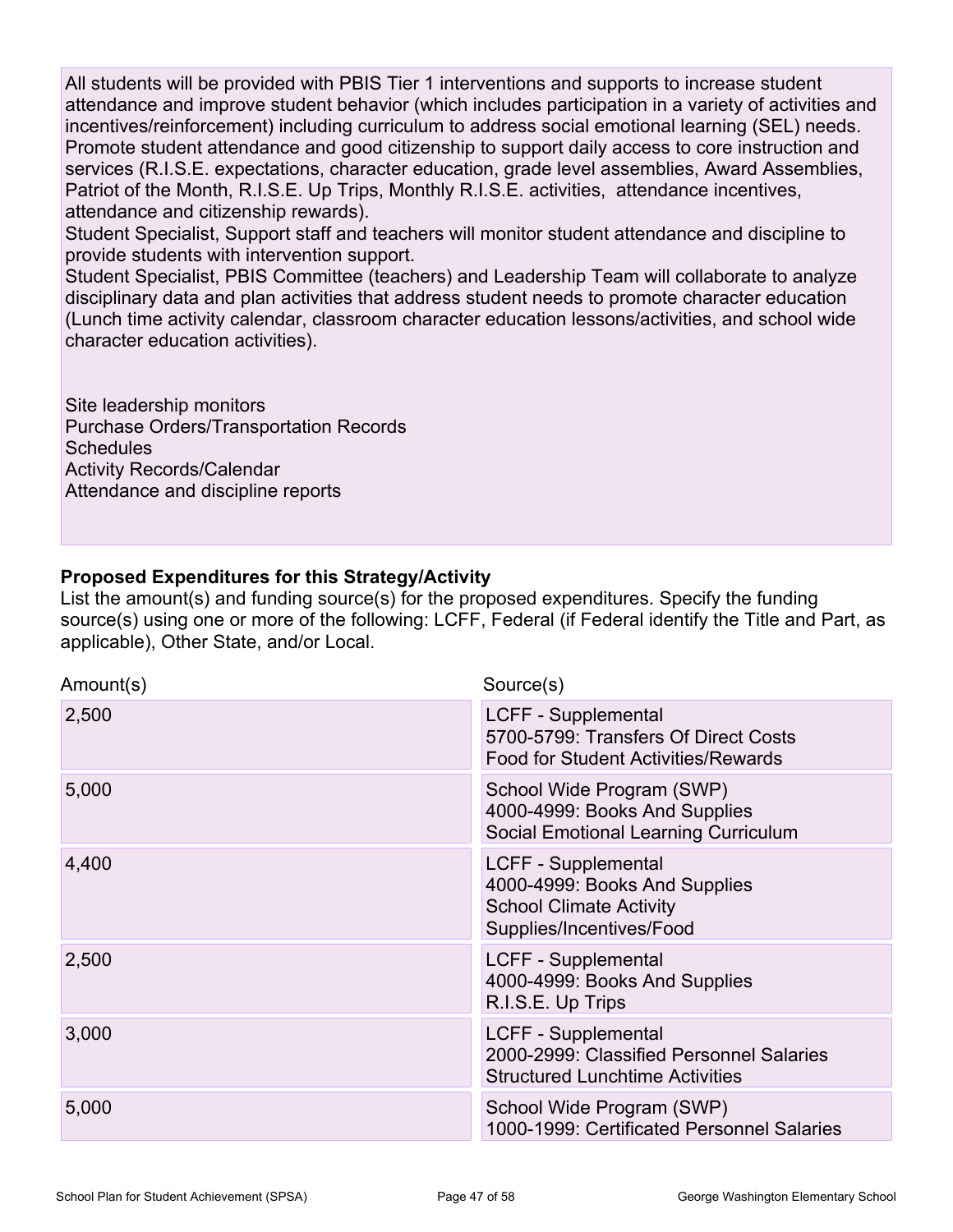|       | <b>Teacher Over Contract for School Climate</b><br><b>Activities</b>                                                         |
|-------|------------------------------------------------------------------------------------------------------------------------------|
| 5,000 | School Wide Program (SWP)<br>4000-4999: Books And Supplies<br><b>Teacher Over Contract for SEL Dev. Lessons</b>              |
| 8,000 | School Wide Program (SWP)<br>4000-4999: Books And Supplies<br>Supplies and Materials for School Climate<br><b>Activities</b> |

### **Strategy/Activity 2**

#### **Students to be Served by this Strategy/Activity**

(Identify either All Students or one or more specific student groups)

High Needs Students

#### Strategy/Activity

Through the analysis of rating scales and/or attendance data, students identified with attendance and/or behavior challenges will be provided with additional supports. Positive Behavior Interventions and Support systems will be implemented school-wide in order to promote positive social behavior and improve school climate. Support staff will identify students in need of additional intervention (informal/formal behavior and attendance contracts). Support staff will provide additional PBIS Tier 2 and 3 interventions and supports to identified students in order to improve behavior and/or attendance (counseling, social groups, student contracts, and incentives/reinforcement).

In addition, Leadership Team will provide students and their families direct support. Leadership Team and Support Staff will seek to prevent discipline incidents through working proactively with students and teachers; will seek solutions to problems that get in the way of learning and personal growth; will promote student attendance and good citizenship; and will monitor student attendance and discipline to provide students with intervention support.

School staff will identify and support students who have behavior and/or social/emotional challenges.

Provide students with a developed, pre-planned suite of supports, including in-school interventions, that give them the opportunity to release, recover, reflect, reset, and return to the classroom after a behavior incident has occurred. These supports are designed to give students social emotional support, provide them with strategies and skills to cope in the classroom, to and minimize time spent out of the classroom.

(See Dearborn, G., & Sturgeon, S. (2019). Schoolwide Discipline. In G. Dearborn, & S. Sturgeon, Yeah, What About This Kid (Tier 3 Behavior Interventions That Work) (pp. 101-135). Fairfax, CA: Conscious Teaching.)

### **Proposed Expenditures for this Strategy/Activity**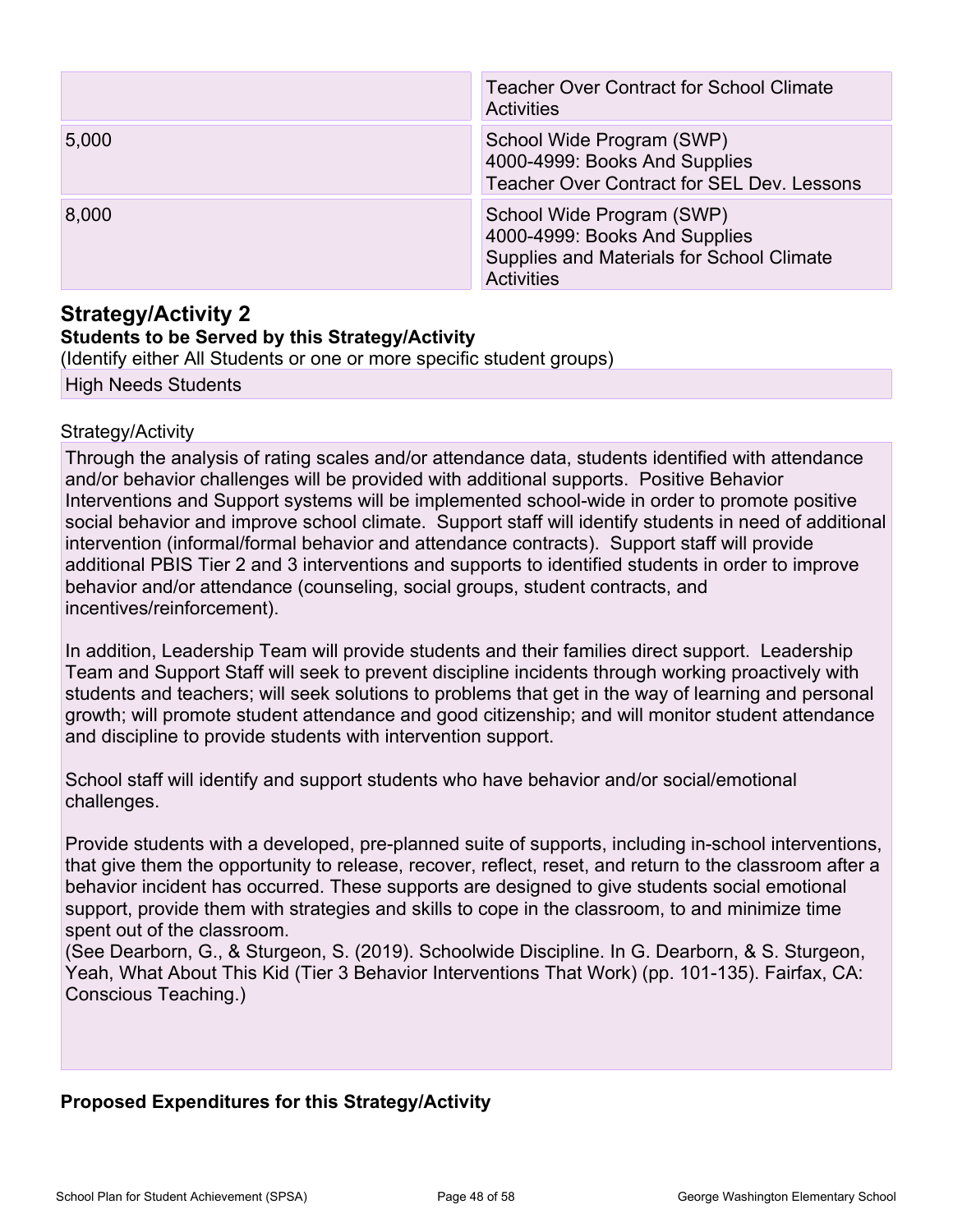List the amount(s) and funding source(s) for the proposed expenditures. Specify the funding source(s) using one or more of the following: LCFF, Federal (if Federal identify the Title and Part, as applicable), Other State, and/or Local.

Interventions and Student Support

Amount(s) Source(s) School Wide Program (SWP) 4000-4999: Books And Supplies Supplies and Materials for In School

## **Annual Review**

### **SPSA Year Reviewed: 2020-21**

Respond to the following prompts relative to this goal. If the school is in the first year of implementing the goal, an analysis is not required and this section may be deleted.

## **ANALYSIS**

Describe the overall implementation of the strategies/activities and the overall effectiveness of the strategies/activities to achieve the articulated goal.

In 2020-2021, students attended school through distance learning and/or attended school inperson. Schools reopened, then were forced to close due to the COVID-19 pandemic, at several points during the 2020-2021 school year.

8/13/2020 to 11/6/2020 schools were closed due to COVID-19 and all students were in distance learning.

11/9/2020 to 12/10/2020 schools reopened for in-person instruction for families who chose this for option their children.

12/10/2020 to 1/29/21 schools were forced to close due to the numbers of staff and students who had COVID-19 (positive test or symptomatic). All students returned to distance learning. 2/1/2021 Schools once again reopened for in-person instruction for families who chose this option for their children. During the period after 2/1/21, numerous individual classes across the district's schools had to be closed for up to ten days due to students of staff with COVID (positive test or symptomatic).

The team of nurses, counselors, social workers, learning directors, student specialists, and vice principals served students during periods of in-person and distance learning. These staff conducted extensive outreach including electronic communication, phone calls, and home visits to ensure students participated in distance learning activities. School site leadership developed and implemented re-engagement plans for any student who did not participate in distance learning 3 or more days in any given week. These plans included parent/family contact, identification of barriers to participation (including social and emotional barriers), and a description of efforts that would be made to mitigate these barriers. As part of this outreach effort, students and families in need of mental health and/or social emotional support were identified and served.

Teachers developed strong relationships with their students even during extended periods of remote learning. Many students experiencing social/emotional needs were able to communicate these needs to their teachers even in distance learning. These students were provided support.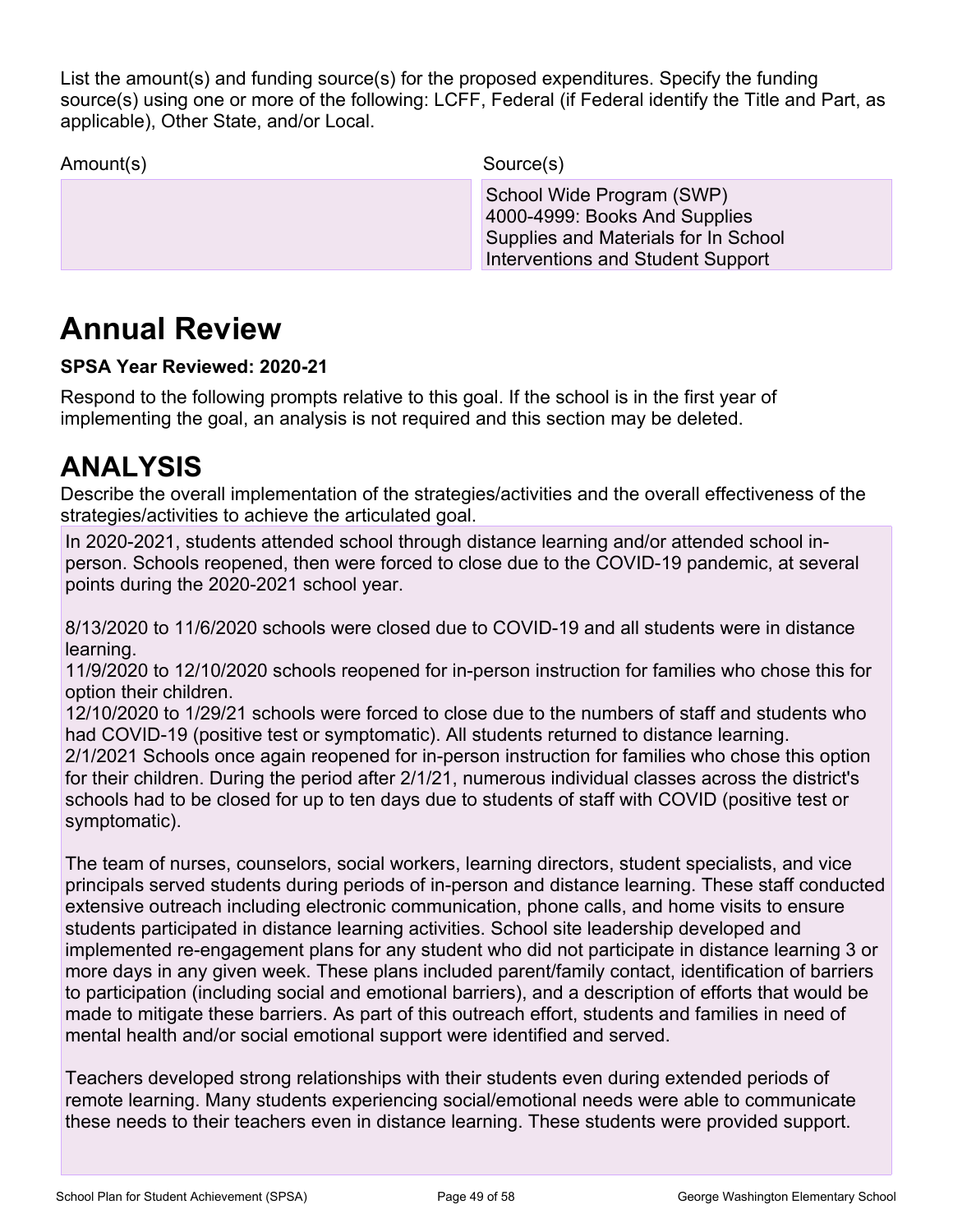Briefly describe any major differences between the intended implementation and/or the budgeted expenditures to implement the strategies/activities to meet the articulated goal.

Although the strategies/activities in the plan were implemented, emergency funding, both federal and state, was used to support many of the activities in this school plan. Therefore, not all funds under this goal were expended.

Describe any changes that will be made to this goal, the annual outcomes, metrics, or strategies/activities to achieve this goal as a result of this analysis. Identify where those changes can be found in the SPSA.

The impact on students' social/emotional wellbeing as a result of the repeated forced closures of the district's schools due to the COVID-19 pandemic is difficult to fully measure at this point in time, but anecdotal evidence indicates it may be substantial. There are significant numbers of students who will be in first and even second grade next year who will have never attended school inperson. Many low-income, English learner, and foster youth students have missed opportunities for the types of social interaction that fosters friendships and builds social skills. There will be a great need to provide students, especially low-income, English learners and foster youth, with an array of support services designed to reduce the barriers that can stand in the way of learning and lead to absenteeism and discipline incidents. There will be a need to continue and build upon services and programs for students to support social emotional wellbeing and to promote good school attendance and behavior.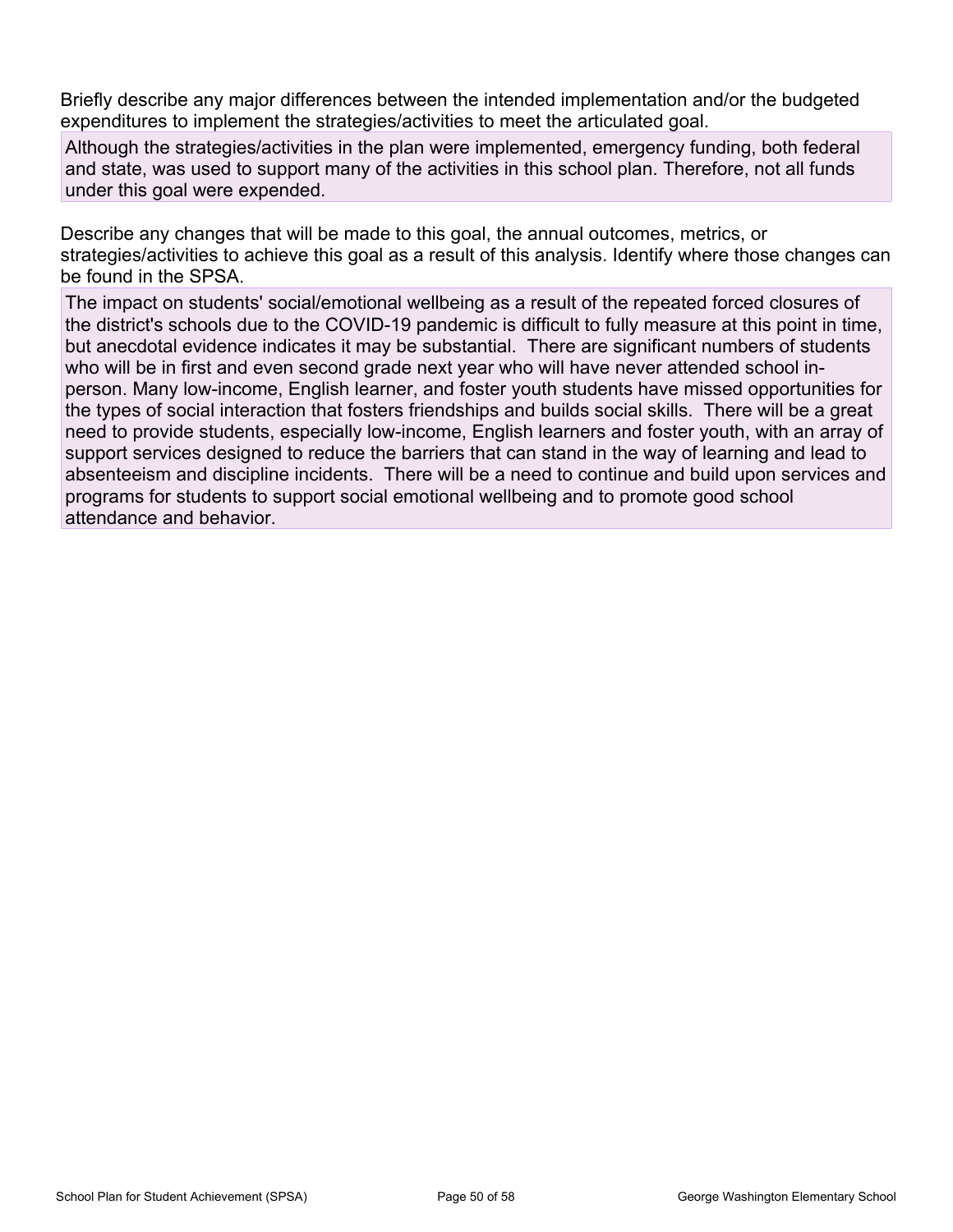## **Goals, Strategies, & Proposed Expenditures**

Complete a copy of the following table for each of the school's goals. Duplicate the table as needed.

## **LEA/LCAP Goal**

Communication between schools and home will be regular and meaningful.

## **Goal 4**

Communication between schools and home will be regular and meaningful.

### **Identified Need**

In order for parents/guardians to actively participate in their children's education, there is a need for home to school communication and parent/guardian involvement:

Parents need information and training to help their children achieve in school.

The HESD Parent Survey indicates that a majority of parents agree or strongly agree with the statements:

"The Parent/Teacher Conference was helpful to me in understanding my child's progress towards meeting ELA and math standards."

"When I have questions about my child's classwork, I can ask for clarification and assistance from my child's school"

There is a need to continue providing parents with information on their child's progress and with assistance when they have questions about their students' work.

Students whose parents are informed about their children's progress in school achieve at higher levels.

Parents have a right to be involved in the decision-making process at the school and district levels. (California Education Code 52062-52063) There is a continuing need to involve parents in the decision-making process through school site council, district English learner advisory committee, and parent advisory committee.

### **Annual Measurable Outcomes**

| Metric/Indicator                                                                                                                                                                                                                                                       | <b>Baseline/Actual Outcome</b>                                                                                                                                                                                | <b>Expected Outcome</b>                                                                                                                                                                                                            |
|------------------------------------------------------------------------------------------------------------------------------------------------------------------------------------------------------------------------------------------------------------------------|---------------------------------------------------------------------------------------------------------------------------------------------------------------------------------------------------------------|------------------------------------------------------------------------------------------------------------------------------------------------------------------------------------------------------------------------------------|
| Attendance at parent<br>conferences.                                                                                                                                                                                                                                   | 2017-2018 Parent Conference<br>Attendance: 95.7%                                                                                                                                                              | 2018-2019 Parent conference<br>attendance rate will be at least<br>$95%$ .                                                                                                                                                         |
| Percentage of parents who<br>Agree/Strongly Agree with the<br>statement: I receive<br>information about my child's<br>progress in the classroom<br>(such as yellow cards, notes,<br>phone calls, progress reports,<br>etc.) on the Annual HESD<br><b>Parent Survey</b> | 2017-2018 HESD Parent<br>Survey--I receive information<br>about my child's progress in<br>the classroom (such as yellow<br>cards, notes, phone calls,<br>progress reports, etc.)<br>Agree/Strongly Agree: 95% | HESD Parent Survey 2018-<br>2019: I receive information<br>about my child's progress in<br>the classroom (such as yellow<br>cards, notes, phone calls,<br>progress reports, etc.)<br>Agree/Strongly Agree will be at<br>least 90%. |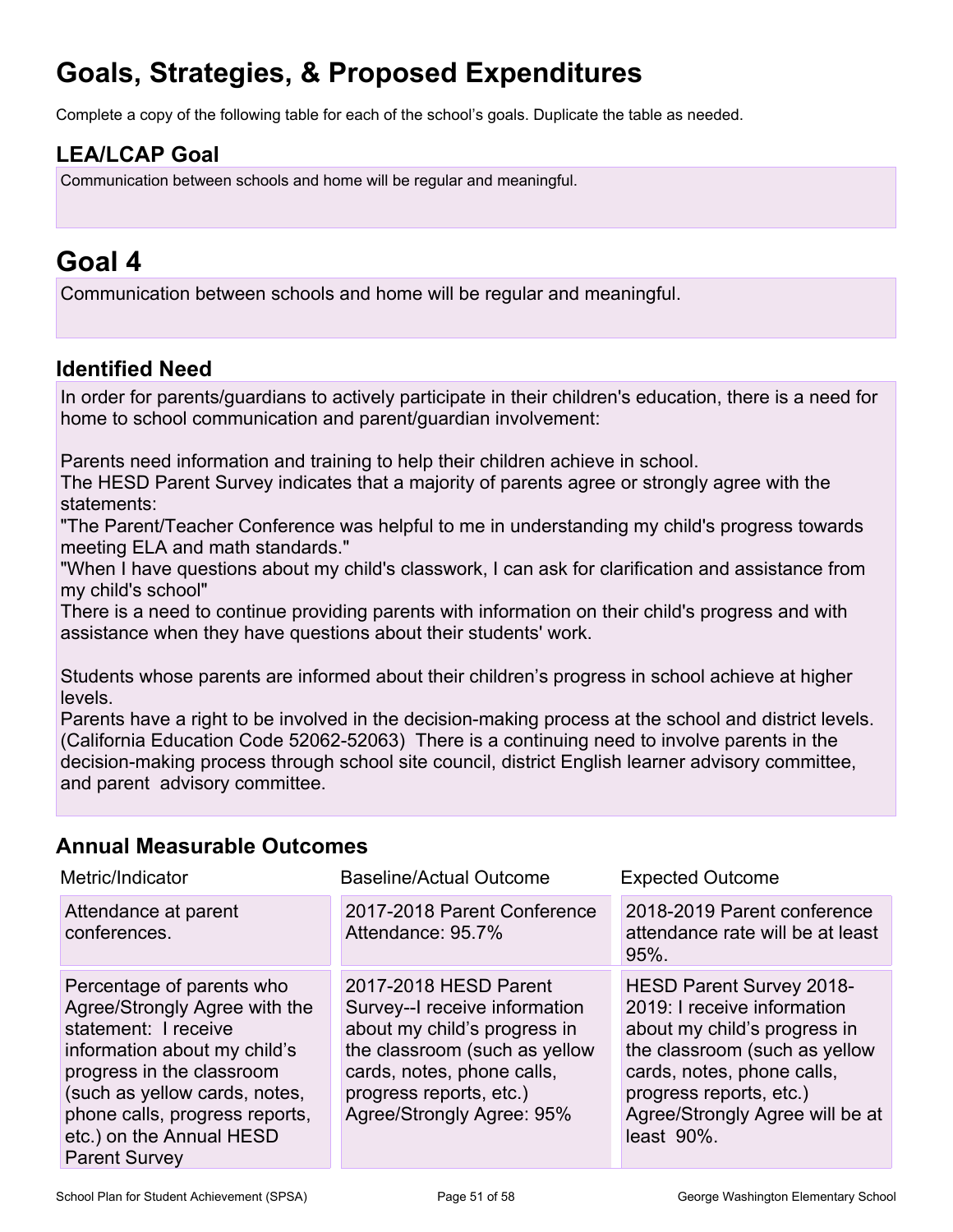| Metric/Indicator                                                                                                                                                                                      | <b>Baseline/Actual Outcome</b>                                                                                                                       | <b>Expected Outcome</b>                                                                                                                                                       |
|-------------------------------------------------------------------------------------------------------------------------------------------------------------------------------------------------------|------------------------------------------------------------------------------------------------------------------------------------------------------|-------------------------------------------------------------------------------------------------------------------------------------------------------------------------------|
| Percentage of parents who<br>Agree/Strongly Agree with the<br>statement: There are adequate<br>opportunities for me to become<br>involved in my child's school on<br>the Annual HESD Parent<br>Survey | 2017-2018 HESD Parent<br>Survey--There are adequate<br>opportunities for me to become<br>involved in my child's school.<br>Agree/Strongly Agree: 90% | HESD Parent Survey 2018-<br>2019: There are adequate<br>opportunities for me to become<br>involved in my child's school.<br>Agree/Strongly Agree will be at<br>least $90\%$ . |

Complete a copy of the Strategy/Activity table for each of the school's strategies/activities. Duplicate the table, including Proposed Expenditures, as needed.

### **Strategy/Activity 1**

### **Students to be Served by this Strategy/Activity**

(Identify either All Students or one or more specific student groups) All Students

#### Strategy/Activity

Provide a variety of parent education and outreach activities to establish a stronger partnership and effective communication between teachers and parents.

Provide parent education opportunities and materials focused on improving literacy skills, math skills, computer literacy, positive social behaviors, attendance, and planning for higher education. Leadership team, teachers, support staff and parent committee will collaborate to plan and develop parent activity schedule throughout the year.

Increase parent opportunities to participate in school site activities throughout the school year including Back to School Night, Parent Teacher Conferences, Parent Trainings, Literacy Night and school events (classroom events, awards assemblies, Winter Program, etc). Parents will be invited to attend parent educational opportunities once a trimester at the school site.

### **Proposed Expenditures for this Strategy/Activity**

List the amount(s) and funding source(s) for the proposed expenditures. Specify the funding source(s) using one or more of the following: LCFF, Federal (if Federal identify the Title and Part, as applicable), Other State, and/or Local.

| Amount(s) | Source(s)                                                                                             |
|-----------|-------------------------------------------------------------------------------------------------------|
| 5,000     | School Wide Program (SWP)<br>4000-4999: Books And Supplies<br><b>Materials for Parent Involvement</b> |
| 2,500     | LCFF - Supplemental<br>5700-5799: Transfers Of Direct Costs<br>Food for Parent Involvement            |
| 5,241     |                                                                                                       |
| 500       | School Wide Program (SWP)                                                                             |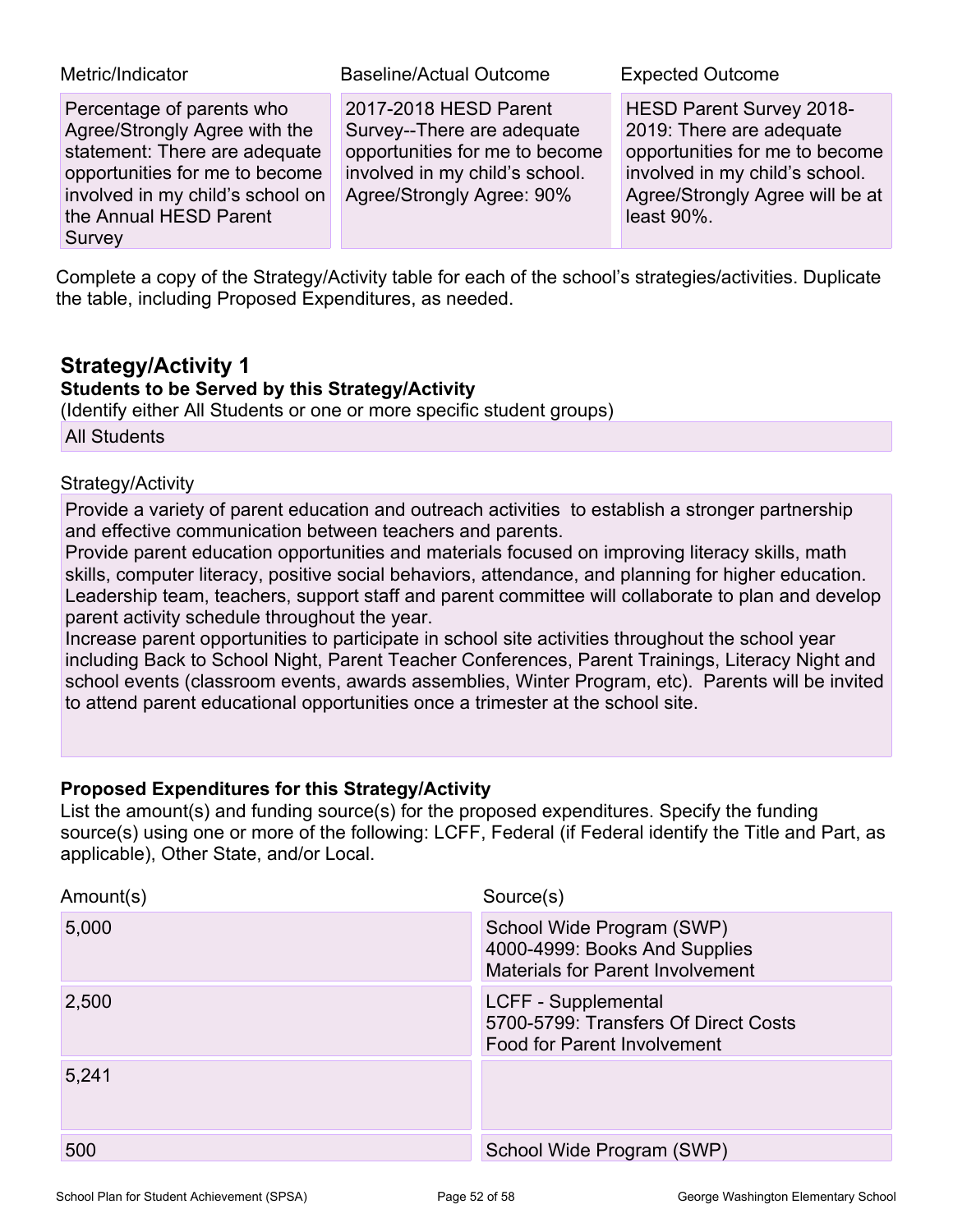### **Strategy/Activity 2**

#### **Students to be Served by this Strategy/Activity**

(Identify either All Students or one or more specific student groups)

All Students

#### Strategy/Activity

Provide parents with ongoing communication about the progress of their students.

Parents will attend parent/teacher conferences in November.

Parents will be informed of students' academic and social progress via weekly and/or through the use of the Synergy ParentVue online progress reporting system.

### **Proposed Expenditures for this Strategy/Activity**

List the amount(s) and funding source(s) for the proposed expenditures. Specify the funding source(s) using one or more of the following: LCFF, Federal (if Federal identify the Title and Part, as applicable), Other State, and/or Local.

Amount(s) Source(s)

 Title I Centralized Service 5800: Professional/Consulting Services And Operating Expenditures Digital Subscription for Parent Communication

## **Annual Review**

### **SPSA Year Reviewed: 2020-21**

Respond to the following prompts relative to this goal. If the school is in the first year of implementing the goal, an analysis is not required and this section may be deleted.

## **ANALYSIS**

Describe the overall implementation of the strategies/activities and the overall effectiveness of the strategies/activities to achieve the articulated goal.

In 2020-2021, students attended school through distance learning and/or attended school inperson. Schools reopened, then were forced to close due to the COVID-19 pandemic, at several points during the 2020-2021 school year.

8/13/2020 to 11/6/2020 schools were closed due to COVID-19 and all students were in distance learning.

11/9/2020 to 12/10/2020 schools reopened for in-person instruction for families who chose this for option their children.

12/10/2020 to 1/29/21 schools were forced to close due to the numbers of staff and students who had COVID-19 (positive test or symptomatic). All students returned to distance learning.

2/1/2021 Schools once again reopened for in-person instruction for families who chose this option for their children. During the period after 2/1/21, numerous individual classes across the district's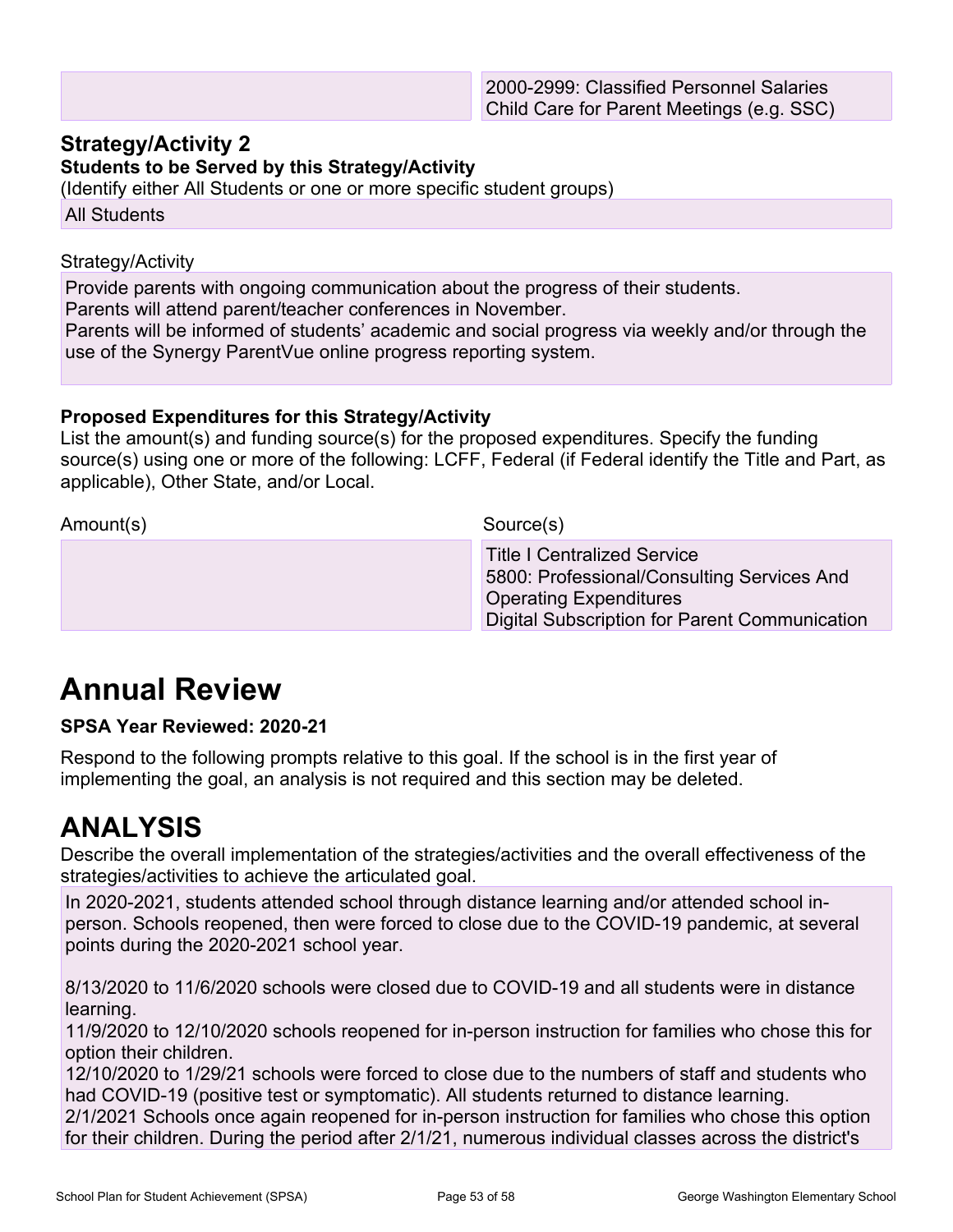schools had to be closed for up to ten days due to students of staff with COVID (positive test or symptomatic).

During each of the periods when schools were open for in-person instruction, parents were given the option, via online surveys, to have their students return to school or to remain in distance learning. Approximately 70% of parents chose to have their students return to school. Approximately 30% of parents kept their children in distance learning.

School leaders along with individual teachers made extensive use of the district's online communication tools including Remind, Zoom, and Teams to communicate with families. The district and school made extensive use of its website to provide information about the COVID-19 pandemic, school closures and reopenings. The school used its website to collect survey information regarding parents' choice to have their students' return to school in the event of a reopening, or to remain in distance learning. Nearly all parents responded to surveys regarding their choices for distance learning/in-person instruction for periods when schools were open. The district initiated a Facebook feed as another layer of communication.

School site staff conducted extensive outreach including electronic communication, phone calls, and home visits to ensure students participated in distance learning activities. School site leadership developed and implemented re-engagement plans for any student who did not participate in distance learning 3 or more days in any given week. These plans included parent/family contact, identification of barriers to participation, and a description of efforts that would be made to mitigate these barriers.

The district superintendent provided regular updates to the public on the status of school closures/reopenings, and plans for the safe safe reopening of schools at bi-monthly board meetings. All board meetings were live-streamed.

The school site resumed holding school site council meetings via Zoom. District Parent Advisory Committee and District English Learner Advisory Committees resumed meeting via Zoom.

The school's parent conference attendance rate was 100% with parent/teacher conferences being held via Zoom.

Briefly describe any major differences between the intended implementation and/or the budgeted expenditures to implement the strategies/activities to meet the articulated goal.

Although the strategies/activities in the plan were implemented, emergency funding, both federal and state, was used to support many of the activities in this school plan. Therefore, while the activities in the plan were implemented, not all of the funds were expended.

Describe any changes that will be made to this goal, the annual outcomes, metrics, or strategies/activities to achieve this goal as a result of this analysis. Identify where those changes can be found in the SPSA.

The school will continue to provide support, outreach, and education for parents in the next school year. The school will continue to give parents a voice in the programs and activities that are developed and implemented in the next school year.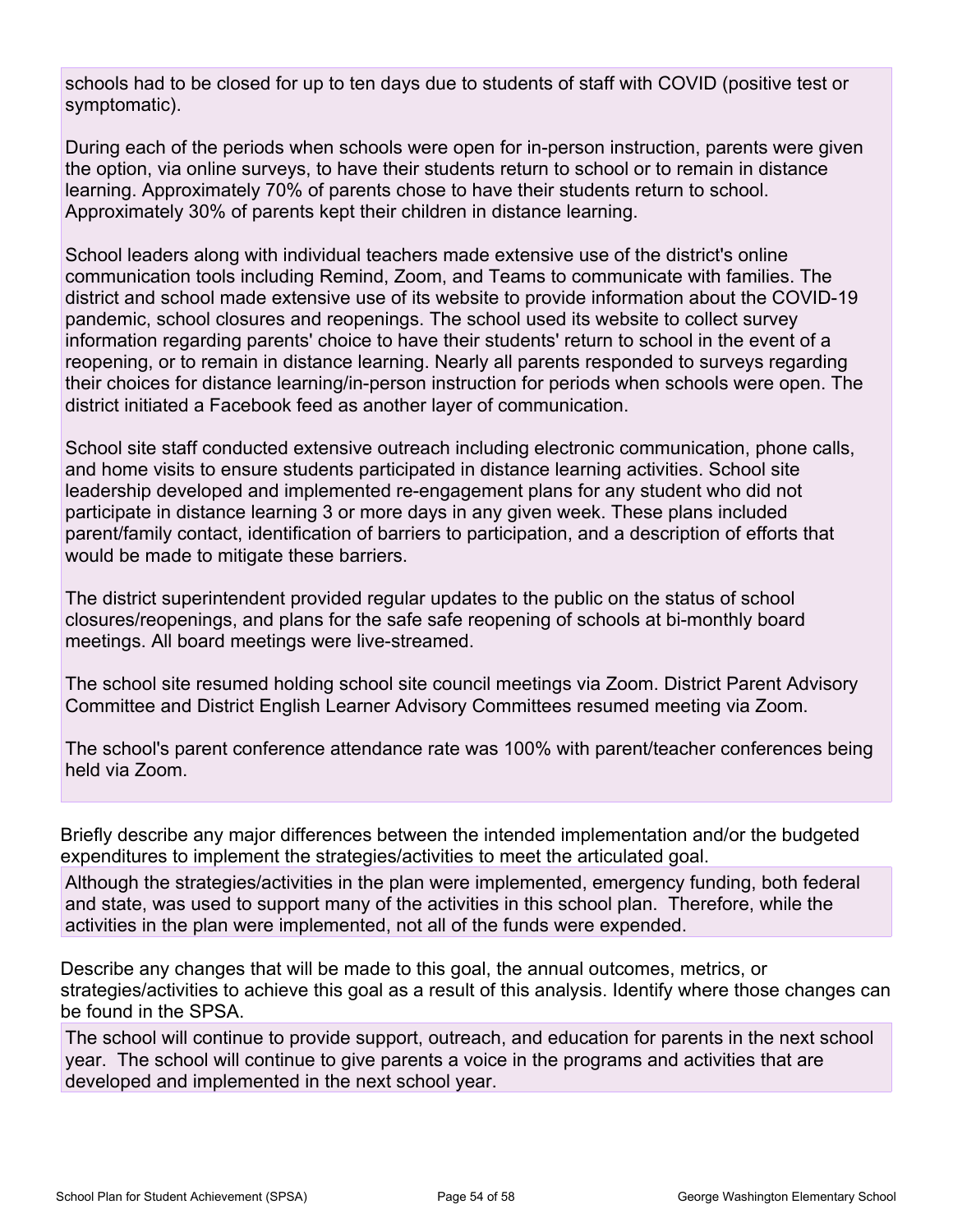## **Budget Summary**

Complete the table below. Schools may include additional information. Adjust the table as needed. The Budget Summary is required for schools funded through the ConApp, and/or that receive funds from the LEA for Comprehensive Support and Improvement (CSI).

## **Budget Summary**

| <b>Description</b>                                                      | Amount       |
|-------------------------------------------------------------------------|--------------|
| Total Funds Provided to the School Through the Consolidated Application | \$105,871    |
| Total Federal Funds Provided to the School from the LEA for CSI         | \$0          |
| Total Funds Budgeted for Strategies to Meet the Goals in the SPSA       | \$363,151.00 |

## **Other Federal, State, and Local Funds**

List the additional Federal programs that the school is including in the schoolwide program. Adjust the table as needed. If the school is not operating a Title I schoolwide program this section is not applicable and may be deleted.

| <b>Federal Programs</b>            | <b>Allocation (\$)</b> |
|------------------------------------|------------------------|
| School Wide Program (SWP)          | \$176,241.00           |
| <b>Title I Centralized Service</b> | \$136,769.00           |
| Title III                          | \$0.00                 |

Subtotal of additional federal funds included for this school: \$313,010.00

List the State and local programs that the school is including in the schoolwide program. Duplicate the table as needed.

| <b>State or Local Programs</b>               | Allocation (\$) |  |
|----------------------------------------------|-----------------|--|
|                                              | \$5,241.00      |  |
| <b>Expanded Learning Opportunities Grant</b> | \$30,000.00     |  |
| LCFF - Supplemental                          | \$14,900.00     |  |
| None Specified                               | \$0.00          |  |

Subtotal of state or local funds included for this school: \$50,141.00

Total of federal, state, and/or local funds for this school: \$363,151.00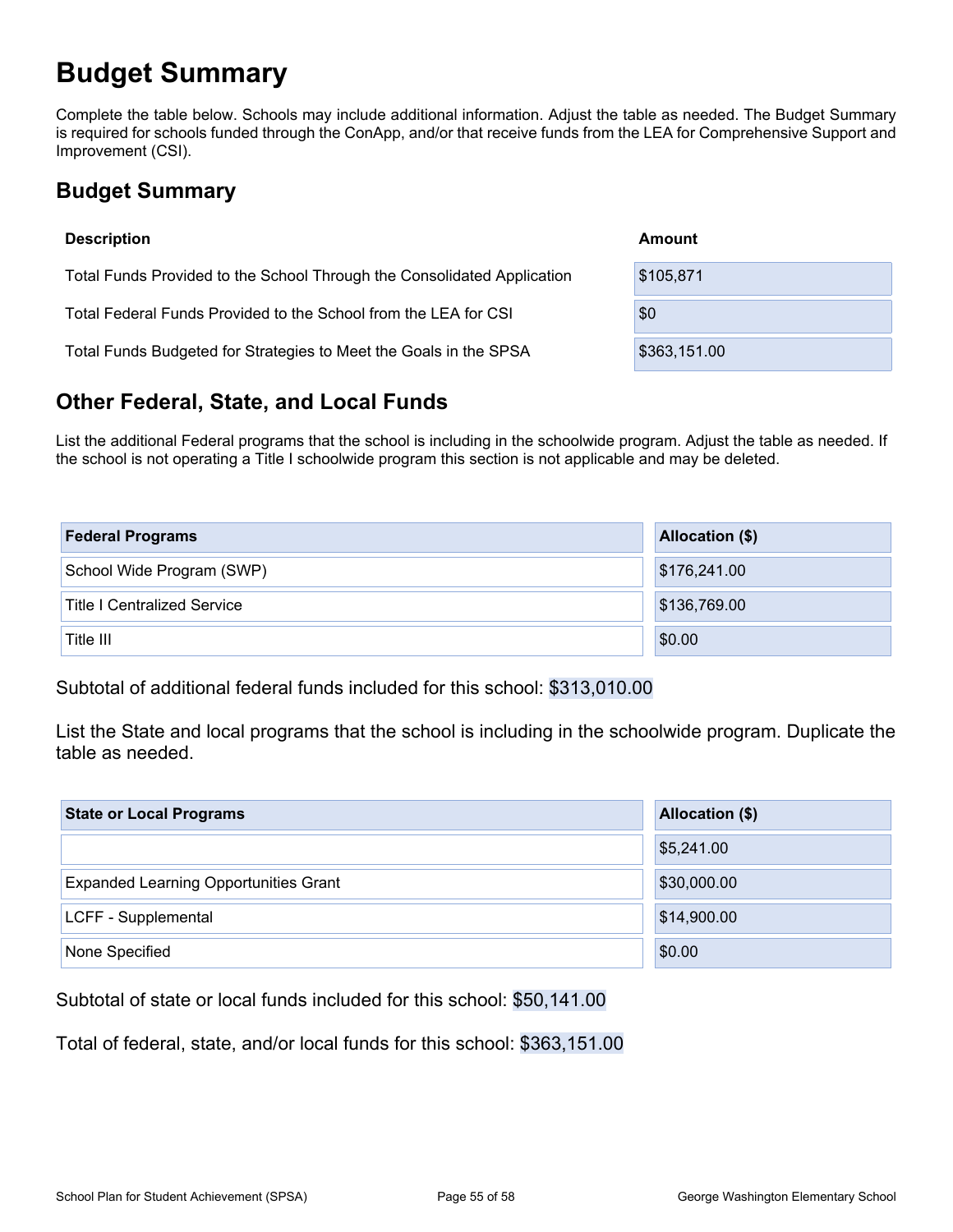## **School Site Council Membership**

California Education Code describes the required composition of the School Site Council (SSC). The SSC shall be composed of the principal and representatives of: teachers selected by teachers at the school; other school personnel selected by other school personnel at the school; parents of pupils attending the school selected by such parents; and, in secondary schools, pupils selected by pupils attending the school. The current make-up of the SSC is as follows:

- 1 School Principal
- 3 Classroom Teachers
- 1 Other School Staff
- 5 Parent or Community Members

| Name of Members           | <b>Role</b>                       |
|---------------------------|-----------------------------------|
| Lindsay Hastings          | Principal                         |
| Nate Nagatani (2023)      | <b>Other School Staff</b>         |
| Melissa Cunha (2022)      | Classroom Teacher                 |
| Bethany Kuenning (2022)   | Classroom Teacher                 |
| Morgan Lambert (2022)     | Classroom Teacher                 |
| Claudia Tapia (2023) (EL) | <b>Parent or Community Member</b> |
| Silvia Bryant (2022) (EL) | <b>Parent or Community Member</b> |
| Christina Simas (2022)    | <b>Parent or Community Member</b> |
| Jasmine D. Silva (2023)   | <b>Parent or Community Member</b> |
| Melissa Bailey (2023)     | <b>Parent or Community Member</b> |

At elementary schools, the school site council must be constituted to ensure parity between (a) the principal, classroom teachers, and other school personnel, and (b) parents of students attending the school or other community members. Classroom teachers must comprise a majority of persons represented under section (a). At secondary schools there must be, in addition, equal numbers of parents or other community members selected by parents, and students. Members must be selected by their peer group.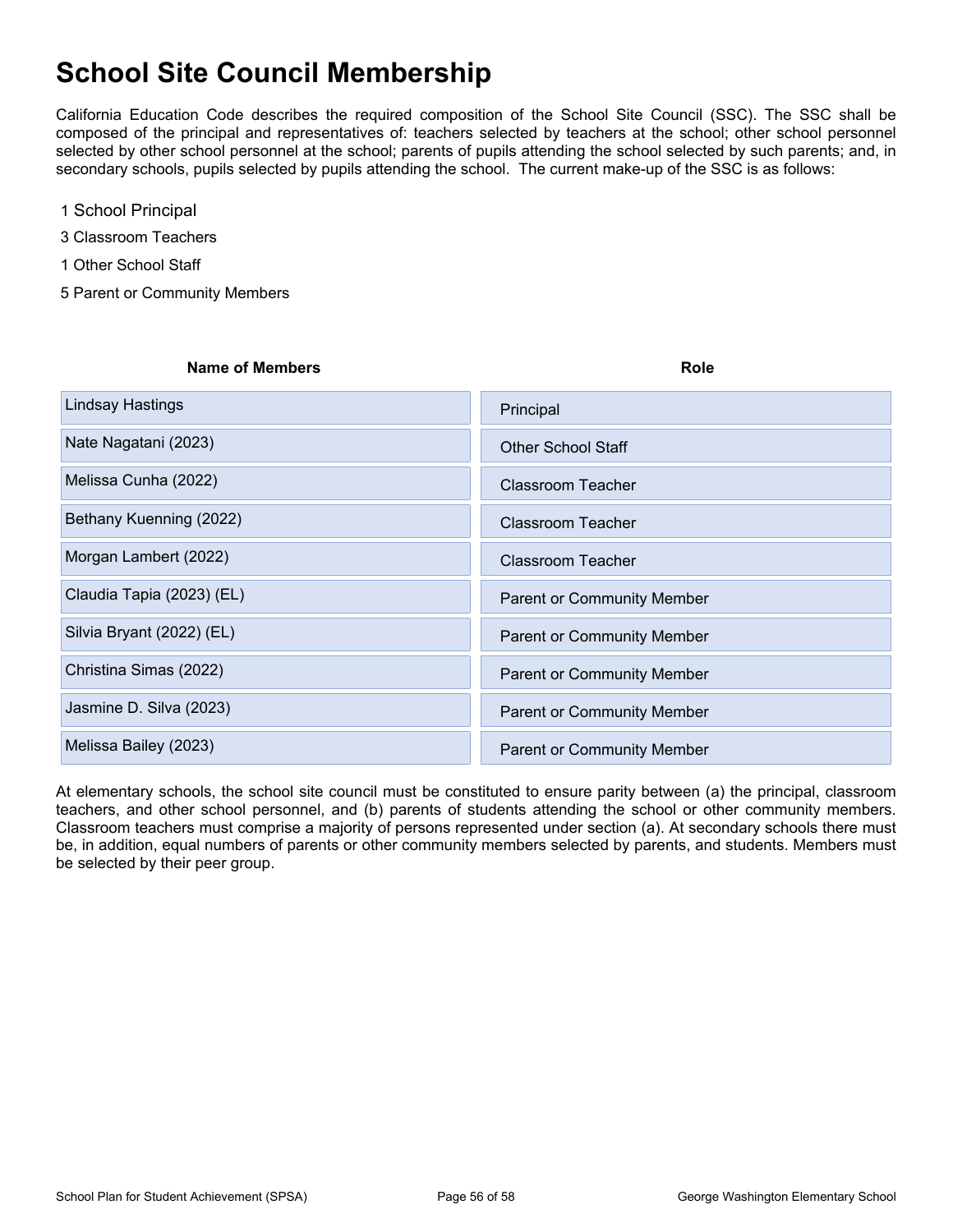## **ELAC Membership**

| <b>Name of Members</b>               | cipal<br>둔<br>ō | Classroor<br>Teacher | Staff<br>Other<br>Schoo | ው<br>Pare<br>Com<br>Mem | Secondary<br>Students |
|--------------------------------------|-----------------|----------------------|-------------------------|-------------------------|-----------------------|
| <b>Lindsay Hastings</b>              | Χ               |                      |                         |                         |                       |
| Bethany Kuenning                     |                 |                      |                         |                         |                       |
| Sylvia Bryant                        |                 |                      |                         | v                       |                       |
| Numbers of members of each category: |                 |                      |                         |                         |                       |

There is no specific requirement for the size of ELAC. The members must represent at least the same percentage of English learners at the site. ELAC can delegate its roles and responsibilities to School Site Council only after the ELAC committee has been voted on and trained in the roles and responsibilities. If a favorable vote is taken, then the SSC must then be trained in their new roles and responsibilities representing ELAC. SSC must then agree to accept the duties of the ELAC. The SSC must have parents of EL students on the council. This process must be documented.